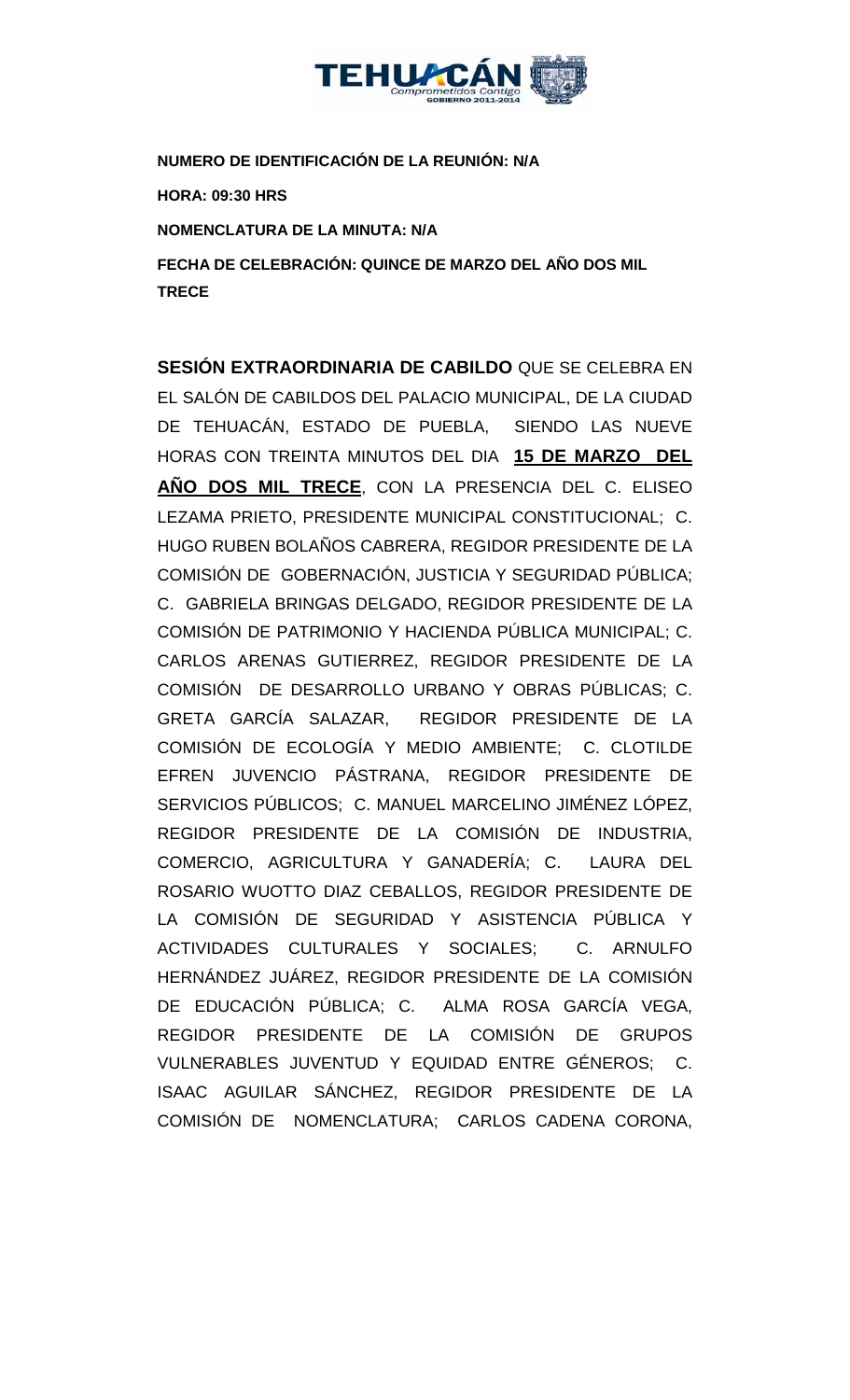REGIDOR PRESIDENTE DE LA COMISIÓN DE ACTIVIDADES DEPORTIVAS; C. ENRIQUE BUSTOS FLORES, REGIDOR PRESIDENTE DE LA COMISIÓN DE PATRIMONIO HISTÓRICO; C. LIC. ROBERTO IVÁN LINARES CHÁVEZ, SÍNDICO MUNICIPAL, ASÍ COMO EL C. DR. JOSÉ ORLANDO CUALLO CINTA, SECRETARIO DEL AYUNTAMIENTO QUIEN DA FE.---------------------------------------------

UNA VEZ QUE SE HA PASADO LISTA DE ASISTENCIA SE INFORMA LO SIGUIENTE:

NO SE ENCUENTRAN PRESENTES EN ESTA SESIÓN DE CABILDO LOS CC. REGIDORES ALMA ROSA GARCÍA VEGA Y CARLOS CADENA CORONA.

SEÑOR PRESIDENTE LE COMUNICO QUE SE ENCUENTRAN 12 DE LOS MIEMBROS DEL CABILDO, POR LO ANTERIOR SE DECLARA EL QUÓRUM LEGAL PARA CONTINUAR CON LA PRESENTE SESIÓN DE CABILDO.

EL C. DR. JOSÉ ORLANDO CUALLO CINTA, PROCEDE A DAR LECTURA AL ORDEN DEL DÍA, MISMA QUE CONTIENE LOS SIGUIENTES PUNTOS:

### **1.- APERTURA DE LA SESIÓN**

#### **2.- LISTA DE ASISTENCIA**

### **3.- DECLARATORIA DEL QUÓRUM**

#### **4.- LECTURA DEL ACTA ANTERIOR**

#### **5.- PRESIDENCIA.**

 ANÁLISIS, DISCUSIÓN Y EN SU CASO APROBACIÓN DEL PETITORIO QUE CONTIENE LA FECHA PARA LA ENTREGA DE LA PRIMERA "**MONEDA CONMEMORATIVA**", A LA SRA. BERTHA HERNANDEZ VDA. DE CRUZ, ESPOSA, DE QUIEN FUERA EL PRIMER CRONISTA DE LA CIUDAD MAESTRO SALVADOR CRUZ MONTALVO (q.e.p.d.) COMO UN HOMENAJE PÓSTUMO A TAN DISTINGUIDO PERSONAJE. ESTO CON EL PROPOSITO DE DAR CUMPLIMIENTO A LO ACORDADO EN LA SESIÓN DE CABILDO DE FECHA 10 DE DICIEMBRE DEL AÑO 2012.

#### **6.- COMISIÓN DE PATRIMONIO Y HACIENDA PÚBLICA MUNICIPAL.**

- ANÁLISIS, DISCUSIÓN Y EN SU CASO APROBACIÓN DEL DICTAMEN QUE CONTIENE LA CONSTITUCIÓN Y AUTORIZACIÓN DE OBLIGACIÓN FINANCIERA POR EL PAGO A PROVEEDORES DEL EJERCICIO 2012.
- ANÁLISIS, DISCUSIÓN Y EN SU CASO APROBACIÓN DEL DICTAMEN EN EL QUE SE HACE REFERENCIA COMO OBLIGACIÓN FINANCIERA DEL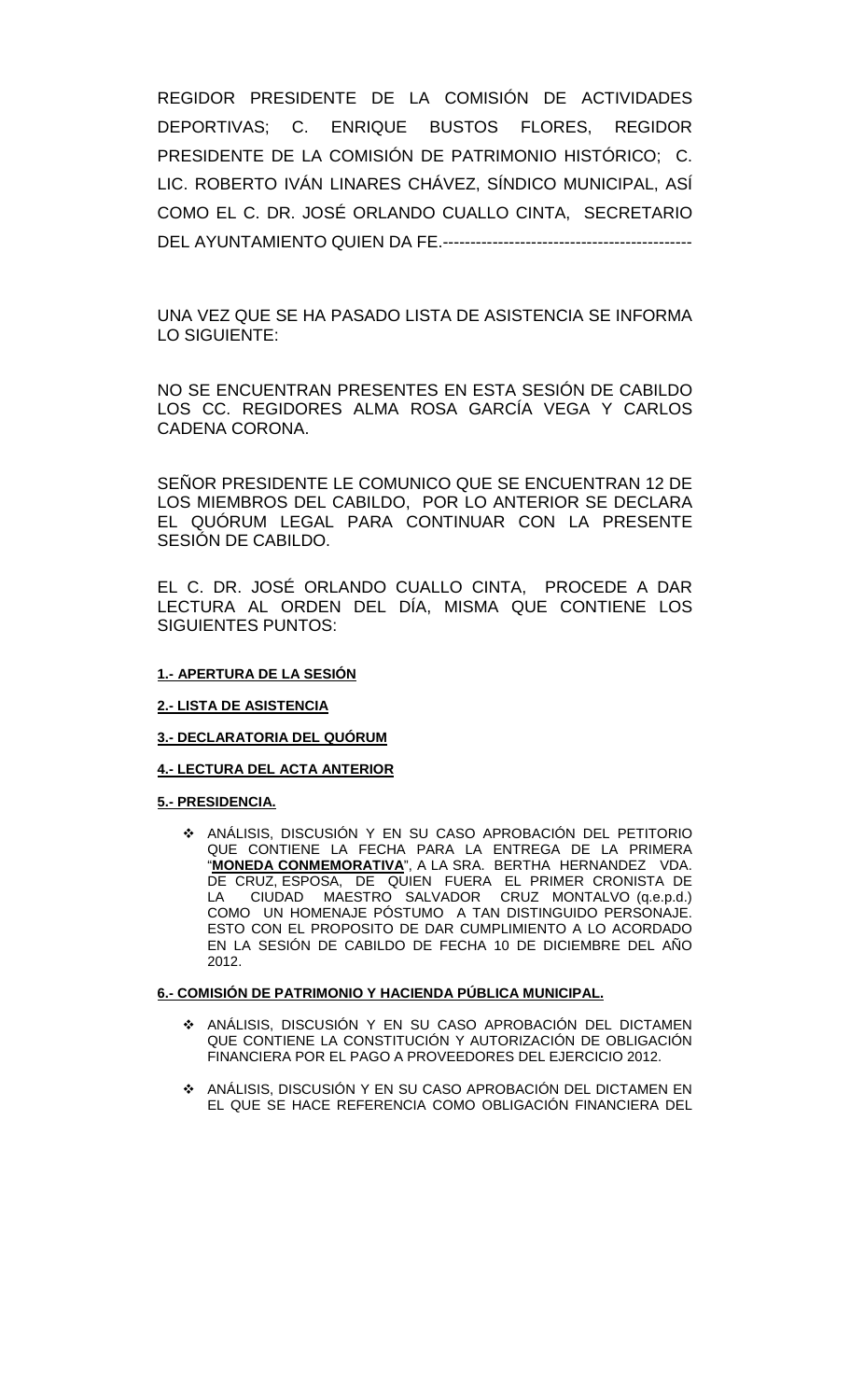ANTICIPO DE PARTICIPACIONES 2012, 2013 POR LA ADQUISICIÓN DEL TERRENO PARA LA CONSTRUCCIÓN DEL HOSPITAL DE LA MUJER.

 ANÁLISIS DISCUSIÓN Y EN SU CASO APROBACIÓN DEL DICTAMEN EN EL QUE SE CONSIDERA COMO OBLIGACIÓN FINANCIERA DEL ANTICIPO DE PARTICIPACIONES OTORGADAS EN EL EJERCICIO 2012 PARA LA CONSTRUCCIÓN DE LA OBRA "CONSOLIDACIÓN DEL ESTADIO MUNICIPAL" Y "REHABILITACION DEL COMPLEJO EL CALVARIO CUARTA ETAPA".

### **7.- COMISIÓN DE SEGURIDAD Y ASISTENCIA PUBLICA Y ACTIVIDADES CULTURALES Y SOCIALES.**

 ANÁLISIS, DISCUSIÓN Y EN SU CASO APROBACIÓN DEL DICTAMEN POR EL QUE SE AUTORIZA AL MUNICIPIO DE TEHUACÁN, A PARTICIPAR Y EJECUTAR PROYECTOS CON BASE AL ACUERDO POR EL QUE SE EMITEN LAS REGLAS DE OPERACIÓN E INDICADORES DE<br>GESTIÓN X XEVALUACIÓN DEL PROGRAMA COMUNIDADES Y EVALUACIÓN DEL PROGRAMA COMUNIDADES SALUDABLES, PARA EL EJERCICIO FISCAL 2013.

### **8.- COMISIÓN DE DESARROLLO URBANO Y OBRAS PÚBLICAS.**

- ANÁLISIS DISCUSIÓN Y EN SU CASO APROBACIÓN DEL DICTAMEN QUE CONTIENE LA AUTORIZACIÓN PARA LA RECEPCION Y ENTREGA DE OBRAS DE URBANIZACIÓN DEL FRACCIONAMIENTO HABITACIONAL DENOMINADO "VILLAS DALI" UBICADO EN CALLE 36 PONIENTE NO. 3600 DE SAN NICOLAS TETITZINTLA.
- ANÁLISIS, DISCUSIÓN Y EN SU CASO APROBACIÓN DEL DICTAMEN QUE CONTIENE LA AUTORIZACIÓN PARA LA RECEPCION Y ENTREGA DE OBRAS RELATIVA A LA ULTIMA ETAPA DE CONSTRUCCION DE 516 VIVIENDAS, DEL FRACCIONAMIENTO DENOMINADO "VILLAS LA CANTERA" UBICADO EN CALLE ITALIA NO. 5900 DE LA EXHACIENDA EL HUMILLADERO.

### **9.- COMISIÓN DE INDUSTRIA Y COMERCIO, AGRICULTURA Y GANADERIA.**

 ANÁLISIS, DISCUSIÓN Y EN SU CASO APROBACIÓN DEL DICTAMEN QUE CONTIENE LA APERTURA DEL ESTABLECIMIENTO COMERCIAL DENOMINADO **"LA CUCARACHA", UBICADO EN CALLE 6 ORIENTE NO. 106, DE LA COLONIA FRANCISCO SARABIA, PROPIEDAD DE MARCO ANTONIO LOPEZ GUEVARA**, QUE PRETENDE FUNCIONAR CON LA LICENCIA DE FUNCIONAMIENTO 780 A NOMBRE DE VICENTE AGUILAR GOMEZ.

### **CLAUSURA.**

PASAMOS AL PUNTO DE: LECTURA Y FIRMA DE ACTA DE LA SESIÓN ANTERIOR

EN ESTOS MOMENTOS EL DR. ORLANDO CUALLO CINTA, PROCEDE A DAR LECTURA AL ACTA ANTERIOR UNA VEZ TERMINADA LA LECTURA SE PROCEDE A PASAR A LOS REGIDORES PARA SU FIRMA CORRESPONDIENTE.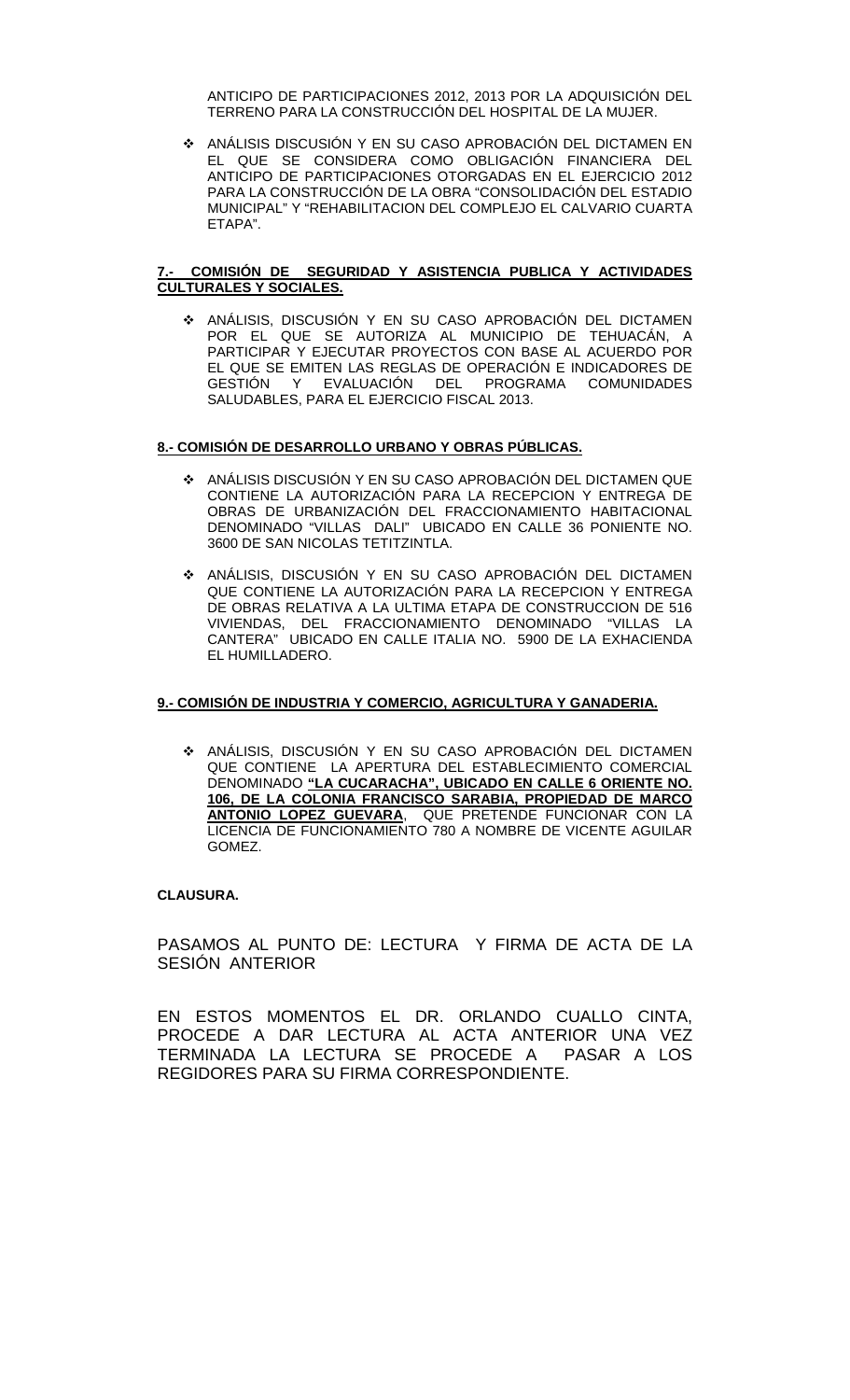**PRESIDENCIA.- ANÁLISIS DISCUSION Y EN SU CASO APROBACION DEL PETITORIO QUE CONTIENE LA FECHA PARA LA ENTREGA DE LA PRIMERA "MONEDA CONMEMORATIVA", A LA SRA. BERTHA HERNANDEZ VDA. DE CRUZ, ESPOSA, DE QUIEN FUERA EL PRIMER CRONISTA DE LA CIUDAD MAESTRO SALVADOR CRUZ MONTALVO (q.e.p.d.), COMO UN HOMENAJE POSTUMO A TAN DISTINGUIDO PERSONAJE. ESTO CON EL PROPOSITO DE DAR CUMPLIMIENTO A LO ACORDADO EN LA SESION DE CABILDO DE FECHA 10 DE DICIEMBRE DEL AÑO 2012.**

SEÑOR PRESIDENTE TIENE USTED EL USO DE LA PALABRA.

EL C. ELISEO LEZAMA PRIETO, PRESIDENTE MUNICIPAL CONSTITUCIONAL, PROCEDE A DAR LECTURA AL DOCUMENTO DE REFERENCIA, MISMO QUE A LA LETRA DICE:

### "…HONORABLE CABILDO

EL SUSCRITO ELISEO LEZAMA PRIETO, PRESIDENTE MUNICIPAL CONSTITUCIONAL DEL HONORABLE AYUNTAMIENTO DE TEHUACÁN, PUEBLA, CON FUNDAMENTO EN LAS FRACCIONES XXVI Y XLVII DEL DIVERSO 91 Y DEMÁS RELATIVOS APLICABLES DE LA LEY ORGANICA MUNICIPAL, SOMETO A CONSIDERACIÓN DE ESTE HONORABLE CUERPO COLEGIADO EL SIGUIENTE PETITORIO, CONSISTENTE EN EL: ANÁLISIS, DISCUSIÓN Y EN SU CASO APROBACIÓN DEL PETITORIO QUE CONTIENE **LA FECHA**  LA ENTREGA DE LA PRIMERA **CONMEMORATIVA", A LA SRA. BERTHA HERNANDEZ VDA. DE CRUZ, ESPOSA, DE QUIEN FUERA EL PRIMER CRONISTA DE LA CIUDAD MAESTRO SALVADOR CRUZ MONTALVO (q.e.p.d.) COMO UN HOMENAJE POSTUMO A TAN DISTINGUIDO PERSONAJE. ESTO CON EL PROPOSITO DE DAR CUMPLIMIENTO A LO ACORDADO EN LA SESION DE CABILDO DE FECHA 10 DE DICIEMBRE DEL AÑO 2012,** LO ANTERIOR CON BASE EN LOS SIGUIENTES:

## **C O N S I D E R A N D O S**

**I.-** QUE EL PÁRRAFO PRIMERO DE LA FRACCIÓN II DEL ARTÍCULO 115 DE LA CONSTITUCIÓN POLÍTICA DE LOS ESTADOS UNIDOS MEXICANOS, DETERMINA QUE LOS AYUNTAMIENTOS TENDRÁN FACULTADES PARA APROBAR, DE ACUERDO CON LAS LEYES EN MATERIA MUNICIPAL QUE DEBERÁN EXPEDIR LAS LEGISLATURAS DE LOS ESTADOS, LOS BANDOS DE POLICÍA Y GOBIERNO, LOS REGLAMENTOS, CIRCULARES Y DISPOSICIONES ADMINISTRATIVAS DE OBSERVANCIA GENERAL DENTRO DE SUS RESPECTIVAS JURISDICCIONES, QUE ORGANICEN LA ADMINISTRACIÓN PÚBLICA MUNICIPAL, REGULEN LAS MATERIAS, PROCEDIMIENTOS, FUNCIONES Y SERVICIOS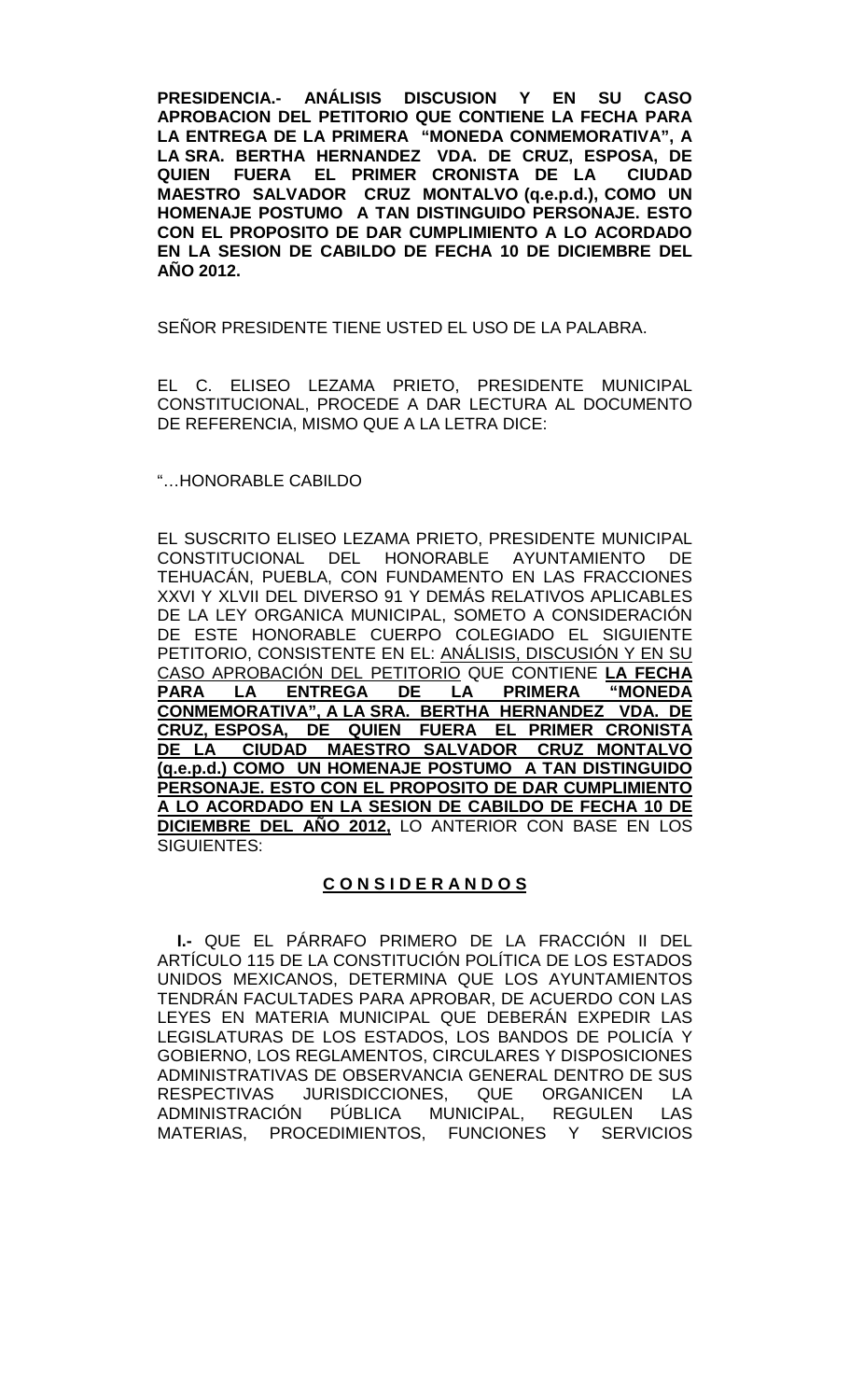PÚBLICOS DE SU COMPETENCIA Y ASEGUREN LA PARTICIPACIÓN CIUDADANA Y VECINAL; MISMA DISPOSICIÓN QUE ES TRASLADADA A LA FRACCIÓN III DEL ARTÍCULO 105 DE LA CONSTITUCIÓN POLÍTICA DEL ESTADO LIBRE Y SOBERANO DE PUEBLA;

**II.-** QUE EL ARTÍCULO 76 PRIMER PÁRRAFO DE LA LEY ORGÁNICA MUNICIPAL DETERMINA QUE EL AYUNTAMIENTO SESIONARÁ VÁLIDAMENTE CON LA ASISTENCIA DE LA MAYORÍA DE SUS MIEMBROS Y DEL SECRETARIO DEL AYUNTAMIENTO O LA PERSONA QUE LEGALMENTE LO SUSTITUYA;

**III.-** QUE EL ARTÍCULO 77 DE LA MISMA LEY EN CITA DETERMINA QUE LOS ACUERDOS DE LOS AYUNTAMIENTOS SE TOMARÁN POR MAYORÍA DE VOTOS DEL PRESIDENTE MUNICIPAL, REGIDORES Y SÍNDICO, Y EN CASO DE EMPATE, EL PRESIDENTE MUNICIPAL TENDRÁ VOTO DE CALIDAD;

**IV.-** QUE LA FRACCIÓN III DEL ARTÍCULO 78 DE LA LEY ORGÁNICA MUNICIPAL INDICA QUE SON ATRIBUCIONES DE LOS AYUNTAMIENTOS APROBAR SU ORGANIZACIÓN Y DIVISIÓN ADMINISTRATIVAS, DE ACUERDO CON LAS NECESIDADES DEL MUNICIPIO.

**V.-** QUE SON ATRIBUCIONES DE LOS AYUNTAMIENTOS EXPEDIR BANDOS DE POLICIA Y GOBIERNO, REGLAMENTOS, CIRCULARES Y DISPOSICIONES ADMINISTRATIVAS DE OBSERVANCIA GENERAL, REFERENTES A SU ORGANIZACIÓN, FUNCIONAMIENTO, SERVICIOS PÚBLICOS QUE DEBAN PRESTAR Y DEMAS ASUNTOS DE SU COMPETENCIA, SUJETÁNDOSE A LAS BASES NORMATIVAS ESTABLECIDAS POR LA CONSTITUCIÓN POLÍTICA DEL ESTADO LIBRE Y SOBERANO DE PUEBLA, VIGILANDO SU OBSERVANCIA Y APLICACIÓN, TAL Y COMO LO ESTATUYE LA FRACCION IV DEL DIVERSO 78 DE LA LEY ORGANICA MUNICIPAL.

**VI.-** QUE LA FRACCIÓN XVIII DEL ARTÍCULO 78 DE LA LEY ORGÁNICA MUNICIPAL DETERMINA EN SU PARTE CONDUCENTE QUE SON ATRIBUCIONES DE LOS AYUNTAMIENTOS EL DE PROMOVER CUANTO SE ESTIME CONVENIENTE PARA EL PROGRESO ECONÓMICO, SOCIAL Y CULTURAL DEL MUNICIPIO.

**VII.** QUE EL ARTÍCULO 90 DE LA LEY ORGÁNICA MUNICIPAL SEÑALA QUE LOS AYUNTAMIENTOS SERÁN PRESIDIDOS POR UN PRESIDENTE MUNICIPAL, QUIEN SERÁ ELECTO EN LOS TÉRMINOS DE LA CONSTITUCIÓN POLÍTICA DEL ESTADO LIBRE Y SOBERANO DE PUEBLA, LAS DISPOSICIONES APLICABLES DE LA LEGISLACIÓN ELECTORAL Y DE ESTA LEY.

**VIII.-** QUE EL ARTÍCULO 91 FRACCIÓN III DE LA LEY ORGÁNICA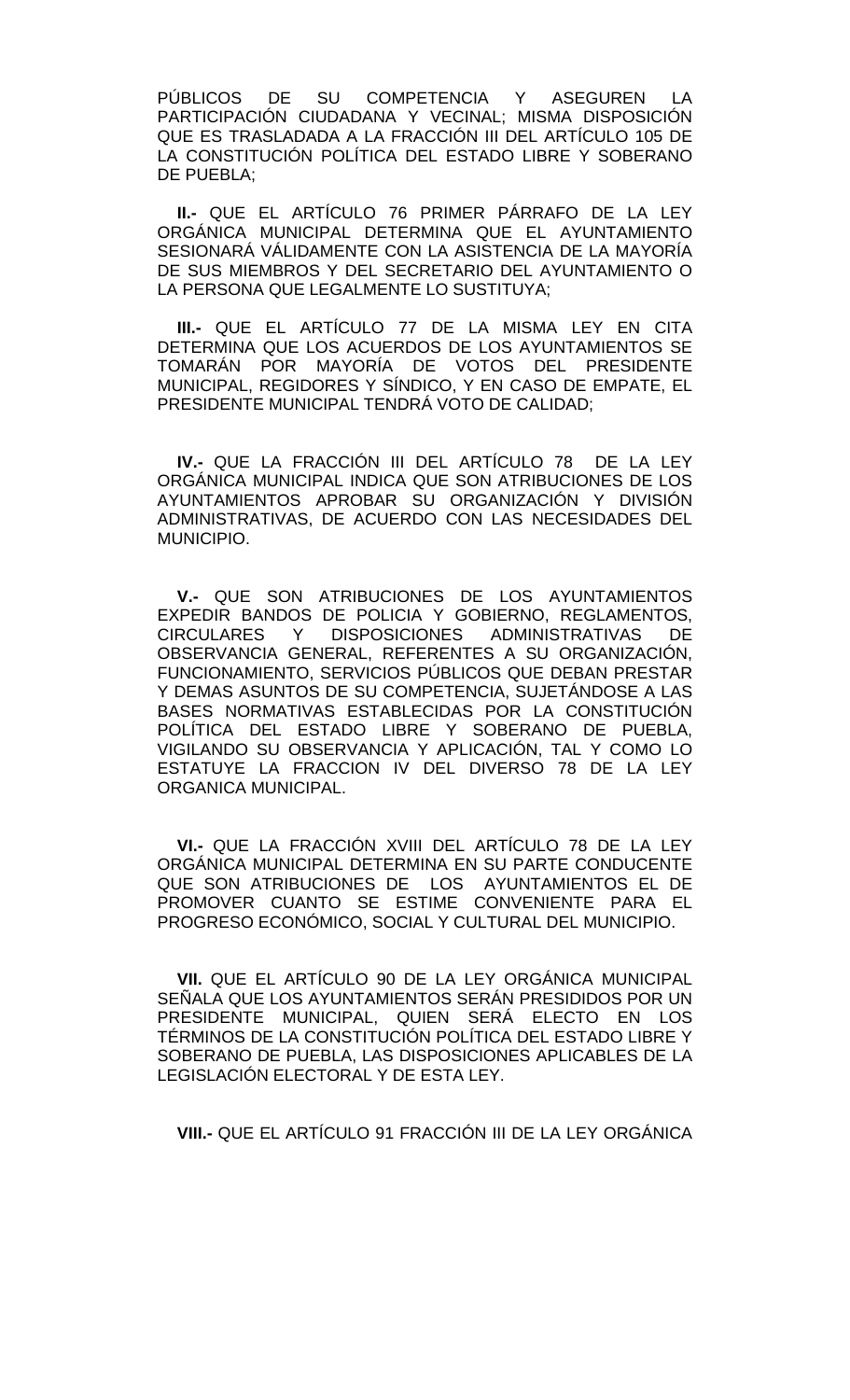MUNICIPAL SEÑALA QUE SON FACULTADES Y OBLIGACIONES DE LOS PRESIDENTES MUNICIPALES ENTRE OTROS EL DE<br>REPRESENTAR AL AYUNTAMIENTO Y EJECUTAR SUS AYUNTAMIENTO RESOLUCIONES, SALVO QUE SE DESIGNE UNA COMISIÓN ESPECIAL, O SE TRATE DE PROCEDIMIENTOS JUDICIALES, EN LOS QUE LA REPRESENTACIÓN CORRESPONDE AL SÍNDICO MUNICIPAL.

**IX.-** QUE EN SESION DE CABILDO EFECTUADA EL DIA 10 DE AGOSTO DEL AÑO 2012, SE APROBO DENTRO DE ALGUNOS OTROS FESTEJOS, LA ELABORACION DE LA MEDALLA DISTINTIVA, CONSISTENTE EN UNA MONEDA CON MOTIVO DE LOS DOS CENTENARIOS DE MORELOS EN TEHUACAN, MISMA<br>QUE SERÍA ENTREGADA ANUALMENTE EL DÍA 30 DE ANUALMENTE EL DÍA 30 DE SEPTIEMBRE A PERSONALIDADES DISTINGUIDAS DE LOS AMBITOS: MUNICIPAL, ESTATAL, NACIONAL E INTERNACIONAL.

 **X**.- QUE EN SESION DE CABILDO EFECTUADA EL DIA 10 DE DICIEMBRE DEL AÑO 2012, SE APROBÓ QUE LA PRIMERA MONEDA CONMEMORATIVA SEA ENTREGADA COMO UN RECONOCIMIENTO PÓSTUMO AL C. SALVADOR CRUZ MONTALVO Y SERIA SU DISTINGUIDA ESPOSA LA QUE LA RECIBIERA.

POR LO ANTERIORMENTE EXPUESTO Y FUNDADO Y EN USO DE LAS FACULTADES CONFERIDAS, HAGO DE SU CONOCIMIENTO EL PRESENTE:

# **P E T I T O R I O**

**PRIMERO**.- QUE POR ESTA UNICA OCASIÓN SE DETERMINE QUE LA ENTREGA DE LA PRIMERA "MONEDA CONMEMORATIVA" SE EFECTUE EL PROXIMO DIA SABADO 16 DE MARZO DEL AÑO EN CURSO.

**SEGUNDO**.- QUE PARA DAR CUMPLIMIENTO A LOS ACUERDO DE CABILDO DE REFERENCIA, SE PROPONE QUE EN LA CEREMONIA CIVICA CONMEMORATIVA DEL "353 ANIVERSARIO DE LA ELEVACIÓN DE TEHUACAN A CATEGORIA DE CIUDAD" QUE SE EFECTUARA EL DIA 16 DE MARZO DEL AÑO 2013, A LAS 10:00 HRS., EN LA EXPLANADA MUNICIPAL, SEA ENTREGADA LA PRIMERA "MONEDA CONMEMORATIVA", A LA SRA. BERTHA HERNANDEZ VDA. DE CRUZ, ESPOSA, DE QUIEN FUERA EL PRIMER CRONISTA DE LA CIUDAD MAESTRO SALVADOR CRUZ MONTALVO (q.e.p.d.) COMO UN HOMENAJE POSTUMO A TAN DISTINGUIDO PERSONAJE.- ATENTAMENTE.- TEHUACAN, PUE. 14 DE MARZO DEL 2013.- "TEHUACAN, COMPROMETIDOS CONTIGO".- PRESIDENTE MUNICIPAL CONSTITUCIONAL.- C. ELISEO LEZAMA PRIETO.- FIRMA ILEGIBLE…"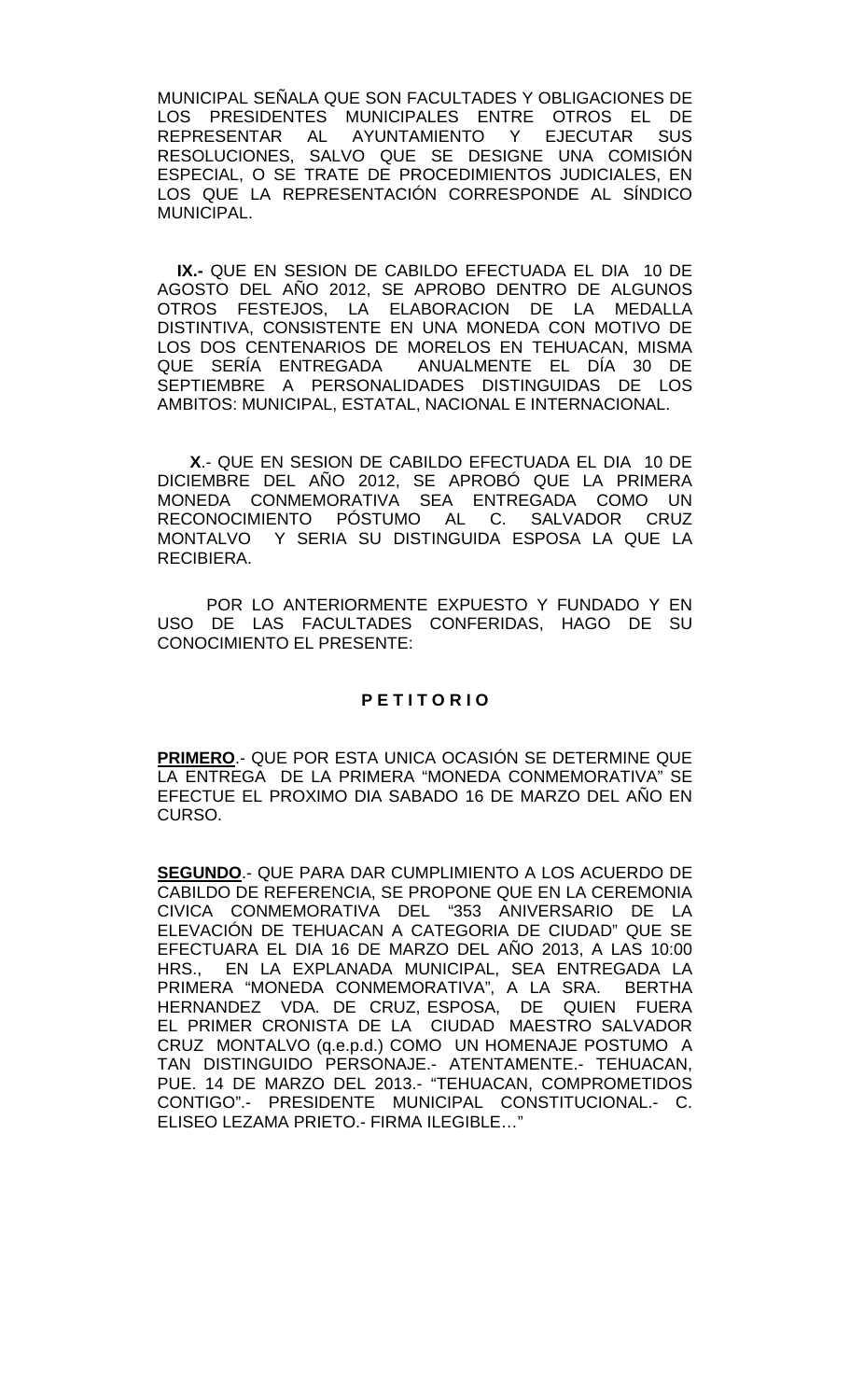SEÑOR PRESIDENTE MUNICIPAL, REGIDORES Y SINDICO MUNICIPAL, EN VOTACIÓN SE LES CONSULTA SI SE APRUEBA LA PROPUESTA PRESENTADA EN CUESTIÓN, LOS QUE ESTÉN POR LA AFIRMATIVA SÍRVANSE MANIFESTARLO LEVANTANDO LA MANO.

HABIÉNDOSE ANALIZADO AMPLIAMENTE EL CONTENIDO DEL DICTAMEN DE REFERENCIA, POR MAYORÍA CON 12 VOTOS A FAVOR, POR PARTE DE LOS INTEGRANTES DEL HONORABLE CABILDO, SE DETERMINA EL SIGUIENTE:

# **A C U E R D O**

**PRIMERO**.- QUE POR ESTA UNICA OCASIÓN SE DETERMINA QUE LA ENTREGA DE LA PRIMERA "MONEDA CONMEMORATIVA" SE EFECTÚE EL PRÓXIMO DÍA SÁBADO 16 DE MARZO DEL AÑO EN CURSO.

**SEGUNDO**.- QUE PARA DAR CUMPLIMIENTO A LOS ACUERDO DE CABILDO DE REFERENCIA, SE APRUEBA QUE EN LA CEREMONIA CÍVICA CONMEMORATIVA DEL "353 ANIVERSARIO DE LA ELEVACIÓN DE TEHUACAN A CATEGORIA DE CIUDAD " QUE SE EFECTUARA EL DIA 16 DE MARZO DEL AÑO 2013, A LAS 10:00 HRS., EN LA EXPLANADA MUNICIPAL, SEA ENTREGADA LA PRIMERA "MONEDA CONMEMORATIVA", A LA SRA. BERTHA HERNANDEZ VDA. DE CRUZ, ESPOSA, DE QUIEN FUERA EL PRIMER CRONISTA DE LA CIUDAD MAESTRO SALVADOR CRUZ MONTALVO (q.e.p.d.) COMO UN HOMENAJE POSTUMO A TAN DISTINGUIDO PERSONAJE.

LO ANTERIOR CON FUNDAMENTO EN LOS DISPOSITIVOS LEGALES INVOCADOS EN EL DICTAMEN DE REFERENCIA.

**COMISIÓN DE PATRIMONIO Y HACIENDA PUBLICA MUNICIPAL.- ANÁLISIS, DISCUSIÓN Y EN SU CASO APROBACIÓN DEL DICTAMEN QUE CONTIENE LA CONSTITUCIÓN Y AUTORIZACIÓN DE OBLIGACION FINANCIERA POR EL PAGO A PROVEEDORES DEL EJERCICIO 2012.**

SEÑORA REGIDORA TIENE USTED EL USO DE LA PALABRA

LA C. GABRIELA BRINGAS DELGADO, PROCEDE A DAR LECTURA AL DICTAMEN CORRESPONDIENTE, MISMO QUE A LA LETRA DICE: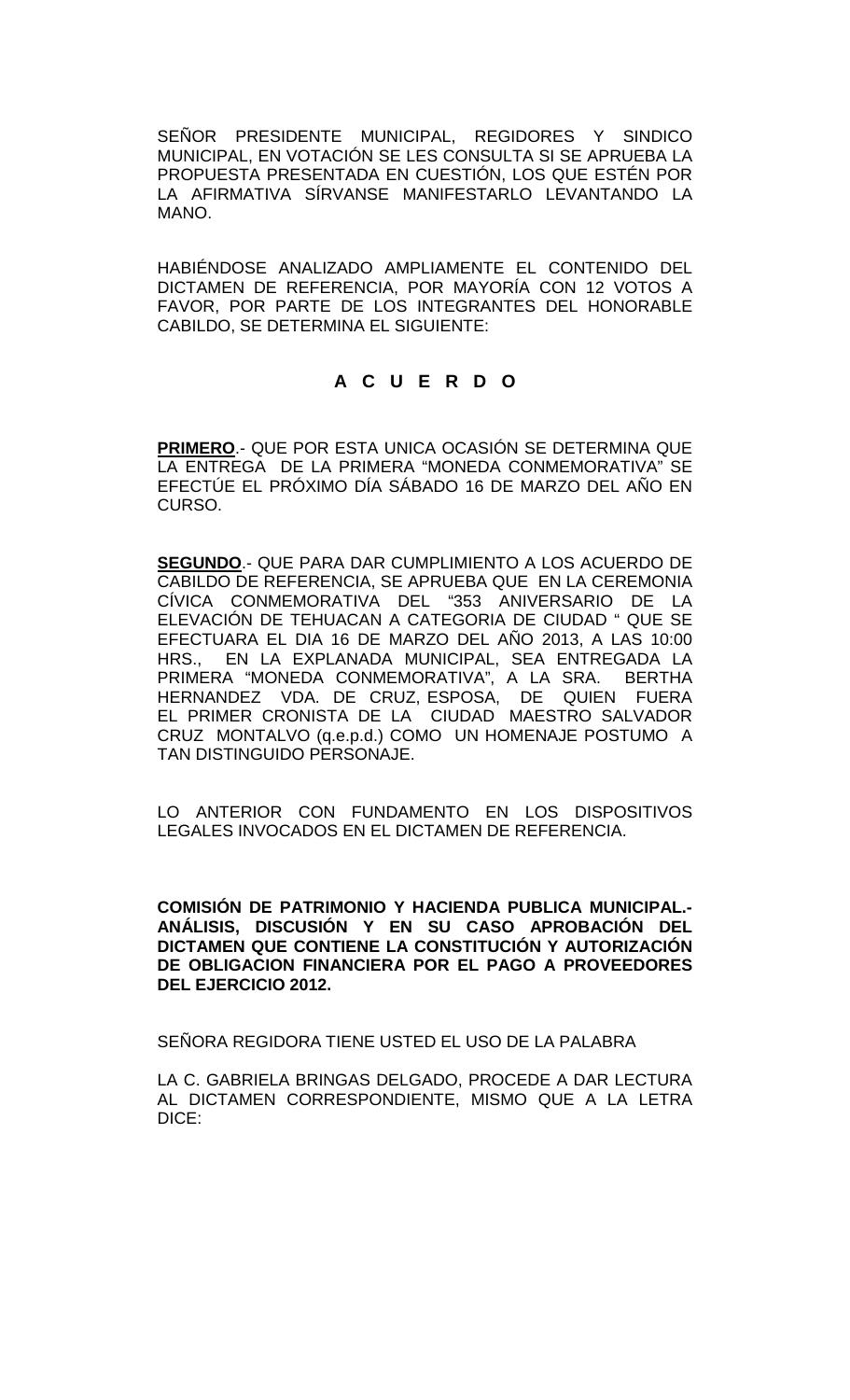## **"…HONORABLE CABILDO:**

LOS SUSCRITOS REGIDORES **GABRIELA BRINGAS DELGADO, GRETA GARCÍA SALAZAR Y HUGO RUBEN BOLAÑOS CABRERA**, PRESIDENTE E INTEGRANTES DE LA COMISIÓN DE PATRIMONIO Y HACIENDA PÚBLICA MUNICIPAL DEL HONORABLE AYUNTAMIENTO, POR ESTE MEDIO Y CON FUNDAMENTO EN LO DISPUESTO POR EL ARTÍCULO 92 FRACCIONES III, IV, V Y VII DE LA LEY ORGÁNICA MUNICIPAL SOMETEMOS A ESTE HONORABLE CUERPO COLEGIADO EL **ANÁLISIS, DISCUSIÓN Y EN SU CASO APROBACIÓN DEL DICTAMEN QUE CONTIENE LA CONSTITUCIÓN Y AUTORIZACIÓN DE OBLIGACION FINANCIERA POR EL PAGO A PROVEEDORES DEL EJERCICIO 2012.** LO ANTERIOR CON BASE EN LOS SIGUIENTES CONSIDERANDOS.

# **C O N S I D E R A N D O**

- I. QUE EL PÁRRAFO PRIMERO DE LA FRACCIÓN II DEL ARTICULO 115 DE LA CONSTITUCIÓN POLÍTICA DE LOS ESTADOS UNIDOS MEXICANOS, DETERMINA QUE LOS AYUNTAMIENTOS TENDRÁN FACULTADES PARA APROBAR, DE ACUERDO CON LAS LEYES EN MATERIA MUNICIPAL QUE DEBERÁN EXPEDIR LAS LEGISLATURAS DE LOS ESTADOS, LOS BANDOS DE POLICÍA Y GOBIERNO, LOS REGLAMENTOS, CIRCULARES Y DISPOSICIONES ADMINISTRATIVAS DE OBSERVANCIA GENERAL DENTRO DE SUS RESPECTIVAS JURISDICCIONES, QUE ORGANICEN LA ADMINISTRACIÓN<br>PÚBLICA MUNICIPAL, REGULEN LAS MATERIAS, PÚBLICA MUNICIPAL, REGULEN LAS MATERIAS, PROCEDIMIENTOS, FUNCIONES Y SERVICIOS PÚBLICOS DE SU COMPETENCIA Y ASEGUREN LA PARTICIPACIÓN CIUDADANA Y VECINAL; MISMA DISPOSICIÓN QUE ES TRASLADADA A LA FRACCIÓN III DEL ARTICULO 105 DE LA CONSTITUCIÓN POLÍTICA DEL ESTADO LIBRE Y SOBERANO DE PUEBLA; Y A LOS ARTÍCULOS 3 Y 84 DE LA LEY ORGÁNICA MUNICIPAL.
- II. QUE EL ARTICULO 103 DE LA CONSTITUCIÓN POLÍTICA DEL ESTADO LIBRE Y SOBERANO DE PUEBLA, REFIERE A QUE<br>LOS MUNICIPIOS TIENEN PERSONALIDAD JURÍDICA Y LOS MUNICIPIOS TIENEN PERSONALIDAD PATRIMONIO PROPIO, Y QUE LOS AYUNTAMIENTOS MANEJARAN CONFORME A LA LEY Y ADMINISTRARAN LIBREMENTE SU HACIENDA;
- III. QUE EL ARTICULO 25 DE LA LEY DE COORDINACIÓN FISCAL, ESTABLECE QUE CON INDEPENDENCIA DE LO ESTABLECIDO EN LOS CAPÍTULOS I Y IV DE LA MISMA LEY, RESPECTO DE LA PARTICIPACIÓN DE LOS ESTADOS, MUNICIPIOS Y EL DISTRITO FEDERAL EN LA RECAUDACIÓN FEDERAL PARTICIPANTE, SE CONSTITUIRÁN EN BENEFICIO DE DICHAS ENTIDADES FEDERATIVAS Y , EN SU CASO, DE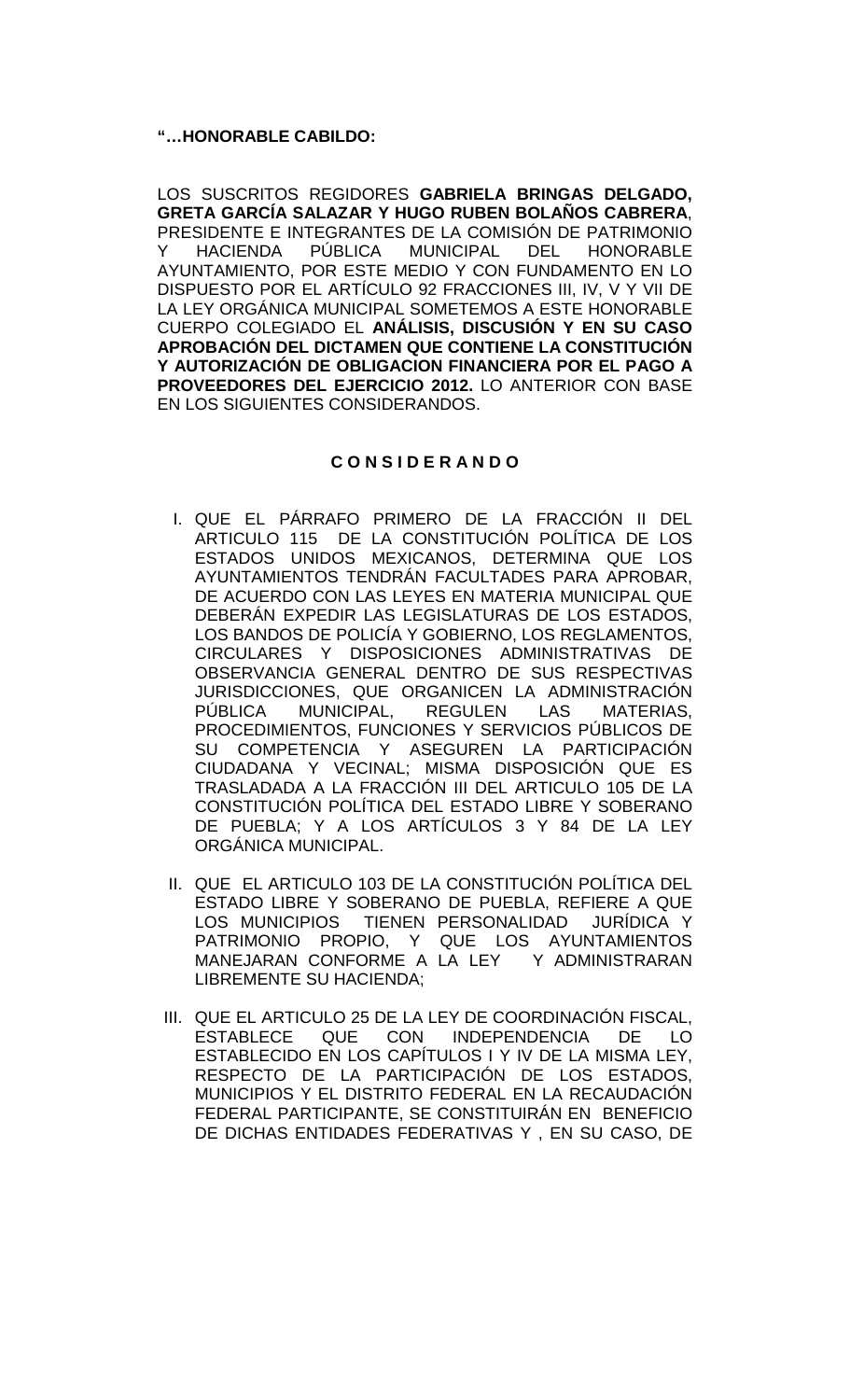LOS MUNICIPIOS CON CARGO A LOS RECURSOS DE LA FEDERACIÓN;

- IV. QUE EL ARTICULO 37 DE LA LEY DE COORDINACIÓN FISCAL ESTABLECE QUE LAS APORTACIONES FEDERALES QUE CON CARGO AL FONDO DE APORTACIONES PARA EL FORTALECIMIENTO DE LOS MUNICIPIOS Y DE LAS DEMARCACIONES TERRITORIALES DEL DISTRITO FEDERAL RECIBIRÁN LOS MUNICIPIOS A TRAVÉS DE LOS ESTADOS SE DESTINARAN EXCLUSIVAMENTE A LA SATISFACCIÓN DE<br>SUS REQUERIMIENTOS DANDO PRIORIDAD AL SUS REQUERIMIENTOS DANDO PRIORIDAD AL CUMPLIMIENTO DE SUS OBLIGACIONES FINANCIERAS Y A LA ATENCIÓN DE LAS NECESIDADES DIRECTAMENTE VINCULADAS A LA SEGURIDAD PUBLICA DE SUS HABITANTES;
- V. QUE EL ARTICULO 79 DE LA LEY PARA EL FEDERALISMO HACENDARIO DEL ESTADO DE PUEBLA, ESTABLECE QUE LOS RECURSOS PROVENIENTES DEL FONDO DE APORTACIONES PARA EL FORTALECIMIENTO DE LOS MUNICIPIOS DEBERÁN SER CANALIZADOS A LA SATISFACCIÓN DE SUS REQUERIMIENTOS PARA LO CUAL SE DARÁ PRIORIDAD AL CUMPLIMIENTO DE LAS OBLIGACIONES FINANCIERAS, Y A LOS PROGRAMAS DE GASTO DERIVADOS DE LA SEGURIDAD PUBLICA;
- VI. QUE EL ARTICULO 81 DE LA LEY PARA EL FEDERALISMO HACENDARIO DEL ESTADO DE PUEBLA, ESTABLECE QUE PARA EL OPTIMO APROVECHAMIENTO DE LOS RECURSOS, LOS MUNICIPIOS APLICARAN LOS RECURSOS DE ESTE FONDO DE LA SIGUIENTE MANERA: FRACCIÓN I: PRIORITARIAMENTE PARA LA AMORTIZACIÓN DE EMPRÉSTITOS CONTRAÍDOS; FRACCIÓN II.- PODRÁN CONVENIR CON EL ESTADO EL DESTINAR CUANDO MENOS EL 10 % DE ESTE FONDO PARA EL PAGO DE SUS NECESIDADES VINCULADAS A LA SEGURIDAD PUBLICA EN EL MARCO DEL SISTEMA NACIONAL DE SEGURIDAD PUBLICA;
- VII. QUE EL ARTICULO 92 DE LA LEY ORGÁNICA MUNICIPAL, ESTIPULA EN SUS FRACCIONES III, IV, V Y VII QUE SON FACULTADES Y OBLIGACIONES DE LOS REGIDORES EL EJERCER LAS FACULTADES DE DELIBERACIÓN Y DECISIÓN DE LOS ASUNTOS QUE LE COMPETEN AL AYUNTAMIENTO, FORMAR PARTE DE LAS COMISIÓNES PARA LAS QUE FUEREN DESIGNADOS POR ESTE Y DICTAMINAR E INFORMAR SOBRE LOS ASUNTOS QUE SE LES ENCOMIENDE, DISPOSICIÓN QUE SE ARTICULA CON EL DISPOSITIVO 96 FRACCIÓN 2ª DEL MISMO ORDENAMIENTO QUE ESTABLECE QUE DENTRO DE LAS COMISIÓNES PERMANENTES DE REGIDORES SE ENCUENTRA LA DE PATRIMONIO y HACIENDA PÚBLICA MUNICIPAL, DE LA QUE FORMAMOS PARTE LOS SUSCRITOS Y QUE DEBERÁ ANALIZAR, DISCUTIR, PROPONER SOBRE LOS ASUNTOS COMPRENDIDOS EN ESAS MATERIAS;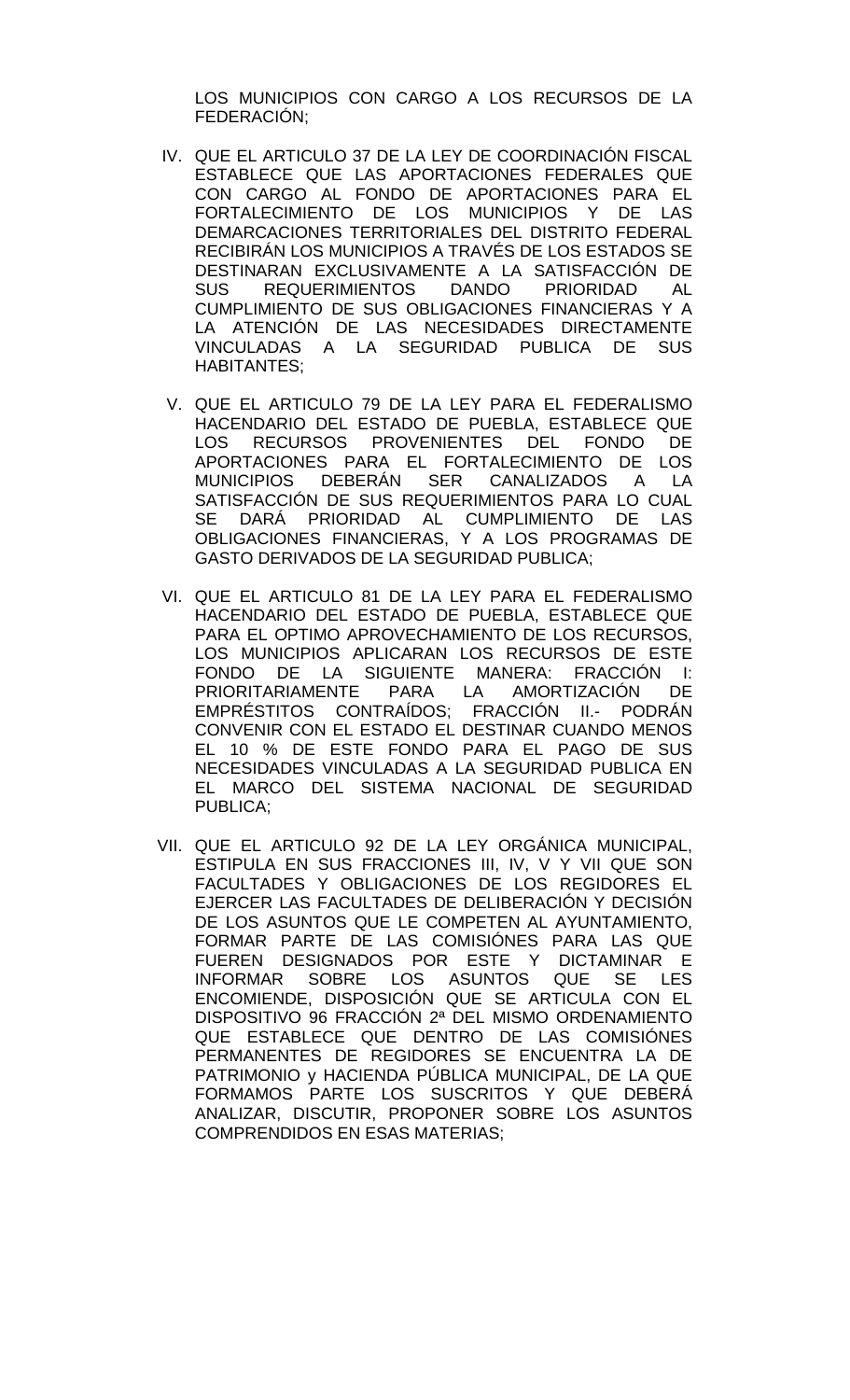- VIII. QUE EL ARTÍCULO 94 DE LA LEY ORGÁNICA MUNICIPAL ESTABLECE QUE EL AYUNTAMIENTO, PARA FACILITAR EL DESEMPEÑO DE LOS ASUNTOS QUE LE COMPETEN, NOMBRARÁ COMISIONES PERMANENTES O TRANSITORIAS, QUE EXAMINEN E INSTRUYAN HASTA PONERLOS EN ESTADO DE RESOLUCIÓN.
- IX. QUE EL ARTÍCULO 143 DE LA LEY ORGÁNICA MUNICIPAL, FACULTA A LOS AYUNTAMIENTOS DE CONFORMIDAD CON LAS CORRESPONDIENTES NORMATIVAS A ADMINISTRAR LIBREMENTE LA HACIENDA PÚBLICA MUNICIPAL, DEBIENDO DENTRO DE LOS LÍMITES LEGALES CORRESPONDIENTES, Y DE ACUERDO CON EL PRESUPUESTO DE EGRESOS Y EL PLAN DE DESARROLLO MUNICIPAL VIGENTES, ATENDER<br>EFICAZMENTE LOS DIFERENTES RAMOS DE LA DIFERENTES RAMOS DE LA ADMINISTRACIÓN PÚBLICA MUNICIPAL.
- X. QUE EL ARTÍCULO 150 FRACCIÓN VI DE LA LEY ORGÁNICA MUNICIPAL DETERMINA QUE EL GASTO MUNICIPAL SE EJERCERÁ DE ACUERDO A LO QUE DETERMINE EL AYUNTAMIENTO, PERO COMO MÍNIMO DEBERÁ PROVEERSE PARA SERVICIOS PÚBLICOS, REFIRIÉNDOSE ESTE A LO ESTABLECIDO POR EL ARTÍCULO 197, ASÍ COMO A LO ESTABLECIDO EN SU ARTÍCULO 199 FRACCIÓN II, EN DONDE ESTABLECE EL ALUMBRADO PÚBLICO.
- XI. QUE DERIVADO DE LOS PASIVOS O PROVEEDORES DEL EJERCICIO FISCAL 2012 ES NECESARIO SE AUTORICE EL PAGO DE DICHAS OBLIGACIONES FINANCIERAS CON RECURSO DEL FORTAMUN, CON EL DESGLOCE SIGUIENTE: FORTAMUN 2006: \$35,333.44 (TREINTA Y CINCO MIL TRESCIENTOS TREINTA Y TRES PESOS 44/100) FORTAMUN 2007: \$701,974.52 (SETECIENTOS UN MIL NOVECIENTOS SETENTA Y CUATRO PESOS 52/100), FORTAMUN 2010: \$153,164.96 (CIENTO CINCUENTA Y TRES MIL CIENTO SESENTA Y CUATRO PESOS 96/100), FORTAMUN 2011: \$1,480,659.83 (UN MILLÓN CUATROCIENTOS OCHENTA MIL SEISCIENTOS CINCUENTA Y NUEVE PESOS 83/100),<br>FORTAMUN 2012: \$2,933,272.11 (DOS MILLONES \$2,933,272.11 NOVECIENTOS TREINTA Y TRES MIL DOSCIENTOS SETENTA Y DOS PESOS 11/100), PARTICIPACIONES: \$7,420.00 (SIETE MIL CUATROCIENTOS VEINTE 00/100), DANDO UN TOTAL DE \$5,311,824.86 (CINCO MILLONES TRESCIENTOS ONCE MIL OCHOCIENTOS VEINTICUATRO PESOS 86/100). TAL Y COMO LO MUESTRA EL RESUMEN DE PAGO A PROVEEDORES ANEXO AL PRESENTE DICTAMEN.

POR LO ANTERIORMENTE EXPUESTO Y FUNDADO EN LOS CONSIDERANDOS QUE ANTECEDEN Y EN USO DE LAS FACULTADES CONFERIDAS A LOS MIEMBROS INTEGRANTES DE LAS COMISIONES QUE SUSCRIBEN, PRESENTAN A ESTE CUERPO EDILICIO EL SIGUIENTE:

# **D I C T A M E N**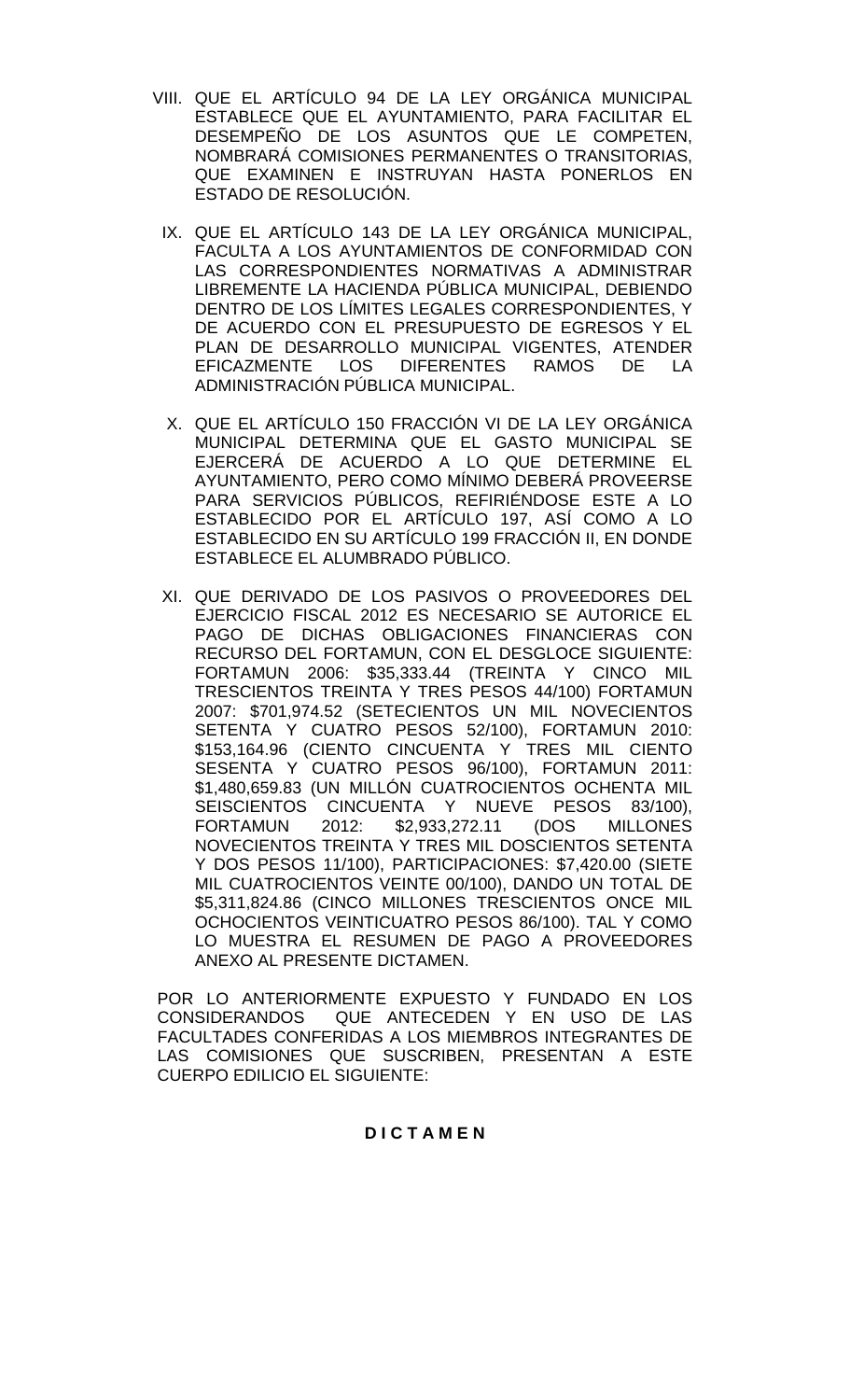**ÚNICO.-** SE AUTORICE LA CONSTITUCIÓN DE OBLIGACION FINANCIERA POR EL PAGO A PROVEEDORES DEL EJERCICIO 2012, TAL Y COMO SE MENCIONA EN EL CONSIDERANDO XI DEL<br>PRESENTE DICTAMEN.- ATENTAMENTE.- "TEHUACAN, ATENTAMENTE.-COMPROMETIDOS CONTIGO".- TEHUACAN; PUEBLA A 15 DE MARZO DE 2013.- **LA COMISIÓN DE PATRIMONIO Y HACIENDA PÚBLICA MUNICIPAL DE TEHUACÁN.- GABRIELA BRINGAS DELGADO.- PRESIDENTE.-**MIEMBRO.- **HUGO RUBEN BOLAÑOS CABRERA.-** MIEMBRO.- FIRMAS ILEGIBLES…"

SEÑOR PRESIDENTE MUNICIPAL, REGIDORES Y SINDICO MUNICIPAL, EN VOTACIÓN SE LES CONSULTA SI SE APRUEBA LA PROPUESTA PRESENTADA EN CUESTIÓN, LOS QUE ESTÉN POR LA AFIRMATIVA SÍRVANSE MANIFESTARLO LEVANTANDO LA MANO.

HABIÉNDOSE ANALIZADO AMPLIAMENTE EL CONTENIDO DEL DICTAMEN DE REFERENCIA, POR MAYORÍA CON 12 VOTOS A FAVOR, POR PARTE DE LOS INTEGRANTES DEL HONORABLE CABILDO, SE DETERMINA EL SIGUIENTE:

# **A C U E R D O**

**ÚNICO.-** SE AUTORIZA LA CONSTITUCIÓN DE OBLIGACION FINANCIERA POR EL PAGO A PROVEEDORES DEL EJERCICIO 2012, TAL Y COMO SE MENCIONA EN EL CONSIDERANDO XI DEL DICTAMEN QUE HA SIDO PRESENTADO.

LO ANTERIOR CON FUNDAMENTO EN LOS DISPOSITIVOS LEGALES INVOCADOS EN EL DICTAMEN DE REFERENCIA.

**COMISIÓN DE PATRIMONIO Y HACIENDA PUBLICA MUNICIPAL.- ANÁLISIS, DISCUSIÓN Y EN SU CASO APROBACIÓN DEL DICTAMEN EN EL QUE SE HACE REFERENCIA COMO OBLIGACIÓN FINANCIERA DEL ANTICIPO DE PARTICIPACIONES 2012, 2013, POR LA ADQUISICIÓN DEL TERRENO PARA LA CONSTRUCCION DEL HOSPITAL DE LA MUJER.**

SEÑORA REGIDORA TIENE USTED EL USO DE LA PALABRA.

LA C. GABRIELA BRINGAS DELGADO, PROCEDE A DAR LECTURA AL DICTAMEN DE REFERENCIA, MISMO QUE A LA LETRA DICE: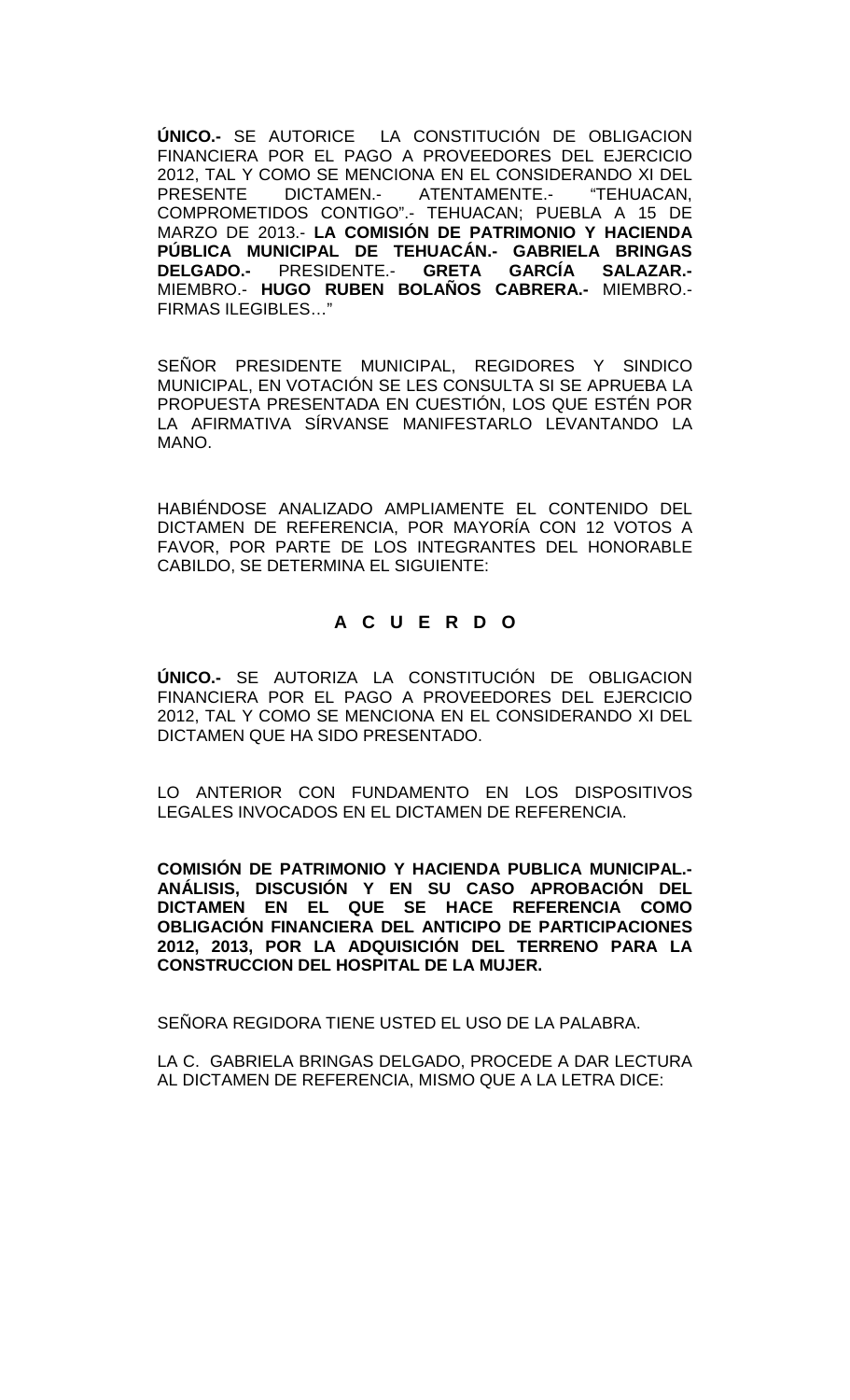# **"…HONORABLE CABILDO:**

LOS SUSCRITOS REGIDORES **GABRIELA BRINGAS DELGADO, GRETA GARCÍA SALAZAR Y HUGO RUBEN BOLAÑOS CABRERA**, PRESIDENTE E INTEGRANTES DE LA COMISIÓN DE PATRIMONIO Y HACIENDA PÚBLICA MUNICIPAL DEL HONORABLE AYUNTAMIENTO, POR ESTE MEDIO Y CON FUNDAMENTO EN LO DISPUESTO POR EL ARTÍCULO 92 FRACCIONES III, IV, V Y VII DE LA LEY ORGÁNICA MUNICIPAL SOMETEMOS A ESTE HONORABLE CUERPO COLEGIADO EL **ANÁLISIS, DISCUSIÓN Y EN SU CASO APROBACIÓN DEL DICTAMEN QUE CONTIENE LA APROBACIÓN COMO OBLIGACION FINANCIERA DEL ANTICIPO DE PARTICIPACIONES 2012, 2013, POR LA ADQUISICION DEL PREDIO PAR LA CONSTRUCCION DEL HOSPITAL DE LA MUJER, CON RECURSOS DEL RAMO 33 FORTAMUN,** LO ANTERIOR CON BASE EN LOS SIGUIENTES CONSIDERANDOS.

# **C O N S I D E R A N D O**

- I. QUE EL PÁRRAFO PRIMERO DE LA FRACCIÓN II DEL ARTICULO 115 DE LA CONSTITUCIÓN POLÍTICA DE LOS ESTADOS UNIDOS MEXICANOS, DETERMINA QUE LOS AYUNTAMIENTOS TENDRÁN FACULTADES PARA APROBAR, DE ACUERDO CON LAS LEYES EN MATERIA MUNICIPAL QUE DEBERÁN EXPEDIR LAS LEGISLATURAS DE LOS ESTADOS, LOS BANDOS DE POLICÍA Y GOBIERNO, LOS REGLAMENTOS, CIRCULARES Y DISPOSICIONES ADMINISTRATIVAS DE OBSERVANCIA GENERAL DENTRO DE SUS RESPECTIVAS JURISDICCIONES, QUE ORGANICEN LA ADMINISTRACIÓN PÚBLICA MUNICIPAL, REGULEN LAS MATERIAS, PROCEDIMIENTOS, FUNCIONES Y SERVICIOS PÚBLICOS DE SU COMPETENCIA Y ASEGUREN LA PARTICIPACIÓN CIUDADANA Y VECINAL; MISMA DISPOSICIÓN QUE ES TRASLADADA A LA FRACCIÓN III DEL ARTICULO 105 DE LA CONSTITUCIÓN POLÍTICA DEL ESTADO LIBRE Y SOBERANO DE PUEBLA; Y A LOS ARTÍCULOS 3 Y 84 DE LA LEY ORGÁNICA MUNICIPAL.
- II. QUE EL ARTICULO 103 DE LA CONSTITUCIÓN POLÍTICA DEL ESTADO LIBRE Y SOBERANO DE PUEBLA, REFIERE A QUE LOS MUNICIPIOS TIENEN PERSONALIDAD JURÍDICA Y PATRIMONIO PROPIO, Y QUE LOS AYUNTAMIENTOS MANEJARAN CONFORME A LA LEY Y ADMINISTRARAN LIBREMENTE SU HACIENDA;
- III. QUE EL ARTICULO 25 DE LA LEY DE COORDINACIÓN FISCAL, ESTABLECE QUE CON INDEPENDENCIA DE LO ESTABLECIDO EN LOS CAPÍTULOS I Y IV DE LA MISMA LEY, RESPECTO DE LA PARTICIPACIÓN DE LOS ESTADOS, MUNICIPIOS Y EL DISTRITO FEDERAL EN LA RECAUDACIÓN FEDERAL PARTICIPANTE, SE CONSTITUIRÁN EN BENEFICIO DE DICHAS ENTIDADES FEDERATIVAS Y , EN SU CASO, DE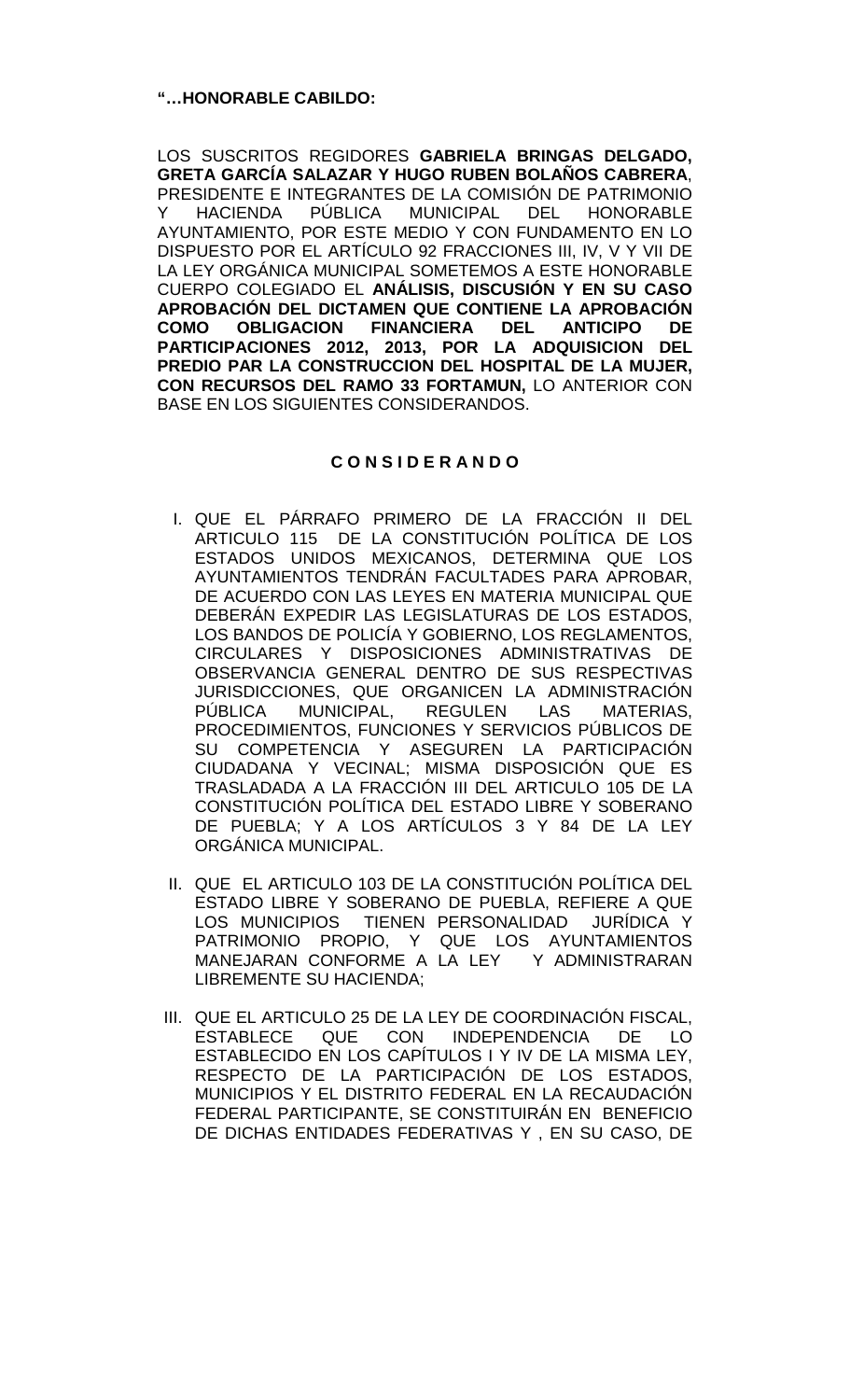LOS MUNICIPIOS CON CARGO A LOS RECURSOS DE LA FEDERACIÓN;

- IV. QUE EL ARTICULO 37 DE LA LEY DE COORDINACIÓN FISCAL ESTABLECE QUE LAS APORTACIONES FEDERALES QUE CON CARGO AL FONDO DE APORTACIONES PARA EL FORTALECIMIENTO DE LOS MUNICIPIOS Y DE LAS DEMARCACIONES TERRITORIALES DEL DISTRITO FEDERAL RECIBIRÁN LOS MUNICIPIOS A TRAVÉS DE LOS ESTADOS SE DESTINARAN EXCLUSIVAMENTE A LA SATISFACCIÓN DE<br>SUS REQUERIMIENTOS DANDO PRIORIDAD AL SUS REQUERIMIENTOS DANDO PRIORIDAD AL CUMPLIMIENTO DE SUS OBLIGACIONES FINANCIERAS Y A LA ATENCIÓN DE LAS NECESIDADES DIRECTAMENTE VINCULADAS A LA SEGURIDAD PUBLICA DE SUS HABITANTES;
- V. QUE EL ARTICULO 79 DE LA LEY PARA EL FEDERALISMO HACENDARIO DEL ESTADO DE PUEBLA, ESTABLECE QUE LOS RECURSOS PROVENIENTES DEL FONDO DE APORTACIONES PARA EL FORTALECIMIENTO DE LOS MUNICIPIOS DEBERÁN SER CANALIZADOS A LA SATISFACCIÓN DE SUS REQUERIMIENTOS PARA LO CUAL SE DARÁ PRIORIDAD AL CUMPLIMIENTO DE LAS OBLIGACIONES FINANCIERAS, Y A LOS PROGRAMAS DE GASTO DERIVADOS DE LA SEGURIDAD PUBLICA;
- VI. QUE EL ARTICULO 81 DE LA LEY PARA EL FEDERALISMO HACENDARIO DEL ESTADO DE PUEBLA, ESTABLECE QUE PARA EL OPTIMO APROVECHAMIENTO DE LOS RECURSOS, LOS MUNICIPIOS APLICARAN LOS RECURSOS DE ESTE FONDO DE LA SIGUIENTE MANERA: FRACCIÓN I: PRIORITARIAMENTE PARA LA AMORTIZACIÓN DE EMPRÉSTITOS CONTRAÍDOS; FRACCIÓN II.- PODRÁN CONVENIR CON EL ESTADO EL DESTINAR CUANDO MENOS EL 10 % DE ESTE FONDO PARA EL PAGO DE SUS NECESIDADES VINCULADAS A LA SEGURIDAD PUBLICA EN EL MARCO DEL SISTEMA NACIONAL DE SEGURIDAD PUBLICA;
- VII. QUE EL ARTICULO 92 DE LA LEY ORGÁNICA MUNICIPAL, ESTIPULA EN SUS FRACCIONES III, IV, V y VII QUE SON FACULTADES Y OBLIGACIONES DE LOS REGIDORES EL EJERCER LAS FACULTADES DE DELIBERACIÓN Y DECISIÓN DE LOS ASUNTOS QUE LE COMPETEN AL AYUNTAMIENTO, FORMAR PARTE DE LAS COMISIÓNES PARA LAS QUE FUEREN DESIGNADOS POR ESTE Y DICTAMINAR E INFORMAR SOBRE LOS ASUNTOS QUE SE LES ENCOMIENDE, DISPOSICIÓN QUE SE ARTICULA CON EL DISPOSITIVO 96 FRACCIÓN 1ª DEL MISMO ORDENAMIENTO QUE ESTABLECE QUE DENTRO DE LAS COMISIÓNES PERMANENTES DE REGIDORES SE ENCUENTRA LA DE PATRIMONIO Y HACIENDA PUBLICA MUNICIPAL, DE LA QUE FORMAMOS PARTE LOS SUSCRITOS Y QUE DEBERÁ ANALIZAR, DISCUTIR, PROPONER SOBRE LOS ASUNTOS COMPRENDIDOS EN ESAS MATERIAS;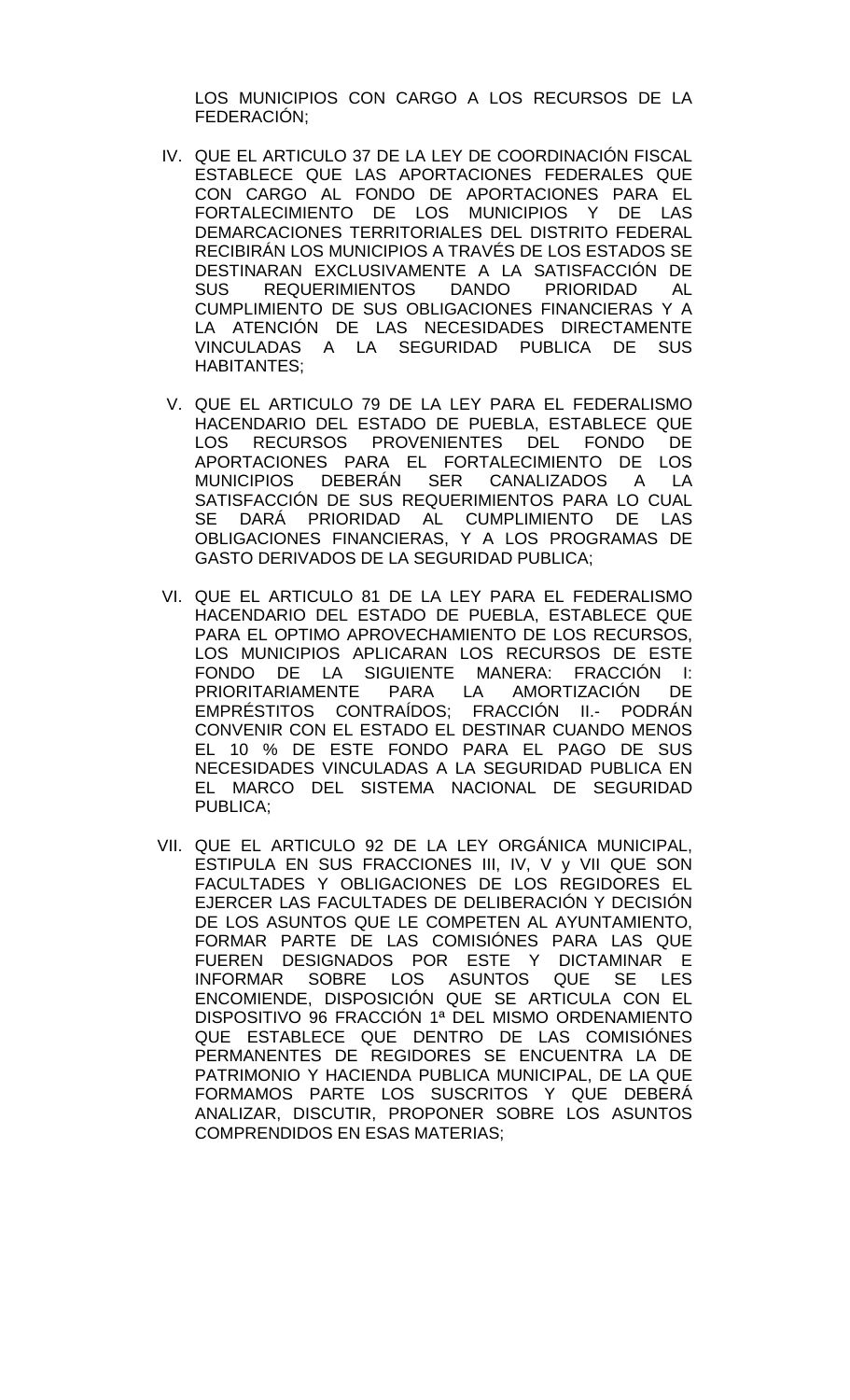- VIII. QUE EL ARTÍCULO 94 DE LA LEY ORGÁNICA MUNICIPAL ESTABLECE QUE EL AYUNTAMIENTO, PARA FACILITAR EL DESEMPEÑO DE LOS ASUNTOS QUE LE COMPETEN, NOMBRARÁ COMISIÓNES PERMANENTES O TRANSITORIAS, QUE EXAMINEN E INSTRUYAN HASTA PONERLOS EN ESTADO DE RESOLUCIÓN.
	- IX. QUE EL ARTÍCULO 143 DE LA LEY ORGÁNICA MUNICIPAL, FACULTA A LOS AYUNTAMIENTOS DE CONFORMIDAD CON LAS CORRESPONDIENTES NORMATIVAS A ADMINISTRAR LIBREMENTE LA HACIENDA PÚBLICA MUNICIPAL, DEBIENDO DENTRO DE LOS LÍMITES LEGALES CORRESPONDIENTES, Y DE ACUERDO CON EL PRESUPUESTO DE EGRESOS Y EL PLAN DE DESARROLLO MUNICIPAL VIGENTES, ATENDER<br>EFICAZMENTE LOS DIFERENTES RAMOS DE LA EFICAZMENTE LOS DIFERENTES RAMOS DE LA ADMINISTRACIÓN PÚBLICA MUNICIPAL.
	- X. QUE EL ARTÍCULO 150 FRACCIÓN VI DE LA LEY ORGÁNICA MUNICIPAL DETERMINA QUE EL GASTO MUNICIPAL SE EJERCERÁ DE ACUERDO A LO QUE DETERMINE EL AYUNTAMIENTO, PERO COMO MÍNIMO DEBERÁ PROVEERSE PARA SERVICIOS PÚBLICOS, REFIRIÉNDOSE ESTE A LO ESTABLECIDO POR EL ARTÍCULO 197, ASÍ COMO A LO ESTABLECIDO EN SU ARTÍCULO 199 FRACCIÓN II, EN DONDE ESTABLECE EL ALUMBRADO PÚBLICO.
	- XI. QUE CON EN SESION DE CABILDO EFECTUADA EL DIA 13 DE JUNIO DEL 2012, SE AUTORIZO POR ESTE CABILDO LA CONTRATACION DE UN CREDITO DE \$40,000,000 MEDIANTE DE UN ANTICIPO A CUENTA PARTICIPACIONES QUE LE CORRESPONDEN AL MUNICIPIO DE TEHUACAN PUEBLA, CON LA SECRETARIA DE FINANZAS DEL ESTADO, PARA LA ADQUISICION DE UN PREDIO EN LA QUE LA SECRETARIA DE SALUD LLEVARA A CABO LA CONSTRUCCION DEL HOSPITAL DE LA MUJER.
- XII. POR LO ANTERIOR SE HACE NECESARIO APROBAR COMO<br>OBLIGACIÓN FINANCIERA DEL ANTICIPO DE FINANCIERA DEL ANTICIPO DE PARTICIPACIONES 2013 POR LA ADQUISICIÓN DEL TERRENO PARA LA CONSTRUCCION DEL HOSPITAL DE LA MUJER, MISMOS QUE SERAN CUBIERTOS A TRAVES DE RECURSOS DEL RAMO 33, FORTAMUN EN CANTIDAD DE \$25,000,000.00 (VEINTICINCO MILLONES DE PESOS 00/100 M.N.), TODA VEZ QUE LOS PAGOS CORRESPONDIENTES A LOS MESES DE JULIO A DICIEMBRE DEL 2012 FUERON CUBIERTOS EN TIEMPO Y FORMA A LA SECRETARIA DE FINANZAS DEL GOBIERNO DEL ESTADO DE PUEBLA POR ESTE AYUNTAMIENTO VIA DESCUENTO PARTICIPACIONES 2012 Y QUE ASCENDIERON A LA CANTIDAD DE \$13,333,500.00 (TRECE MILLONES TRECIENTOS TREINTA Y TRES MIL QUINIENTOS PESOS 00/100 M.N.) DE ACUERDO A LAS SIGUIENTES APLICACIONES: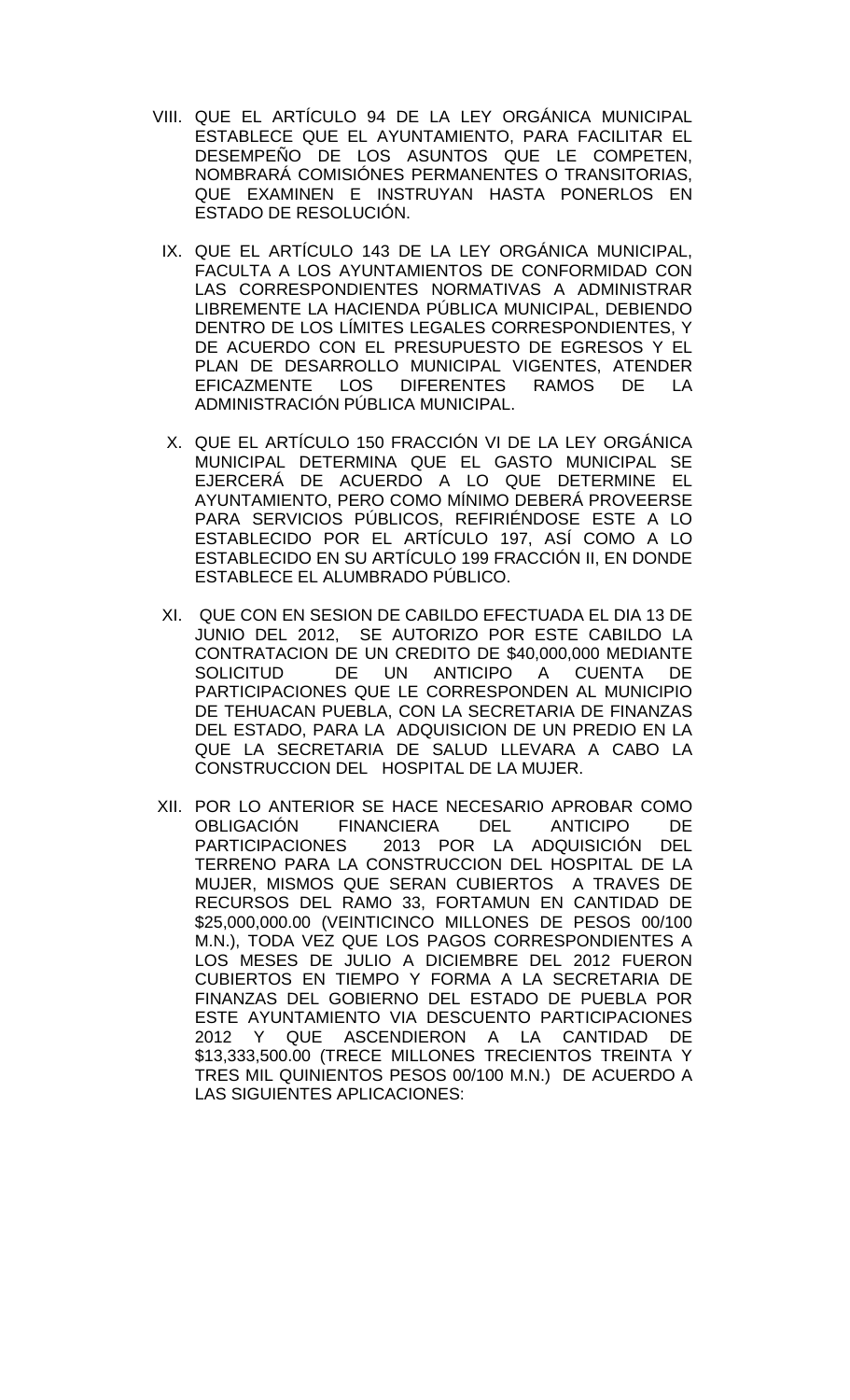DESCUENTO QUE REALIZA LA SECRETARIA DE FINANZAS DE LAS PARTICIPACIONES MENSUALES AL MUNICIPIO COMO ANTICIPO DE PARTICIPACIONES PARA LA ADQUISICION DE TERRENO PARA EL HOSPITAL DE LA MUJER, CON UNA MENSUALIDAD DE \$2,222,250.00, DURANTE LOS MESES DE ENERO A NOVIEMBRE Y DICIEMBRE DEL 2013, POR LA CANTIDAD DE \$2,221,750.00, DANDO UN ACUMULADO DE \$26,666,500.00.

POR LO QUE SUMANDO LO PAGADO DE JULIO A DICIEMBRE DEL 2012 EN CANTIDAD DE \$13,333,500.00 Y LO QUE SERA PAGADO EN 2013 EN CANTIDAD DE \$ 26,666,500.00 SE LIQUIDA EL TOTAL DEL ADEUDO QUE ASCIENDE A LA CANTIDAD DE \$40,000,000.00 ( CUARENTA MILLONES DE PESOS 00/100 M.N.)

CABE ACLARAR QUE SOLO \$25,000,000.00 DE LOS \$26,666,500.00 SERÁN CUBIERTOS CON RECURSOS DEL RAMO 33 FORTAMUN 2013 EN MENSUALIDADES DE ENERO A NOVIEMBRE DE \$2,222,250.00 Y DICIEMBRE DEL 2013 EN CANTIDAD DE \$555,250.00 PARA UN TOTAL DE \$ 25,000.000.00.

**OBLIGACION FINANCIERA** POR PAGOS A REALIZAR POR ANTICIPO DE PARTICIPACIONES PARA LA ADQUISICION DE TERRENO PARA EL HOSPITAL DE LA MUJER CON RECURSOS DEL RAMO 33 FORTAMUN 2013 SERÁ DE LAS MENSUALIDADES CORRESPONDIENTES DEL MES DE ENERO A DICIEMBRE DEL 2013, DANDO UN TOTAL DE \$25,000,000.00 (VEINTICINCO MILLONES DE PESOS 00/100 M.N.)

POR LO ANTERIORMENTE EXPUESTO Y FUNDADO EN LOS CONSIDERANDOS QUE ANTECEDEN Y EN USO DE LAS FACULTADES CONFERIDAS A LOS MIEMBROS INTEGRANTES DE LA COMISIÓN QUE SUSCRIBE, PRESENTAN A ESTE CUERPO EDILICIO EL SIGUIENTE:

### **D I C T A M E N**

**UNICO.- SE APRUEBE EL DICTAMEN QUE CONTIENE LA AUTORIZACIÓN DEL PAGO DE LA OBLIGACION FINANCIERA DEL ANTICIPO DE PARTICIPACIONES ADQUISICION DEL TERRENO PARA LA CONSTRUCCIÓN DEL HOSPITAL DE LA MUJER** CON RECURSOS DEL RAMO 33 **MENSUALIDADES** CORRESPONDIENTES DEL MES DE ENERO A DICIEMBRE DEL 2013, DANDO UN TOTAL DE<br>(VEINTICINCO MILLONES DE PESOS 0 (VEINTICINCO MILLONES DE PESOS 00/100 M.N.).- ATENTAMENTE.- TEHUACAN, COMPROMETIDOS CONTIGO.- TEHUACAN, PUE., MARZO 15 DEL 2013.- LA COMISIÓN DE PATRIMONIO Y HACIENDA PÚBLICA MUNICIPAL.- GABRIELA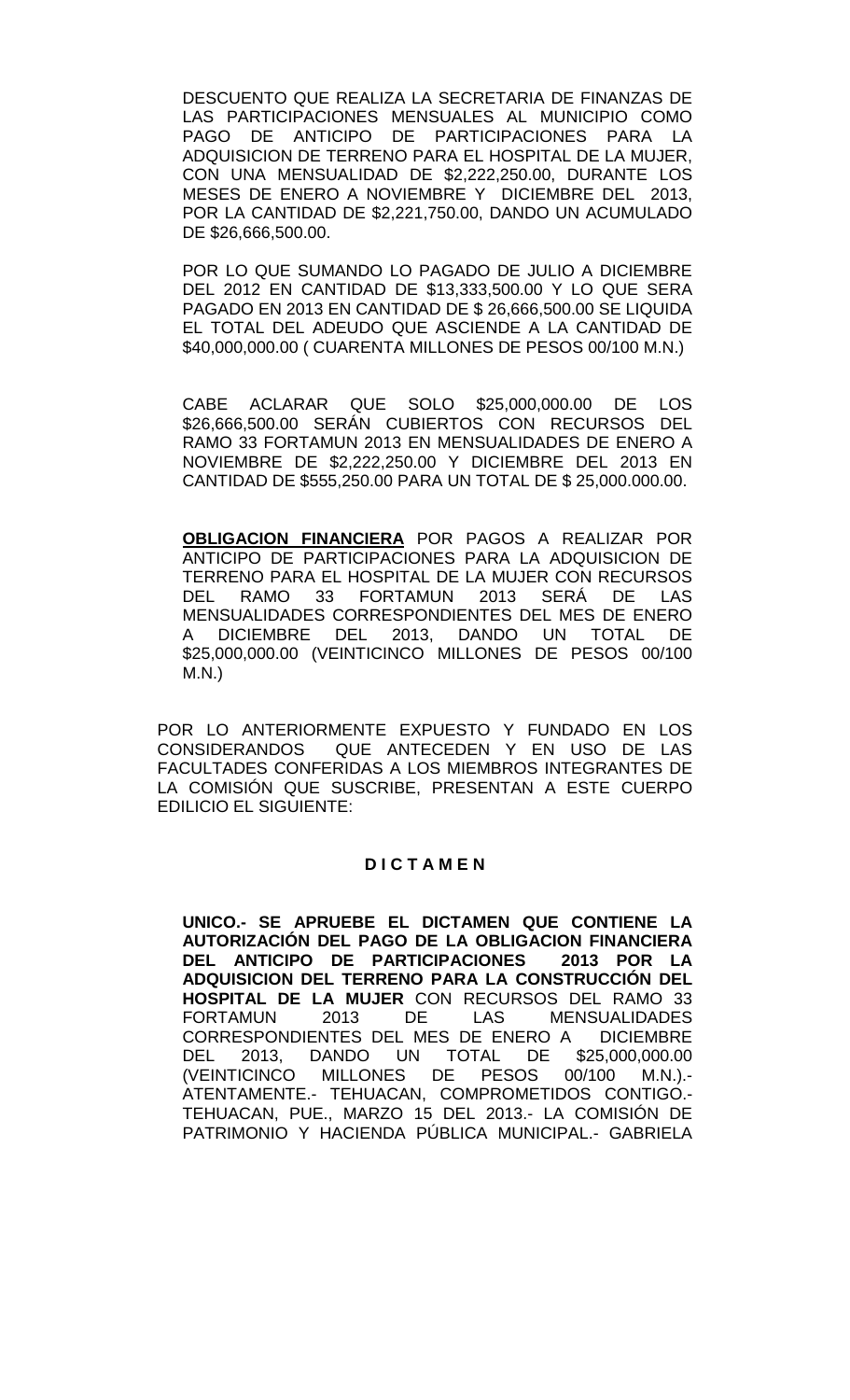BRINGAS DELGADO.- PRESIDENTE.- GRETA GARCIA SALAZAR.- MIEMBRO.- HUGO RUBEN BOLAÑOS CABRERA.- MIEMBRO.- FIRMAS ILEGIBLES…."

SEÑOR PRESIDENTE MUNICIPAL, REGIDORES Y SINDICO MUNICIPAL, EN VOTACIÓN SE LES CONSULTA SI SE APRUEBA LA PROPUESTA PRESENTADA EN CUESTIÓN, LOS QUE ESTÉN POR LA AFIRMATIVA SÍRVANSE MANIFESTARLO LEVANTANDO LA MANO.

HABIÉNDOSE ANALIZADO AMPLIAMENTE EL CONTENIDO DEL DICTAMEN DE REFERENCIA, POR MAYORÍA CON 12 VOTOS A FAVOR, POR PARTE DE LOS INTEGRANTES DEL HONORABLE CABILDO, SE DETERMINA EL SIGUIENTE:

# **A C U E R D O**

**UNICO.- SE APRUEBA EL DICTAMEN QUE CONTIENE LA AUTORIZACIÓN DEL PAGO DE LA OBLIGACION FINANCIERA DEL ANTICIPO DE PARTICIPACIONES 2013 POR LA ADQUISICION DEL TERRENO PARA LA CONSTRUCCIÓN DEL HOSPITAL DE LA MUJER CON RECURSOS DEL RAMO 33 FORTAMUN 2013 DE LAS MENSUALIDADES CORRESPONDIENTES DEL MES DE ENERO A DICIEMBRE DEL 2013, DANDO UN TOTAL DE \$25,000,000.00 (VEINTICINCO MILLONES DE PESOS 00/100 M.N.).**

LO ANTERIOR CON FUNDAMENTO EN LOS DISPOSITIVOS LEGALES INVOCADOS EN EL DICTAMEN DE REFERENCIA.

**COMISIÓN DE PATRIMONIO Y HACIENDA PÚBLICA MUNICIPAL.- ANÁLISIS DISCUSIÓN Y EN SU CASO APROBACIÓN DEL DICTAMEN EN EL QUE SE CONSIDERA COMO OBLIGACIÓN FINANCIERA DEL ANTICIPO DE PARTICIPACIONES OTORGADAS EN EL EJERCICIO 2012 PARA LA CONSTRUCCIÓN DE LA OBRA "CONSOLIDACIÓN DEL ESTADIO MUNICIPAL" Y "REHABILITACION DEL COMPLEJO EL CALVARIO CUARTA ETAPA"** 

SEÑORA REGIDORA TIENE USTED EL USO DE LA PALABRA.

LA C. GABRIELA BRINGAS DELGADO, PROCEDE A DAR LECTURA AL DICTAMEN CORRESPONDIENTE, MISMO QUE A LA LETRA DICE:

### **"…HONORABLE CABILDO:**

LOS SUSCRITOS REGIDORES **GABRIELA BRINGAS DELGADO, GRETA GARCÍA SALAZAR Y HUGO RUBEN BOLAÑOS CABRERA**,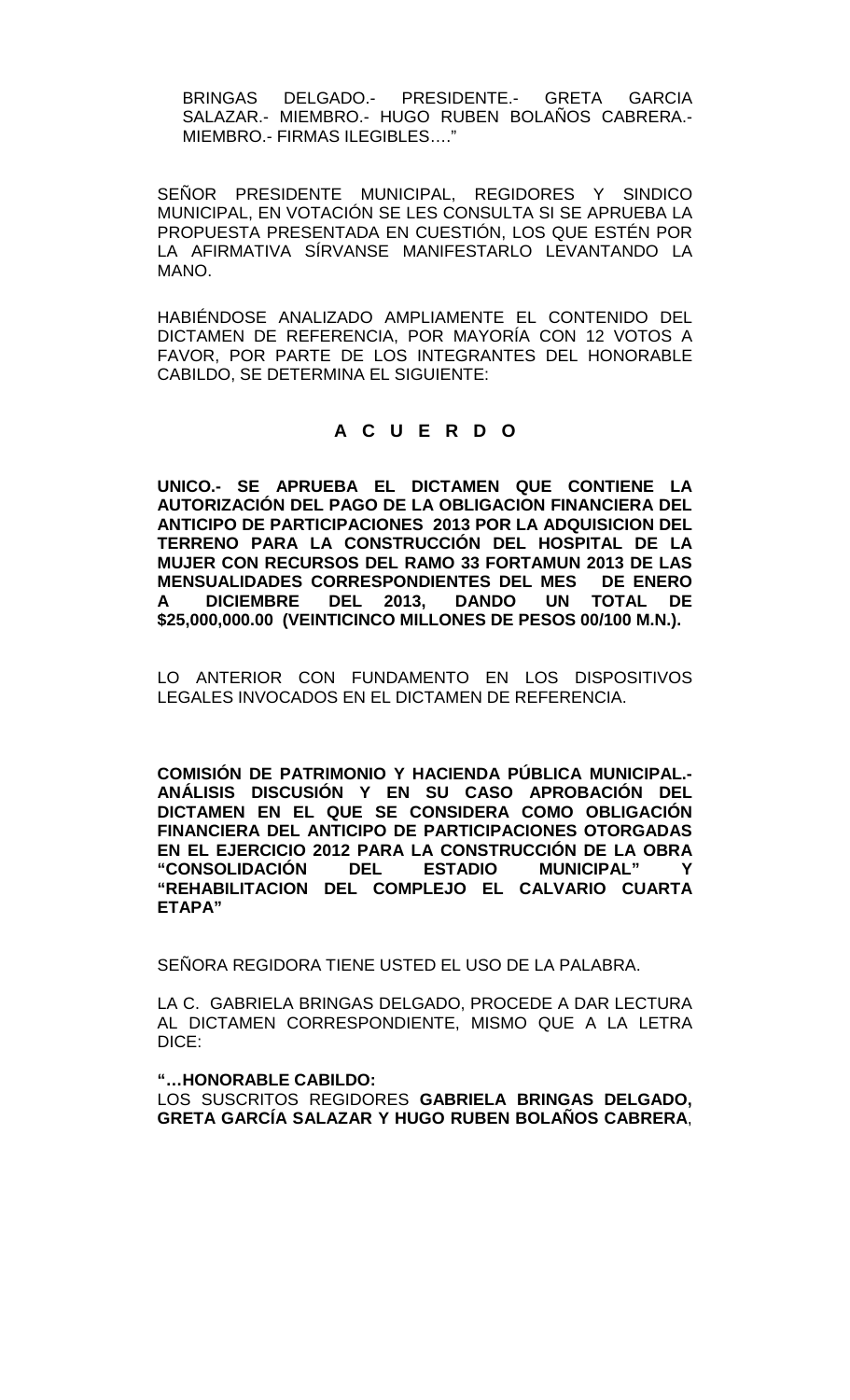PRESIDENTE E INTEGRANTES DE LA COMISIÓN DE PATRIMONIO<br>Y HACIENDA PÚBLICA MUNICIPAL DEL HONORABLE Y HACIENDA PÚBLICA MUNICIPAL DEL HONORABLE AYUNTAMIENTO, POR ESTE MEDIO Y CON FUNDAMENTO EN LO DISPUESTO POR EL ARTÍCULO 92 FRACCIONES III, IV, V Y VII DE LA LEY ORGÁNICA MUNICIPAL SOMETEMOS A ESTE HONORABLE CUERPO COLEGIADO EL **ANÁLISIS, DISCUSIÓN Y EN SU CASO APROBACIÓN DEL DICTAMEN QUE CONTIENE LA APROBACIÓN COMO OBLIGACION FINANCIERA DEL ANTICIPO DE PARTICIPACIONES 2013, PARA LA CONSTRUCCION DE LAS OBRAS: CONSOLIDACIÓN DEL ESTADIO MUNICIPAL" Y "REHABILITACION DEL COMPLEJO EL CALVARIO 4TA. ETAPA", CON RECURSOS DEL RAMO 33 FORTAMUN,** LO ANTERIOR CON BASE EN LOS SIGUIENTES CONSIDERANDOS.

# **C O N S I D E R A N D O**

- I. QUE EL PÁRRAFO PRIMERO DE LA FRACCIÓN II DEL ARTICULO 115 DE LA CONSTITUCIÓN POLÍTICA DE LOS ESTADOS UNIDOS MEXICANOS, DETERMINA QUE LOS AYUNTAMIENTOS TENDRÁN FACULTADES PARA APROBAR, DE ACUERDO CON LAS LEYES EN MATERIA MUNICIPAL QUE DEBERÁN EXPEDIR LAS LEGISLATURAS DE LOS ESTADOS, LOS BANDOS DE POLICÍA Y GOBIERNO, LOS REGLAMENTOS, CIRCULARES Y DISPOSICIONES ADMINISTRATIVAS DE OBSERVANCIA GENERAL DENTRO DE SUS RESPECTIVAS JURISDICCIONES, QUE ORGANICEN LA ADMINISTRACIÓN PÚBLICA MUNICIPAL, REGULEN LAS MATERIAS, PROCEDIMIENTOS, FUNCIONES Y SERVICIOS PÚBLICOS DE SU COMPETENCIA Y ASEGUREN LA PARTICIPACIÓN CIUDADANA Y VECINAL; MISMA DISPOSICIÓN QUE ES TRASLADADA A LA FRACCIÓN III DEL ARTICULO 105 DE LA CONSTITUCIÓN POLÍTICA DEL ESTADO LIBRE Y SOBERANO DE PUEBLA; Y A LOS ARTÍCULOS 3 Y 84 DE LA LEY ORGÁNICA MUNICIPAL.
- II. QUE EL ARTICULO 103 DE LA CONSTITUCIÓN POLÍTICA DEL ESTADO LIBRE Y SOBERANO DE PUEBLA, REFIERE A QUE LOS MUNICIPIOS TIENEN PERSONALIDAD JURÍDICA Y PATRIMONIO PROPIO, Y QUE LOS AYUNTAMIENTOS MANEJARAN CONFORME A LA LEY Y ADMINISTRARAN LIBREMENTE SU HACIENDA;
- III. QUE EL ARTICULO 25 DE LA LEY DE COORDINACIÓN FISCAL, QUE CON INDEPENDENCIA DE LO ESTABLECIDO EN LOS CAPÍTULOS I Y IV DE LA MISMA LEY, RESPECTO DE LA PARTICIPACIÓN DE LOS ESTADOS, MUNICIPIOS Y EL DISTRITO FEDERAL EN LA RECAUDACIÓN FEDERAL PARTICIPANTE, SE CONSTITUIRÁN EN BENEFICIO DE DICHAS ENTIDADES FEDERATIVAS Y , EN SU CASO, DE LOS MUNICIPIOS CON CARGO A LOS RECURSOS DE LA FEDERACIÓN;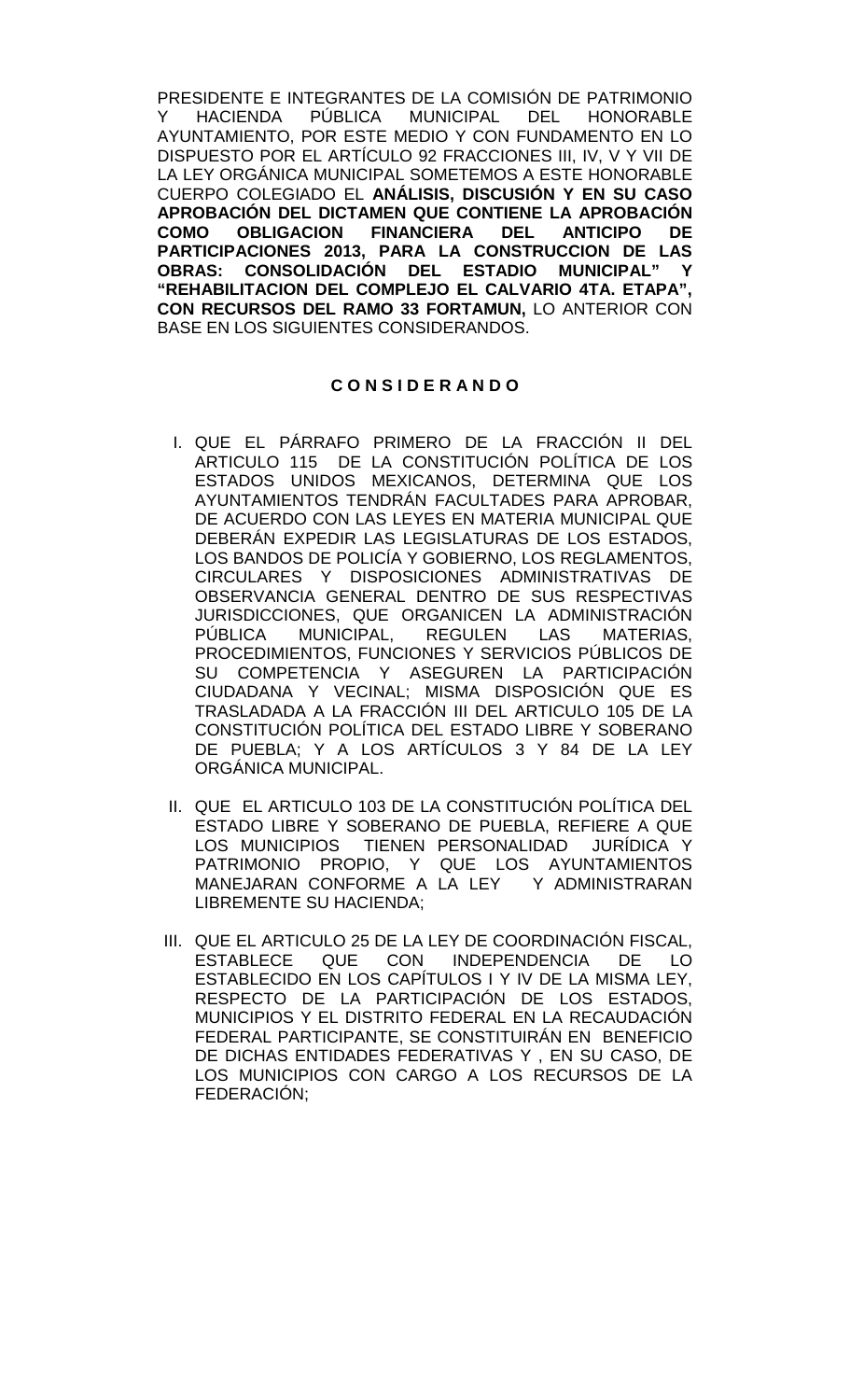- IV. QUE EL ARTICULO 37 DE LA LEY DE COORDINACIÓN FISCAL ESTABLECE QUE LAS APORTACIONES FEDERALES QUE CON CARGO AL FONDO DE APORTACIONES PARA EL FORTALECIMIENTO DE LOS MUNICIPIOS Y DE LAS DEMARCACIONES TERRITORIALES DEL DISTRITO FEDERAL RECIBIRÁN LOS MUNICIPIOS A TRAVÉS DE LOS ESTADOS SE DESTINARAN EXCLUSIVAMENTE A LA SATISFACCIÓN DE SUS REQUERIMIENTOS DANDO PRIORIDAD AL CUMPLIMIENTO DE SUS OBLIGACIONES FINANCIERAS Y A LA ATENCIÓN DE LAS NECESIDADES DIRECTAMENTE VINCULADAS A LA SEGURIDAD PUBLICA DE SUS HABITANTES;
- V. QUE EL ARTICULO 79 DE LA LEY PARA EL FEDERALISMO HACENDARIO DEL ESTADO DE PUEBLA, ESTABLECE QUE LOS RECURSOS PROVENIENTES DEL FONDO DE APORTACIONES PARA EL FORTALECIMIENTO DE LOS MUNICIPIOS DEBERÁN SER CANALIZADOS A LA SATISFACCIÓN DE SUS REQUERIMIENTOS PARA LO CUAL SE DARÁ PRIORIDAD AL CUMPLIMIENTO DE LAS OBLIGACIONES FINANCIERAS, Y A LOS PROGRAMAS DE GASTO DERIVADOS DE LA SEGURIDAD PUBLICA;
- VI. QUE EL ARTICULO 81 DE LA LEY PARA EL FEDERALISMO HACENDARIO DEL ESTADO DE PUEBLA, ESTABLECE QUE PARA EL OPTIMO APROVECHAMIENTO DE LOS RECURSOS, LOS MUNICIPIOS APLICARAN LOS RECURSOS DE ESTE FONDO DE LA SIGUIENTE MANERA: FRACCIÓN I: PRIORITARIAMENTE PARA LA AMORTIZACIÓN DE EMPRÉSTITOS CONTRAÍDOS; FRACCIÓN II.- PODRÁN CONVENIR CON EL ESTADO EL DESTINAR CUANDO MENOS EL 10 % DE ESTE FONDO PARA EL PAGO DE SUS NECESIDADES VINCULADAS A LA SEGURIDAD PUBLICA EN EL MARCO DEL SISTEMA NACIONAL DE SEGURIDAD PUBLICA;
- VII. QUE EL ARTICULO 92 DE LA LEY ORGÁNICA MUNICIPAL, ESTIPULA EN SUS FRACCIONES III, IV, V y VII QUE SON FACULTADES Y OBLIGACIONES DE LOS REGIDORES EL EJERCER LAS FACULTADES DE DELIBERACIÓN Y DECISIÓN DE LOS ASUNTOS QUE LE COMPETEN AL AYUNTAMIENTO, FORMAR PARTE DE LAS COMISIÓNES PARA LAS QUE FUEREN DESIGNADOS POR ESTE Y DICTAMINAR E INFORMAR SOBRE LOS ASUNTOS QUE SE LES ENCOMIENDE, DISPOSICIÓN QUE SE ARTICULA CON EL DISPOSITIVO 96 FRACCIÓN 1ª DEL MISMO ORDENAMIENTO QUE ESTABLECE QUE DENTRO DE LAS COMISIÓNES PERMANENTES DE REGIDORES SE ENCUENTRA LA DE PATRIMONIO Y HACIENDA PUBLICA MUNICIPAL, DE LA QUE FORMAMOS PARTE LOS SUSCRITOS Y QUE DEBERÁ ANALIZAR, DISCUTIR, PROPONER SOBRE LOS ASUNTOS COMPRENDIDOS EN ESAS MATERIAS;
- VIII. QUE EL ARTÍCULO 94 DE LA LEY ORGÁNICA MUNICIPAL ESTABLECE QUE EL AYUNTAMIENTO, PARA FACILITAR EL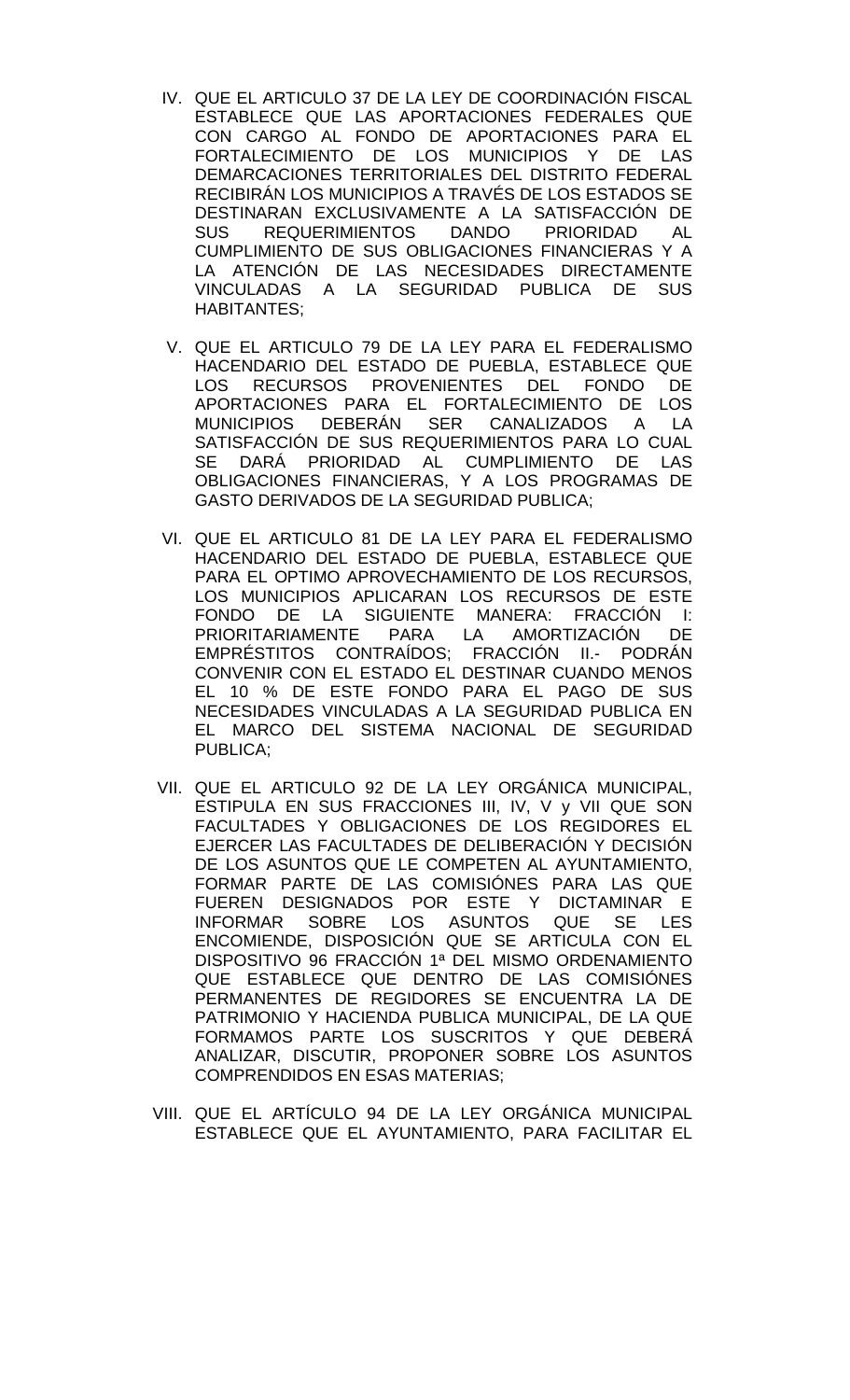DESEMPEÑO DE LOS ASUNTOS QUE LE COMPETEN, NOMBRARÁ COMISIÓNES PERMANENTES O TRANSITORIAS, QUE EXAMINEN E INSTRUYAN HASTA PONERLOS EN ESTADO DE RESOLUCIÓN.

- IX. QUE EL ARTÍCULO 143 DE LA LEY ORGÁNICA MUNICIPAL, FACULTA A LOS AYUNTAMIENTOS DE CONFORMIDAD CON LAS CORRESPONDIENTES NORMATIVAS A ADMINISTRAR LIBREMENTE LA HACIENDA PÚBLICA MUNICIPAL, DEBIENDO DENTRO DE LOS LÍMITES LEGALES CORRESPONDIENTES, Y DE ACUERDO CON EL PRESUPUESTO DE EGRESOS Y EL PLAN DE DESARROLLO MUNICIPAL VIGENTES, ATENDER<br>EFICAZMENTE LOS DIFERENTES RAMOS DE LA RAMOS DE LA ADMINISTRACIÓN PÚBLICA MUNICIPAL.
- X. QUE EL ARTÍCULO 150 FRACCIÓN VI DE LA LEY ORGÁNICA MUNICIPAL DETERMINA QUE EL GASTO MUNICIPAL SE EJERCERÁ DE ACUERDO A LO QUE DETERMINE EL AYUNTAMIENTO, PERO COMO MÍNIMO DEBERÁ PROVEERSE PARA SERVICIOS PÚBLICOS, REFIRIÉNDOSE ESTE A LO ESTABLECIDO POR EL ARTÍCULO 197, ASÍ COMO A LO ESTABLECIDO EN SU ARTÍCULO 199 FRACCIÓN II, EN DONDE ESTABLECE EL ALUMBRADO PÚBLICO.
- XI. QUE CON EN SESION DE CABILDO EFECTUADA EL DIA 28 DE NOVIEMBRE DEL 2012, SE AUTORIZO POR ESTE CABILDO LA CONTRATACION DE LOS CREDITOS SIGUIENTES:

**PARA** LA OBRA DENOMINADA **CONSOLIDACIÓN DEL ESTADIO MUNICIPAL EN LA AVENIDA DE LA JUVENTUD SIN NÚMERO DE LA COLONIA HUMILLADERO,** EL CABILDO DEL AYUNTAMIENTO AUTORIZA AL PRESIDENTE MUNICIPAL, PARA EFECTUAR EL PAGO DE HASTA **\$2´068,465.66 (DOS MILLONES SESENTA Y OCHO MIL CUATROCIENTOS SESENTA Y CINCO PESOS 66/100 M.N.) CON LAS PARTICIPACIONES QUE EN INGRESOS FEDERALES LE CORRESPONDEN AL MUNICIPIO**, EN CASO DE NO CUBRIR ALGUNA(S) DE LAS 2 (DOS) MINISTRACIONES CALENDARIZADAS DE **FEBRERO Y MARZO DE 2013** EN EL CONVENIO CITADO, LA SECRETARÍA DE FINANZAS REALIZARÁ EL PAGO **CON CARGO A LAS PARTICIPACIONES QUE EN INGRESOS FEDERALES LE CORRESPONDE RECIBIR AL MUNICIPIO** EN LOS MESES DE **MARZO Y ABRIL DE 2013.** 

**PARA LA OBRA DENOMINADA: REHABILITACIÓN DEL COMPLEJO "EL CALVARIO" CUARTA ETAPA, UBICADO EN LA CALLE 3 SUR NÚMERO 1313, DE LA COLONIA GUADALUPE HIDALGO**.

POR LA CANTIDAD DE **\$3´052,309.87 (TRES MILLONES CINCUENTA Y DOS MIL TRESCIENTOS NUEVE PESOS 87/100 M.N.)**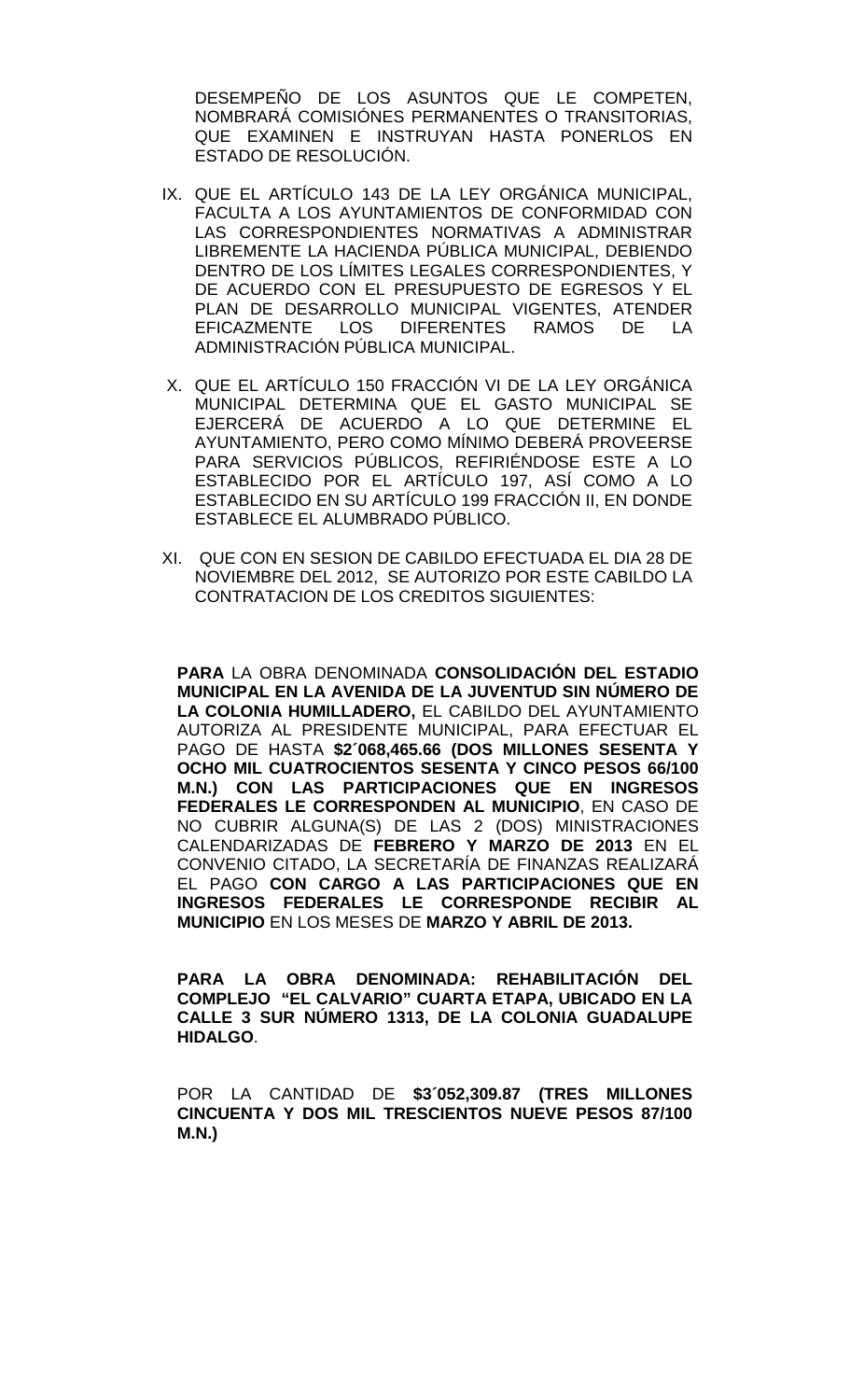XII. POR LO ANTERIOR SE HACE NECESARIO APROBAR COMO<br>OBLIGACIÓN FINANCIERA DEL ANTICIPO DE FINANCIERA DEL ANTICIPO DE PARTICIPACIONES 2013 POR LA OBRAS DENOMINADAS:<br>CONSOLIDACIÓN DEL ESTADIO MUNICIPAL Y CONSOLIDACIÓN DEL ESTADIO MUNICIPAL Y REHABILITACION DEL COMPLEJO EL CALVARIO CUARTA ETAPA. DE ACUERDO A LAS SIGUIENTES APLICACIONES:

DESCUENTO QUE REALIZARÁ LA SECRETARÍA DE FINANZAS DE LAS PARTICIPACIONES MENSUALES AL MUNICIPIO COMO PAGO DE ANTICIPO DE PARTICIPACIONES, CON UNA MENSUALIDAD DE \$443,242.64 POR LOS MESES DE ABRIL Y MAYO DEL 2013 Y DE \$1,526,.154.93 POR EL MES DE JUNIO DEL 2013 Y DE \$1,526,154.94 POR EL MES DE JULIO DEL 2013, DANDO UN TOTAL DE \$3,938,795.15.

**OBLIGACION FINANCIERA** POR PAGOS A REALIZAR POR ANTICIPO DE PARTICIPACIONES PARA LA S OBRAS QUE HAN QUEDADO ASENTADAS EN EL CONSIDERANDO XI, SERAN LOS SIGUIENTES:

MES DE ABRIL DEL 2013 \$ 443,242.64 MES DE MAYO 2013 \$ 443,242.64 MES DE JUNIO DEL 2013 \$ 1,526,154.93 MES DE JULIO 2013 \$ 1,526,154.94

### **DANDO UN TOTAL DE \$ 3,938,795.15**

POR LO ANTERIORMENTE EXPUESTO Y FUNDADO EN LOS CONSIDERANDOS QUE ANTECEDEN Y EN USO DE LAS FACULTADES CONFERIDAS A LOS MIEMBROS INTEGRANTES DE LA COMISIÓN QUE SUSCRIBE, PRESENTAN A ESTE CUERPO EDILICIO EL SIGUIENTE:

## **D I C T A M E N**

**UNICO.- SE APRUEBE EL DICTAMEN QUE CONTIENE LA AUTORIZACIÓN DEL PAGO DE LA OBLIGACION FINANCIERA DEL ANTICIPO DE PARTICIPACIONES 2013 POR LAS O<br>CONSOLIDACIÓN DEL ESTADIO MUNICIPAL" CONSOLIDACIÓN "REHABILITACION DEL COMPLEJO EL CALVARIO 4TA. ETAPA", CON RECURSOS DEL RAMO 33 FORTAMUN,** CON RECURSOS DEL RAMO 33 FORTAMUN 2013 DE LAS MENSUALIDADES CORRESPONDIENTES DEL MES DE ENERO A DICIEMBRE DEL 2013, DANDO UN TOTAL DE \$ 3,938,795.15.- A T E N T A M E N T E.- TEHUACAN, COMPROMETIDOS CONTIGO.-TEHUACAN,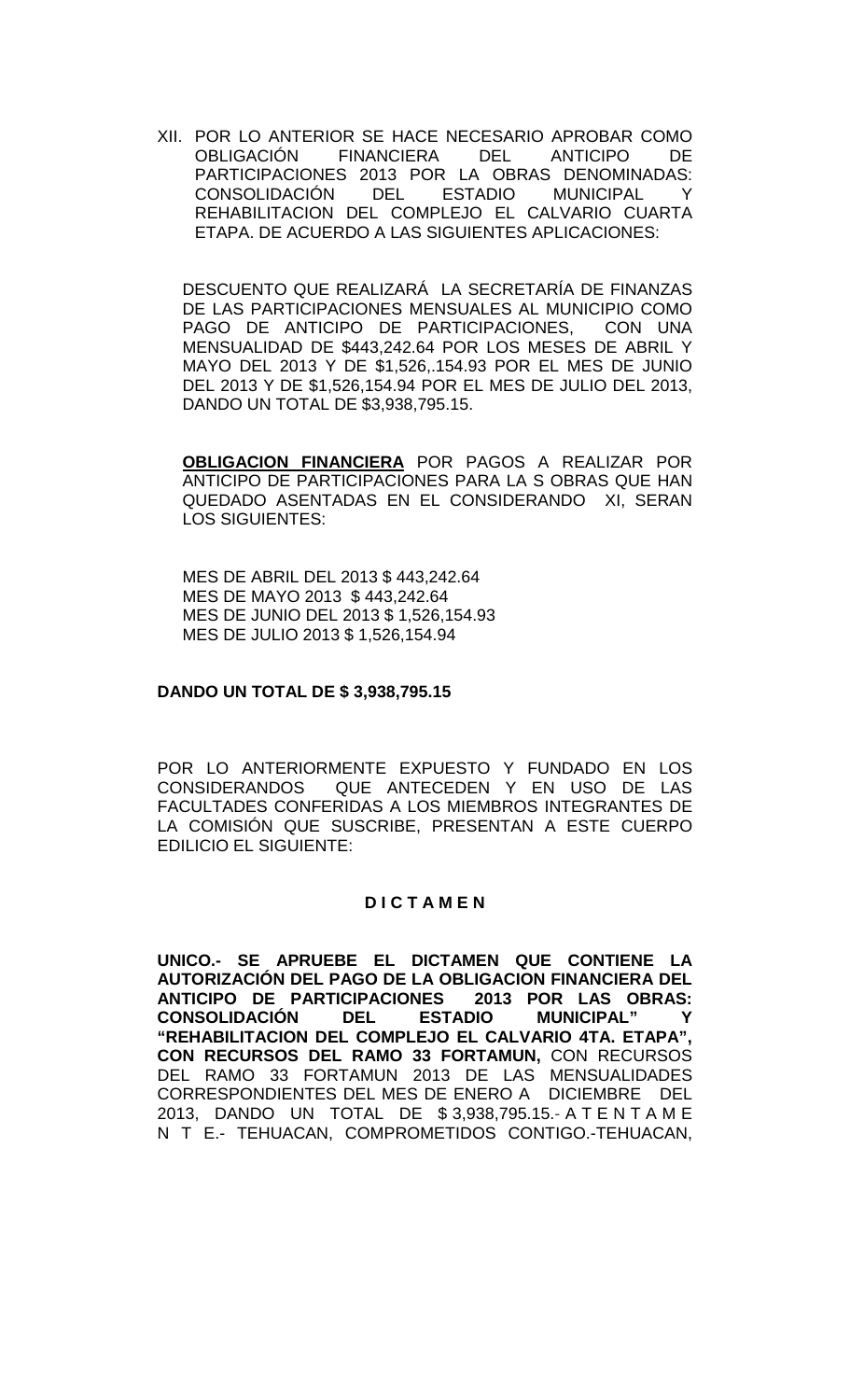PUE., MARZO 15 DEL 2013.- LA COMISIÓN DE PATRIMONIO Y HACIENDA PÚBLICA MUNICIPAL.- GABRIELA BRINGAS DELGADO.- PRESIDENTE.- GRETA GARCIA SALAZAR.- MIEMBRO.- HUGO RUBEN BOLAÑOS CABRERA.- MIEMBRO.- FIRMAS ILEGIBLES…."

SEÑOR PRESIDENTE MUNICIPAL, REGIDORES Y SINDICO MUNICIPAL, EN VOTACIÓN SE LES CONSULTA SI SE APRUEBA LA PROPUESTA PRESENTADA EN CUESTIÓN, LOS QUE ESTÉN POR LA AFIRMATIVA SÍRVANSE MANIFESTARLO LEVANTANDO LA MANO.

HABIÉNDOSE ANALIZADO AMPLIAMENTE EL CONTENIDO DEL DICTAMEN DE REFERENCIA, POR MAYORÍA CON 12 VOTOS A FAVOR, POR PARTE DE LOS INTEGRANTES DEL HONORABLE CABILDO, SE DETERMINA EL SIGUIENTE:

# **A C U E R D O**

**UNICO.- SE APRUEBA EL DICTAMEN QUE CONTIENE LA AUTORIZACIÓN DEL PAGO DE LA OBLIGACION FINANCIERA DEL ANTICIPO DE PARTICIPACIONES 2013 POR LAS O<br>CONSOLIDACIÓN DEL ESTADIO MUNICIPAL" CONSOLIDACIÓN DEL ESTADIO MUNICIPAL" Y "REHABILITACION DEL COMPLEJO EL CALVARIO 4TA. ETAPA", CON RECURSOS DEL RAMO 33 FORTAMUN, CON RECURSOS DEL RAMO 33 FORTAMUN 2013 DE LAS MENSUALIDADES CORRESPONDIENTES.**

LO ANTERIOR CON FUNDAMENTO EN LOS DISPOSITIVOS LEGALES INVOCADOS EN EL DICTAMEN DE REFERENCIA.

**COMISIÓN DE SEGURIDAD Y ASISTENCIA PÚBLICA Y ACTIVIDADES CULTURALES Y SOCIALES.- ANÁLISIS, DISCUSIÓN Y EN SU CASO APROBACIÓN DEL DICTAMEN POR EL QUE SE AUTORIZA AL MUNICIPIO DE TEHUACÁN, A PARTICIPAR Y EJECUTAR PROYECTOS CON BASE AL ACUERDO POR EL QUE SE EMITEN LAS REGLAS DE OPERACIÓN E INDICADORES DE GESTIÓN Y EVALUACIÓN DEL PROGRAMA COMUNIDADES SALUDABLES, PARA EL EJERCICIO FISCAL 2013.**

SERORA REGIDORA TIENE USTED EL USO DE LA PALABRA.

LA C. LAURA DEL ROSARIO WUOTTO DIAZ CEBALLOS, PROCEDE A DAR LECTURA AL DICTAMEN CORRESPONDIENTE, MISMO QUE A LA LETRA DICE:

**"..HONORABLE CABILDO.**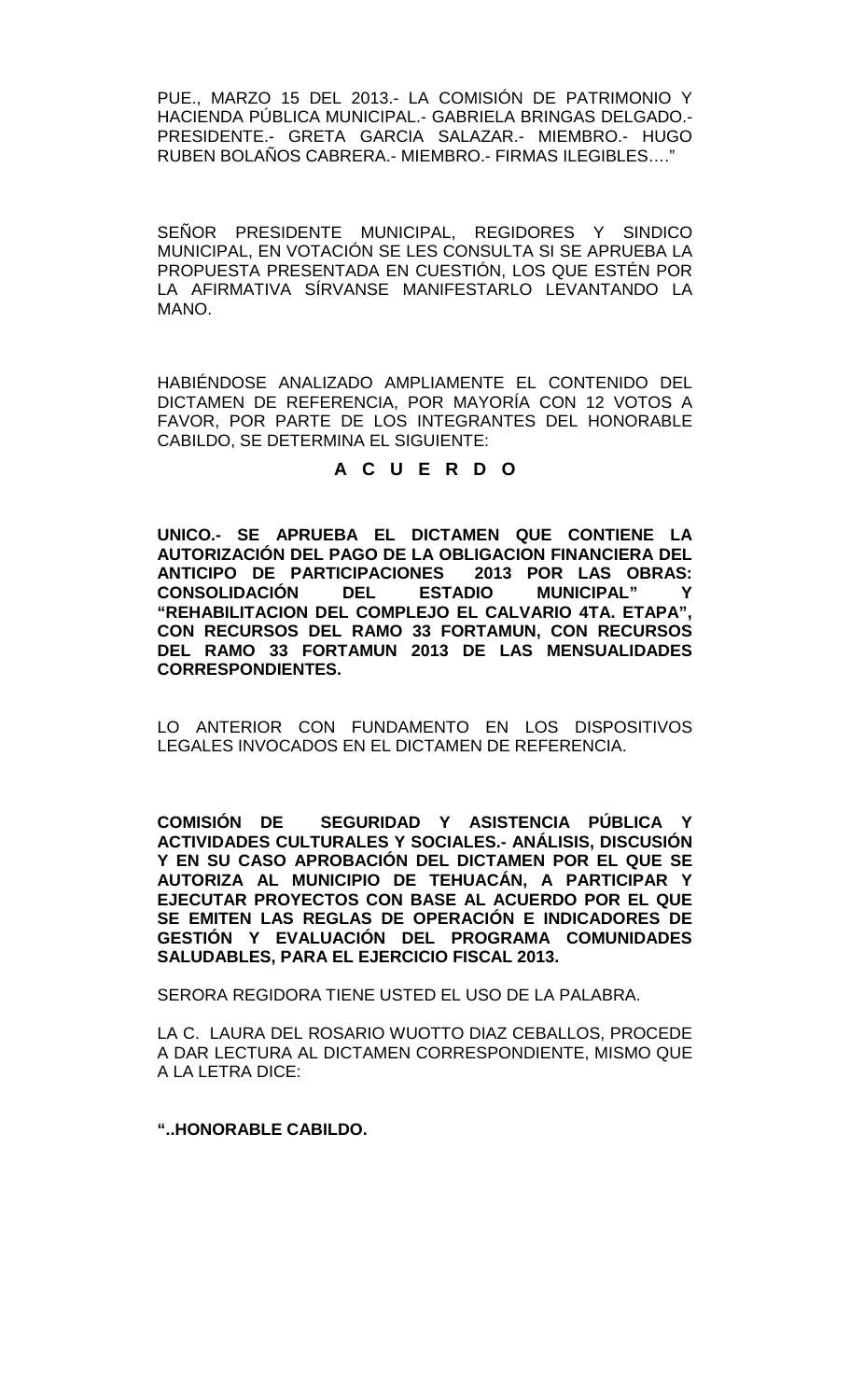**LOS SUSCRITOS REGIDORES LAURA DEL ROSARIO WUOTTO MANUEL MARCELINO JIMENEZ LOPEZ. GABRIELA BRINGAS DELGADO, PRESIDENTE Y MIEMBROS, RESPECTIVAMENTE DE LA COMISIÓN DE SEGURIDAD Y ASISTENCIA PUBLICA Y ACTIVIDADES CULTURALES Y SOCIALES, CON FUNDAMENTO EN LO DISPUESTO POR LOS ARTÍCULOS 4, 115 FRACCIÓN IV DE LA CONSTITUCIÓN POLÍTICA DE LOS ESTADOS UNIDOS MEXICANOS; 110 Y 116 DE LA LEY GENERAL DE SALUD; 103 DE LA CONSTITUCIÓN POLÍTICA DEL ESTADO LIBRE Y SOBERANO DE PUEBLA; Y 3, 92 FRACCIÓN VII, 94 , 96 FRACCIÓN V, 141 DE LA LEY ORGÁNICA MUNICIPAL, SOMETEMOS A LA CONSIDERACIÓN DE ESTE HONORABLE CUERPO COLEGIADO EL PRESENTE DICTAMEN POR EL QUE SE AUTORIZA AL MUNICIPIO DE TEHUACÁN, A PARTICIPAR Y EJECUTAR PROYECTOS CON BASE AL ACUERDO POR EL QUE SE EMITEN LAS REGLAS DE OPERACIÓN E INDICADORES DE GESTIÓN Y EVALUACIÓN DEL PROGRAMA COMUNIDADES SALUDABLES, PARA EL EJERCICIO FISCAL 2013, POR LO QUE:**

## **C O N S I D E R A N DO**

**I.** QUE, EL PÁRRAFO CUARTO DEL ARTÍCULO 4 DE LA CONSTITUCIÓN POLÍTICA DE LOS ESTADOS UNIDOS MEXICANOS ESTABLECE QUE TODA PERSONA TIENE DERECHO A LA<br>PROTECCIÓN DE LA SALUD, QUE MANIFIESTA LA PROTECCIÓN CONCURRENCIA LA CONCURRENCIA DE LA FEDERACIÓN Y LAS ENTIDADES FEDERATIVAS EN MATERIA DE SALUBRIDAD GENERAL.

**II.** QUE, LOS ARTÍCULOS 115 FRACCIÓN IV DE LA CONSTITUCIÓN POLÍTICA DE LOS ESTADOS UNIDOS MEXICANOS, 103 DE LA CONSTITUCIÓN POLÍTICA DEL ESTADO LIBRE Y SOBERANO DE PUEBLA, 3 Y 141 DE LA LEY ORGÁNICA MUNICIPAL, ESTABLECEN QUE LOS MUNICIPIOS ADMINISTRARÁN LIBREMENTE SU HACIENDA, LA CUAL SE FORMARA DE LOS RENDIMIENTOS DE LOS BIENES QUE LES PERTENEZCAN, ASÍ COMO DE LAS CONTRIBUCIONES Y OTROS INGRESOS QUE LAS LEGISLATURAS ESTABLEZCAN A SU FAVOR.

**III.** QUE LA LEY GENERAL DE SALUD CONTEMPLA EN SU ARTÍCULO 110, QUE LA PROMOCIÓN DE LA SALUD TIENE POR OBJETIVO CREAR, CONSERVAR Y MEJORAR LAS CONDICIONES DESEABLES DE SALUD PARA TODA LA POBLACIÓN Y PROPICIAR EN EL INDIVIDUO LAS ACTITUDES, VALORES Y CONDUCTAS ADECUADAS PARA MOTIVAR SU PARTICIPACIÓN EN BENEFICIO DE LA SALUD INDIVIDUAL Y COLECTIVA; Y EN SU ARTÍCULO 116 FACULTA A LAS AUTORIDADES SANITARIAS PARA EL ESTABLECIMIENTO DE NORMAS, EJECUCIÓN DE MEDIDAS Y REALIZACIÓN DE ACTIVIDADES TENDIENTES A LA PROTECCIÓN DE LA SALUD HUMANA ANTE LOS RIESGOS Y DAÑOS DEPENDIENTES DE LAS CONDICIONES DEL AMBIENTE.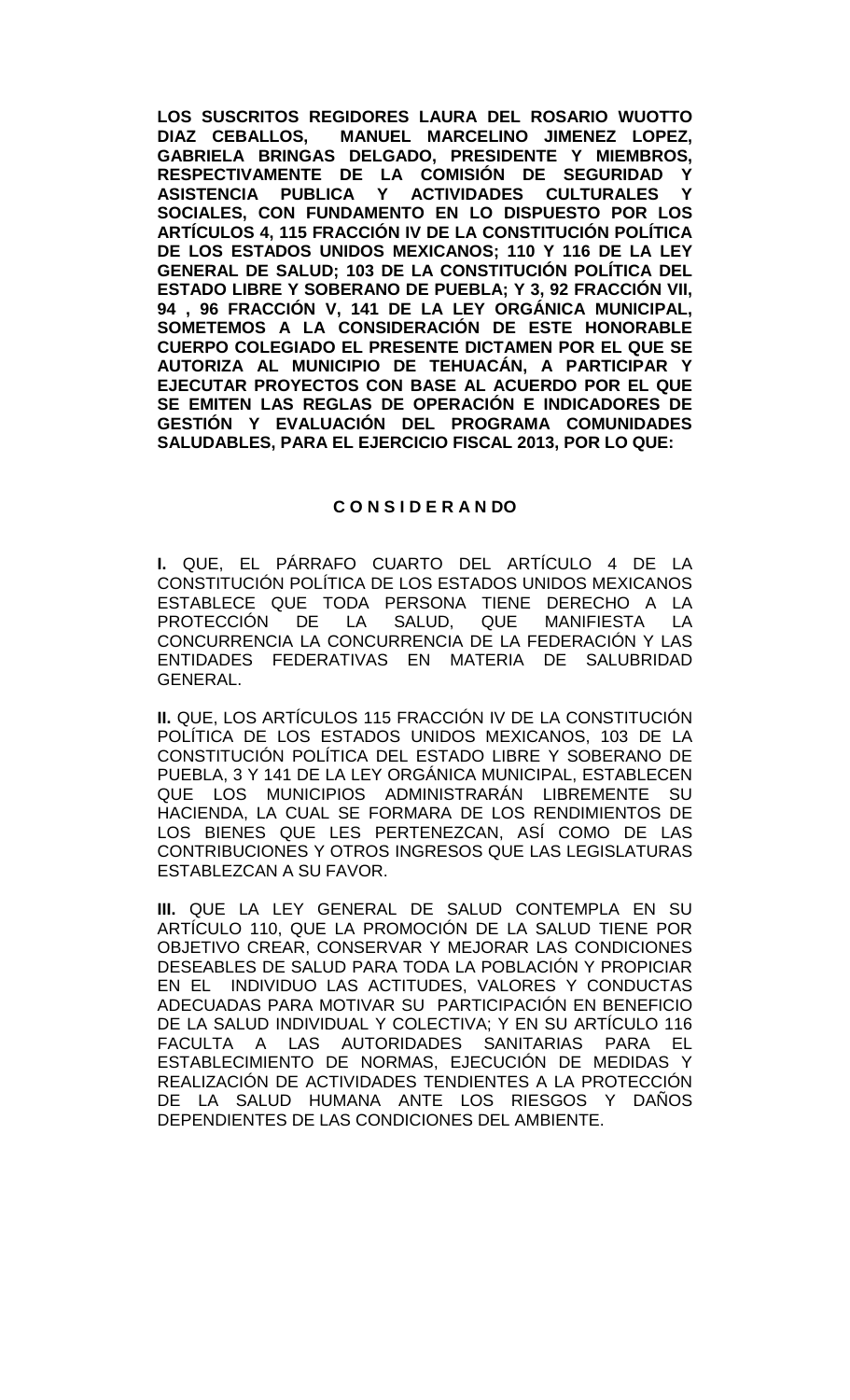**IV.** QUE EL ARTÍCULO 92 FRACCIÓN VII DE LA LEY ORGÁNICA MUNICIPAL SEÑALA QUE SON FACULTADES DE LOS REGIDORES FORMULAR AL AYUNTAMIENTO LAS PROPUESTAS DE ORDENAMIENTOS EN ASUNTOS MUNICIPALES, Y PROMOVER TODO LO QUE CREAN CONVENIENTE AL BUEN SERVICIO PÚBLICO.

**V.** QUE LOS ARTÍCULOS 94 Y 96 FRACCIÓN V DE LA LEY ORGÁNICA MUNICIPAL, SEÑALAN QUE EL AYUNTAMIENTO, PARA FACILITAR EL DESPACHO DE LOS ASUNTOS QUE LE COMPETEN, NOMBRARÁ COMISIÓNES PERMANENTES O TRANSITORIAS, QUE LOS EXAMINEN E INSTRUYAN HASTA PONERLOS EN ESTADO DE RESOLUCIÓN, TENIENDO EL CARÁCTER DE COMISIÓN PERMANENTE LA DE SEGURIDAD Y ASISTENCIA PÚBLICA Y ACTIVIDADES CULTURALES Y SOCIALES.

**VI.** QUE SIENDO LA SALUD UN DERECHO FUNDAMENTAL PARA EL DESARROLLO DE LAS POTENCIALIDADES INDIVIDUOS, ES NECESARIO PROPICIAR LAS CONDICIONES PARA EL PLENO APROVECHAMIENTO DE LAS CAPACIDADES DE LA COMUNIDAD, SIENDO FUNDAMENTAL EL ABORDAR LOS DETERMINANTES DE LA SALUD REQUIRIENDO MECANISMOS REFORZADOS DE COLABORACIÓN PARA LAS ACCIONES DE PROMOCIÓN DE LA SALUD INCLUYENDO A LA SOCIEDAD.

**VII.** QUE MÉXICO, COMO PAÍS MIEMBRO DE LA ORGANIZACIÓN MUNDIAL DE LA SALUD, SIGNÓ EN EL MARCO DE LA 5A. CONFERENCIA MUNDIAL DE PROMOCIÓN DE LA SALUD: "PROMOCIÓN DE LA SALUD: HACIA UNA MAYOR EQUIDAD" LA DECLARACIÓN MINISTERIAL DE MÉXICO PARA LA PROMOCIÓN DE LA SALUD: DE LAS IDEAS A LA ACCIÓN, EN LA CUAL SE COMPROMETE A DESEMPEÑAR UNA FUNCIÓN DE LIDERAZGO **ASEGURARSE** GUBERNAMENTALES Y LOS ACTORES DE LA SOCIEDAD CIVIL PARTICIPEN EN LA EJECUCIÓN DE ACTIVIDADES DE PROMOCIÓN QUE FORTALEZCAN Y AMPLÍEN LAS ALIANZAS A FAVOR DE LA SALUD.

**VIII.** QUE EN LA CARTA DE BANGKOK DE LA 6ª. CONFERENCIA INTERNACIONAL PARA LA PROMOCIÓN DE LA SALUD SE ESTABLECEN LOS COMPROMISOS PARA ABORDAR LOS DETERMINANTES DE LA SALUD, EMPODERAR A LOS INDIVIDUOS Y COMUNIDADES PARTIENDO DE LA IDENTIFICACIÓN DE LOS DETERMINANTES DE LA SALUD Y PARTIR DE ÉSTOS PARA MEJORAR Y CONSERVAR LA SALUD.

**IX.** QUE EL PROGRAMA SECTORIAL DE SALUD 2007-2012, PUBLICADO EN EL DIARIO OFICIAL DE LA FEDERACIÓN EL DIECISIETE DE ENERO DE DOS MIL OCHO, CONTEMPLA EN SU SEGUNDA ESTRATEGIA EL FORTALECER E INTEGRAR LAS ACCIONES DE PROMOCIÓN DE LA SALUD, Y PREVENCIÓN Y CONTROL DE LAS ENFERMEDADES INCORPORANDO ACCIONES EFECTIVAS BASADAS EN LAS EVIDENCIAS CIENTÍFICAS, ASÍ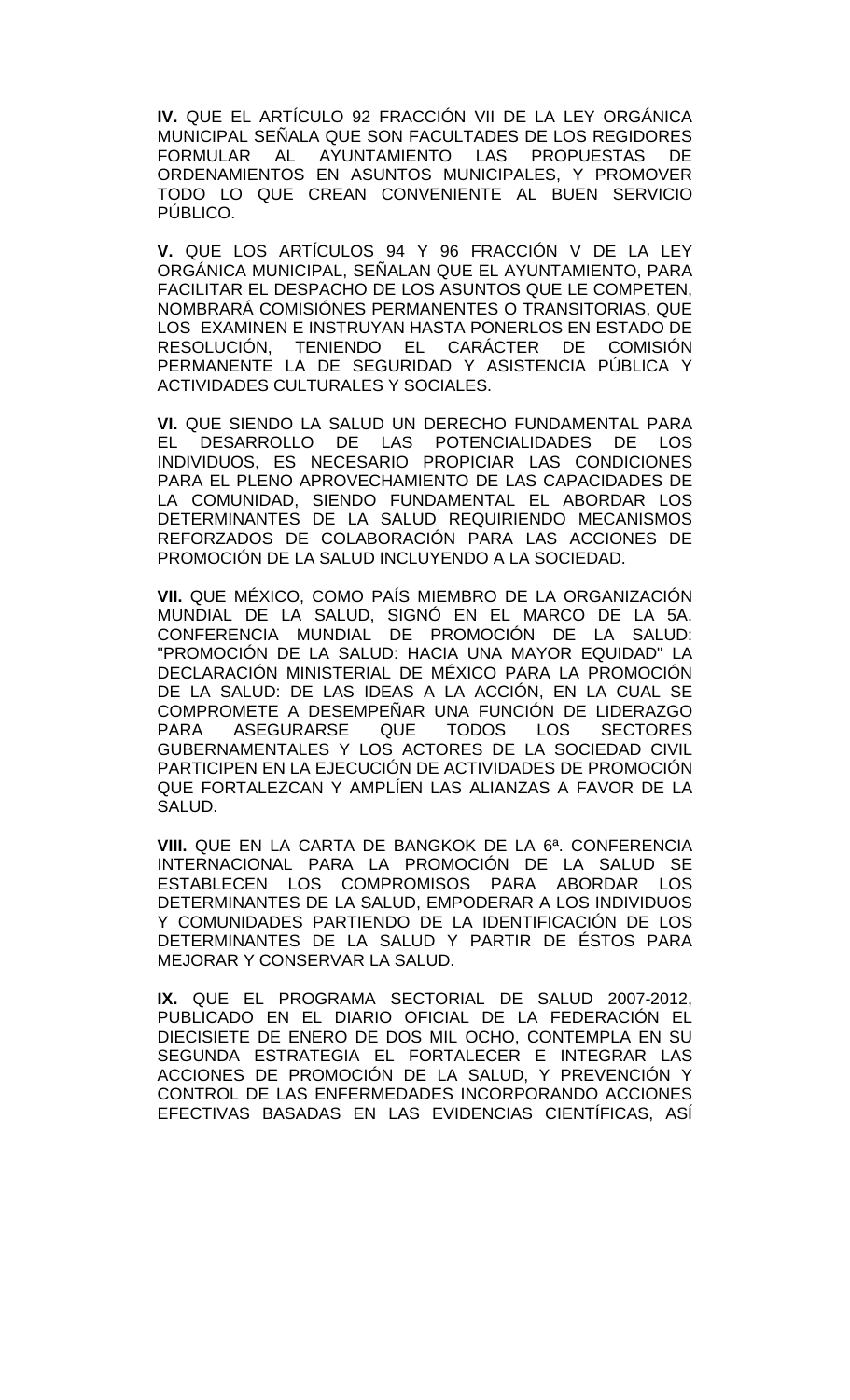COMO REFORMANDO LA ACCIÓN COMUNITARIA PARA EL DESARROLLO DE ENTORNOS NATURALES.

**X.** QUE, EL PROGRAMA DE COMUNIDADES SALUDABLES SE DEFINE COMO EL CONJUNTO DE ACCIONES DESTINADAS A GENERAR Y FORTALECER LOS DETERMINANTES POSITIVOS DE LA SALUD Y ELIMINAR O DISMINUIR LOS DETERMINANTES NEGATIVOS DE LA MISMA, A TRAVÉS DE LA ACCIÓN COORDINADA DE LOS SECTORES PÚBLICO, SOCIAL Y PRIVADO, EN TODOS LOS ÁMBITOS; ESPECÍFICAMENTE EN EL MUNICIPAL.

**XI.** QUE EL PROGRAMA DE COMUNIDADES SALUDABLES TIENE COMO PROPÓSITO IMPULSAR A NIVEL LOCAL LOS PRINCIPIOS DE PROMOCIÓN DE LA SALUD: PROMOVER POLÍTICAS PÚBLICAS SANAS; CREAR AMBIENTES SALUDABLES; FORTALECER LA<br>ACCIÓN COMUNITARIA Y SOCIAL; DESARROLLAR LAS COMUNITARIA Y SOCIAL; DESARROLLAR LAS CAPACIDADES DE LOS INDIVIDUOS; Y REORIENTAR LOS SERVICIOS DE SALUD, PARA PROPORCIONAR A LA POBLACIÓN LOS MEDIOS NECESARIOS PARA MANTENER SU SALUD Y EJERCER UN MAYOR CONTROL SOBRE LA MISMA.

**XII.** QUE, EL PROGRAMA DE COMUNIDADES SALUDABLES ES UN INSTRUMENTO PARA ALCANZAR UN ESTADO ADECUADO DE BIENESTAR FÍSICO, MENTAL Y SOCIAL CONTRIBUYENDO A QUE LAS PERSONAS Y GRUPOS SEAN CAPACES DE IDENTIFICAR Y REALIZAR SUS ASPIRACIONES, DE SATISFACER SUS NECESIDADES DE CAMBIAR O ADAPTARSE AL MEDIO AMBIENTE. DE IGUAL FORMA NO SE CONTRAPONE, AFECTA O PRESENTA DUPLICIDAD CON OTROS PROGRAMAS Y ACCIONES DEL GOBIERNO FEDERAL EN CUANTO AL DISEÑO, BENEFICIOS, APOYOS OTORGADOS Y POBLACIÓN OBJETIVO.

**XIII.** QUE LOS GOBIERNOS MUNICIPALES CONTRIBUYEN A LA CREACIÓN DE ENTORNOS Y COMUNIDADES SALUDABLES, YA QUE ACTÚAN COMO EJES DE DESARROLLO SOCIAL DE MANERA ARMÓNICA E INTEGRAL EN BENEFICIO DE LA SALUD DE SU POBLACIÓN, EN EL MARCO DE LAS ATRIBUCIONES QUE LE CONFIERE EL ARTÍCULO 115 CONSTITUCIONAL. TOMANDO COMO BASE DE LA ESTRUCTURA POLÍTICO-ADMINISTRATIVA Y DEL DESARROLLO ECONÓMICO Y SOCIAL, SIENDO EL NIVEL DE GOBIERNO MÁS CERCANO A LAS DEMANDAS Y ASPIRACIONES DE LA COMUNIDAD, Y CONFORMA, POR TANTO, UN ÁMBITO NATURAL DE INTERACCIÓN ENTRE LA CIUDADANÍA Y SUS AUTORIDADES.

**XIV.** QUE LA SECRETARÍA DE SALUD FEDERAL EMITIÓ EL DÍA LUNES 26 DE DICIEMBRE DE DOS MIL ONCE EN EL DIARIO OFICIAL DE LA FEDERACIÓN, EL ACUERDO POR EL QUE SE EMITEN LAS REGLAS DE OPERACIÓN E INDICADORES DE GESTIÓN Y EVALUACIÓN DEL PROGRAMA COMUNIDADES SALUDABLES, PARA EL EJERCICIO FISCAL 2013, DEL QUE SE DERIVA EN SU ANEXO 1, LA CONVOCATORIA DEL PROGRAMA DE COMUNIDADES SALUDABLES, DOS MIL TRECE, INVITANDO A TODOS LOS MUNICIPIOS DEL PAÍS, A PRESENTAR PROYECTOS DE PROMOCIÓN DE LA SALUD, PARA RECIBIR APOYO DEL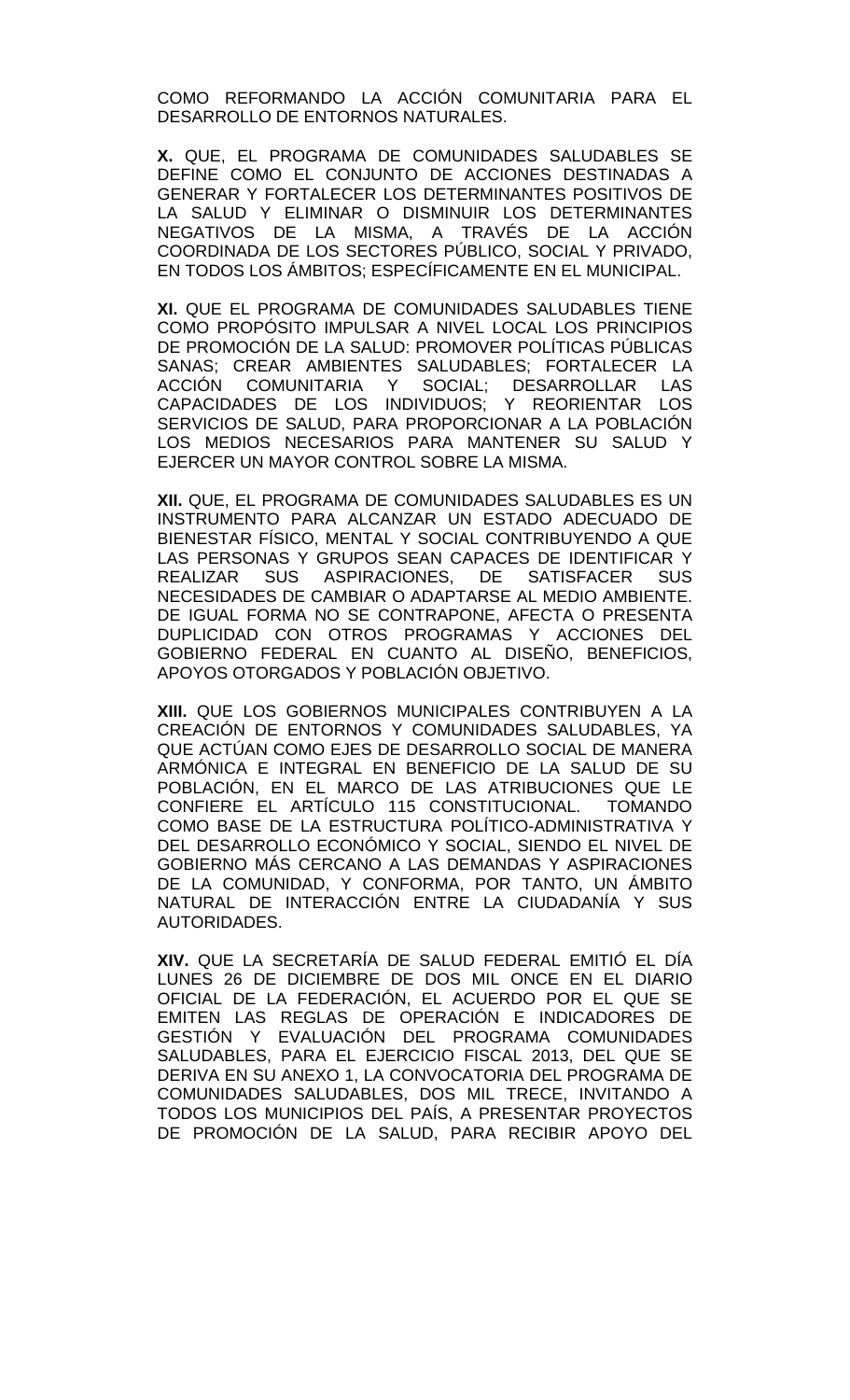PROGRAMA DE COMUNIDADES SALUDABLES, DE LA SECRETARÍA DE SALUD, CUYO OBJETIVO ES IMPULSAR Y FORTALECER LA PARTICIPACIÓN DE LAS AUTORIDADES MUNICIPALES, LA COMUNIDAD ORGANIZADA Y LOS SECTORES SOCIAL Y PRIVADO, EN EL DESARROLLO DE LOS PROYECTOS QUE PROMUEVAN LA SALUD EN EL MUNICIPIO Y SUS LOCALIDADES.

**XV**. QUE DE CONFORMIDAD CON EL NUMERAL **4.5** DENOMINADO CARACTERÍSTICAS DEL APOYO PRESUPUESTAL, DE LAS REGLAS DE OPERACIÓN E INDICADORES DE GESTIÓN Y EVALUACIÓN DEL PROGRAMA COMUNIDADES SALUDABLES, PARA EL EJERCICIO FISCAL 2013. EL APOYO ASIGNADO POR EL PROGRAMA COMUNIDADES SALUDABLES A CADA PROYECTO APROBADO SERÁ DE HASTA EL 50% DEL COSTO TOTAL DEL MISMO, CON UN MÁXIMO DE \$500,000.00 (QUINIENTOS MIL PESOS 00/100 M.N.) EN UNA SOLA EXHIBICIÓN. EL MUNICIPIO BENEFICIARIO TIENE LA OBLIGACIÓN DE FINANCIAR LA CANTIDAD COMPLEMENTARIA PARA LA EJECUCIÓN DEL PROYECTO, LA CUAL NO PODRÁ SER MENOR A LA ASIGNADA POR EL PROGRAMA COMUNIDADES SALUDABLES.

LOS MUNICIPIOS PARTICIPANTES QUE SE ENCUENTREN ENTRE LOS 100 DE MENOR ÍNDICE DE DESARROLLO HUMANO SOLAMENTE APORTARÁN LA MITAD DE CADA PESO DE LO SOLICITADO.

**XVI.** QUE, LA COMISIÓN DE SEGURIDAD Y ASISTENCIA PÚBLICA Y ACTIVIDADES CULTURALES Y SOCIALES, TOMANDO COMO BASE LAS REGLAS DE OPERACIÓN E INDICADORES DE GESTIÓN Y EVALUACIÓN DEL PROGRAMA "COMUNIDADES SALUDABLES" DE LA SECRETARIA DE SALUD PARA EL EJERCICIO FISCAL 2013, TIENE A BIEN PRESENTAR LA PROPUESTA PARA PARTICIPAR EN LA CONVOCATORIA DE DICHO PROGRAMA PARA EL AÑO DOS MIL TRECE, CON LOS SIGUIENTES PROYECTOS:

**1.- PROYECTO DENOMINADO** *"Evitando los embarazos en adolescentes, reduciremos las muertes maternas" (tema: Salud reproductiva) MUNICIPIO DE TEHUACAN, PUEBLA.*

**2.- PROYECTO DENOMINADO "Promoviendo una alimentación sana, rescatemos a nuestros niños de la desnutrición" (**tema**: salud de la infancia y adolescencia)** *MUNICIPIO DE TEHUACAN, PUEBLA.*

**3.- PROYECTO DENOMINADO "Sin adicciones, vidas saludables"**  (tema: **Prevención de las adicciones, MUNICIPIO DE TEHUACAN, PUEBLA.**

**4.- PROYECTO DENOMINADO "PANTEON SALUDABLE"** *(Tema: participación social contra el dengue)* **MUNICIPIO DE TEHUACAN, PUEBLA.**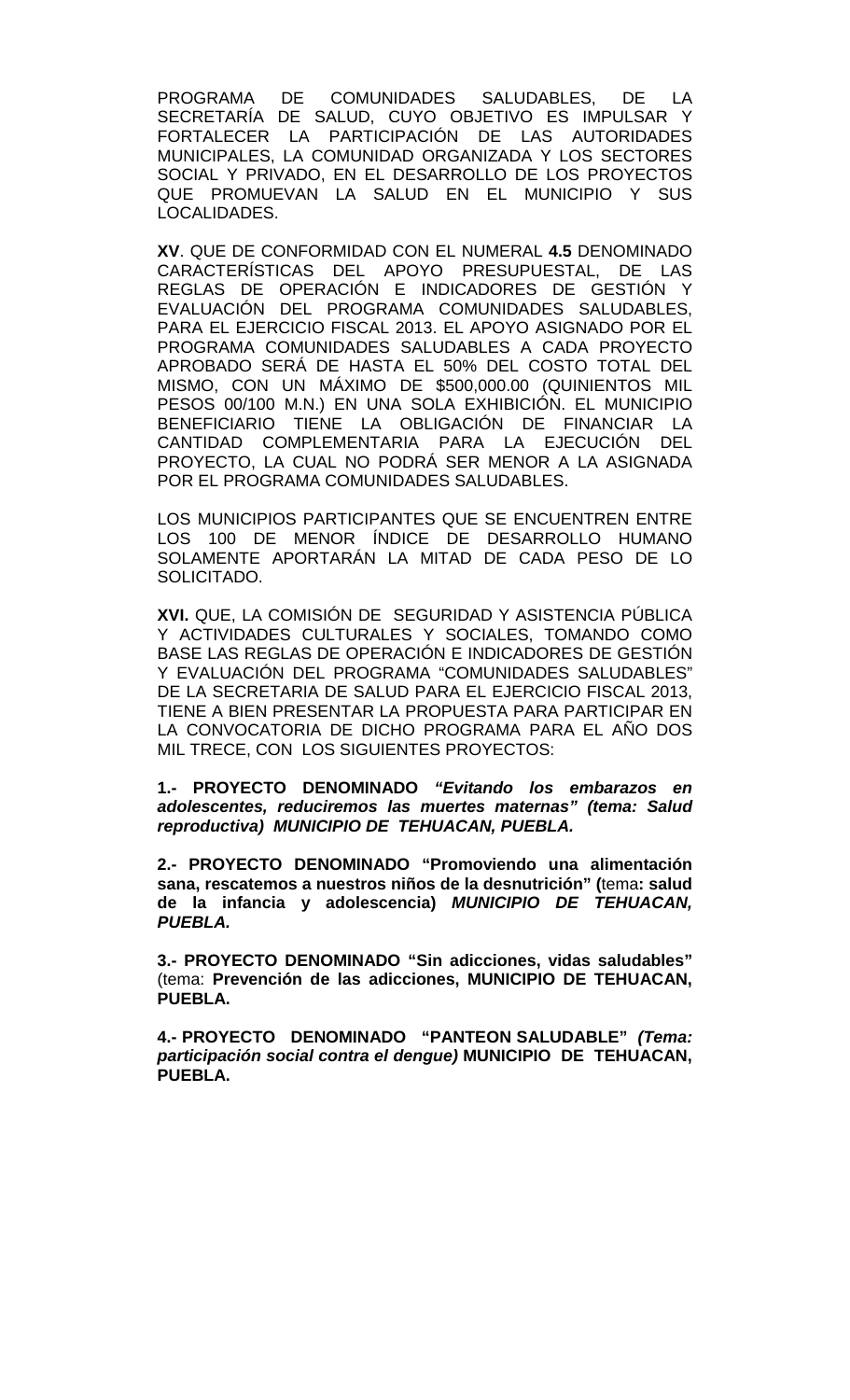POR LO ANTERIORMENTE EXPUESTO Y FUNDADO, NOS PERMITIMOS SOMETER A LA CONSIDERACIÓN DE ESTE HONORABLE CUERPO COLEGIADO, PARA SU APROBACIÓN, EL SIGUIENTE:

## **D I C T A M E N**

**PRIMERO.** SE AUTORICE QUE EL MUNICIPIO DE TEHUACÁN PARTICIPE EN LA CONVOCATORIA DEL PROGRAMA DE COMUNIDADES SALUDABLES, DOS MIL TRECE, CON LOS PROYECTOS SENALADOS EN EL CONSIDERANDO XVI DEL PRESENTE DICTAMEN.

**SEGUNDO.** SE APRUEBE LA APORTACIÓN POR PARTE DEL HONORABLE AYUNTAMIENTO DE TEHUACÁN, POR LOS MONTOS Y CANTIDADES QUE CONFORME A LAS REGLAS DE OPERACIÓN E INDICADORES DE GESTIÓN Y EVALUACIÓN DEL PROGRAMA COMUNIDADES SALUDABLES, PARA EL EJERCICIO FISCAL 2013, RESULTEN PARA CADA PROYECTO, SEÑALADAS EN EL<br>CONSIDERANDO XV DEL PRESENTE DICTAMEN.-CONSIDERANDO XV DEL PRESENTE DICTAMEN.- ATENTAMENTE.- TEHUACAN, PUE., A 13 DE MARZO DEL 2013.- COMISIÓN DE SEGURIDAD Y ASISTENCIA PÚBLICA Y ACTIVIDADES CULTURALES Y SOCIALES.- C. LAURA DEL ROSARIO WUOTTO DIAZ CEBALLOS.- PRESIDENTA.- MANUEL MARCELINO JIMENEZ LOPEZ.- MIEMBRO.- GABRIELA BRINGAS DELGADO.- MIEMBRO.- FIRMAS ILEGIBLES…."

SEÑOR PRESIDENTE MUNICIPAL, REGIDORES Y SINDICO MUNICIPAL, EN VOTACIÓN SE LES CONSULTA SI SE APRUEBA LA PROPUESTA PRESENTADA EN CUESTIÓN, LOS QUE ESTÉN POR LA AFIRMATIVA SÍRVANSE MANIFESTARLO LEVANTANDO LA MANO.

HABIÉNDOSE ANALIZADO AMPLIAMENTE EL CONTENIDO DEL DICTAMEN DE REFERENCIA, POR MAYORÍA CON 12 VOTOS A FAVOR, POR PARTE DE LOS INTEGRANTES DEL HONORABLE CABILDO, SE DETERMINA EL SIGUIENTE:

# **A C U E R D O**

**PRIMERO.-** SE AUTORIZA QUE EL MUNICIPIO DE TEHUACÁN PARTICIPE EN LA CONVOCATORIA DEL PROGRAMA DE COMUNIDADES SALUDABLES, DOS MIL TRECE, CON LOS PROYECTOS QUE SE SEÑALAN A CONTINUACION: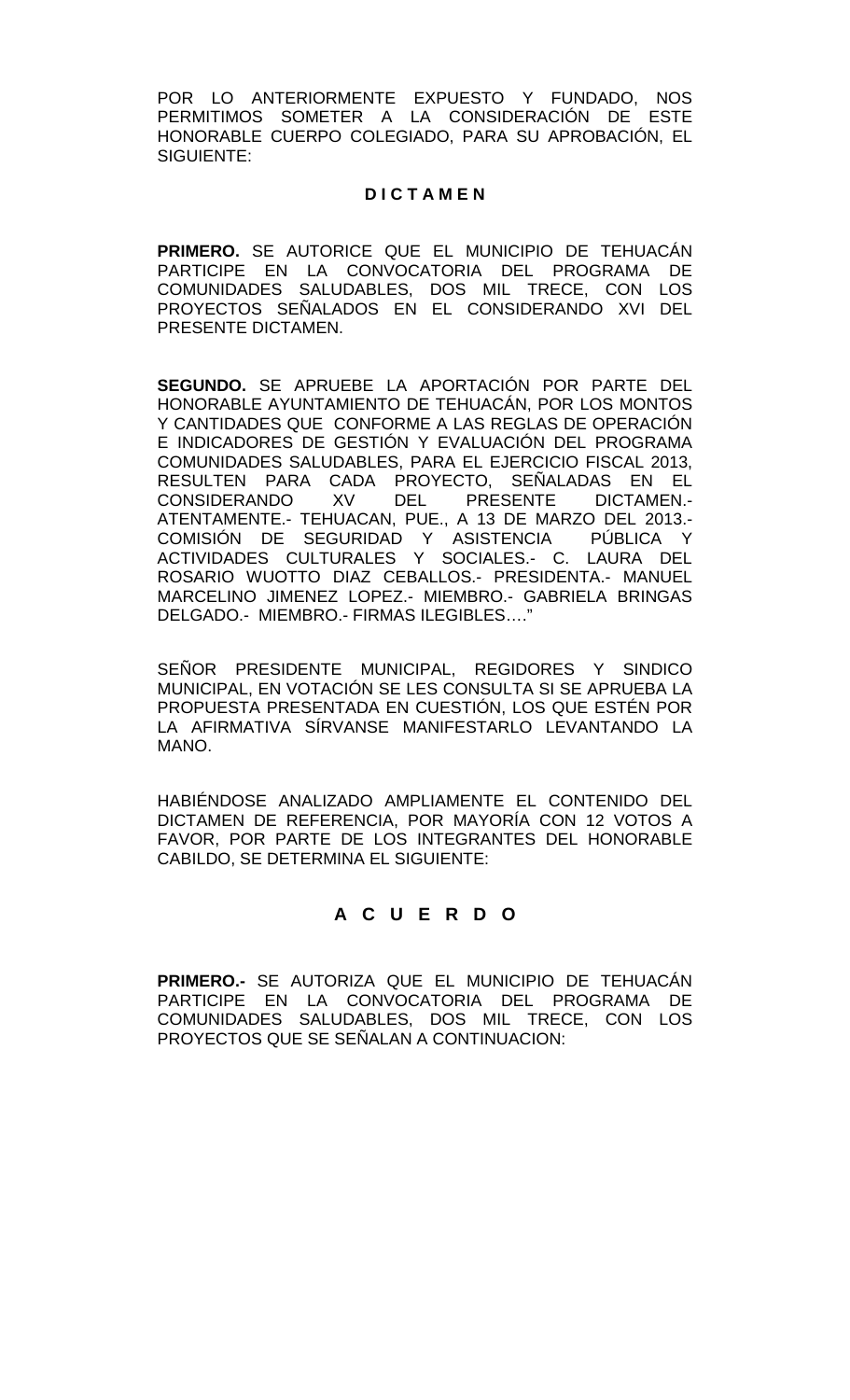**1.- PROYECTO DENOMINADO** *"Evitando los embarazos en adolescentes, reduciremos las muertes maternas" (tema: Salud reproductiva) MUNICIPIO DE TEHUACAN, PUEBLA.*

**2.- PROYECTO DENOMINADO "Promoviendo una alimentación sana, rescatemos a nuestros niños de la desnutrición" (**tema**: salud de la infancia y adolescencia)** *MUNICIPIO DE TEHUACAN, PUEBLA.*

**3.- PROYECTO DENOMINADO "Sin adicciones, vidas saludables"**  (tema: **Prevención de las adicciones, MUNICIPIO DE TEHUACAN, PUEBLA.**

**4.- PROYECTO DENOMINADO "PANTEON SALUDABLE"** *(Tema: participación social contra el dengue)* **MUNICIPIO DE TEHUACAN, PUEBLA.**

**SEGUNDO.** SE APRUEBA LA APORTACIÓN POR PARTE DEL HONORABLE AYUNTAMIENTO DE TEHUACÁN, POR LOS MONTOS Y CANTIDADES QUE CONFORME A LAS REGLAS DE OPERACIÓN E INDICADORES DE GESTIÓN Y EVALUACIÓN DEL PROGRAMA COMUNIDADES SALUDABLES, PARA EL EJERCICIO FISCAL 2013, RESULTEN PARA CADA PROYECTO, SEÑALADAS EN EL CONSIDERANDO XV DEL PRESENTE DICTAMEN.

LO ANTERIOR CON FUNDAMENTO EN LOS DISPOSITIVOS LEGALES INVOCADOS EN EL DICTAMEN DE REFERENCIA. **COMISIÓN DE DESARROLLO URBANO Y OBRAS PÚBLICAS.- ANÁLISIS DISCUSIÓN Y EN SU CASO APROBACIÓN DEL DICTAMEN QUE CONTIENE LA AUTORIZACIÓN PARA LA RECEPCIÓN Y ENTREGA DE OBRAS DE URBANIZACIÓN DEL FRACCIONAMIENTO HABITACIONAL DENOMINADO "VILLAS DALI" UBICADO EN CALLE 36 PONIENTE NO. 3600 DE SAN NICOLAS TETITZINTLA.** 

SEÑOR REGIDOR TIENE USTED EL USO DE LA PALABRA.

EL C. CARLOS ARENAS GUTIERREZ, PROCEDE A DAR LECTURA AL DICTAMEN DE REERENCIA, MISMO QUE A LA LETRA DICE:

"…AL CABILDO DE ESTE H. AYUNTAMIENTO DE TEHUACAN, PUEBLA:

LOS SUSCRITOS **CARLOS ARENAS GUTIÉRREZ** REGIDOR PRESIDENTE, **GRETA GARCIA SALAZAR** Y **GABRIELA BRINGAS DELGADO**, REGIDORES MIEMBROS DE LA **COMISIÓN DE DESARROLLO URBANO Y OBRAS PÚBLICAS;** HACEMOS DE SU CONOCIMIENTO LO SIGUIENTE: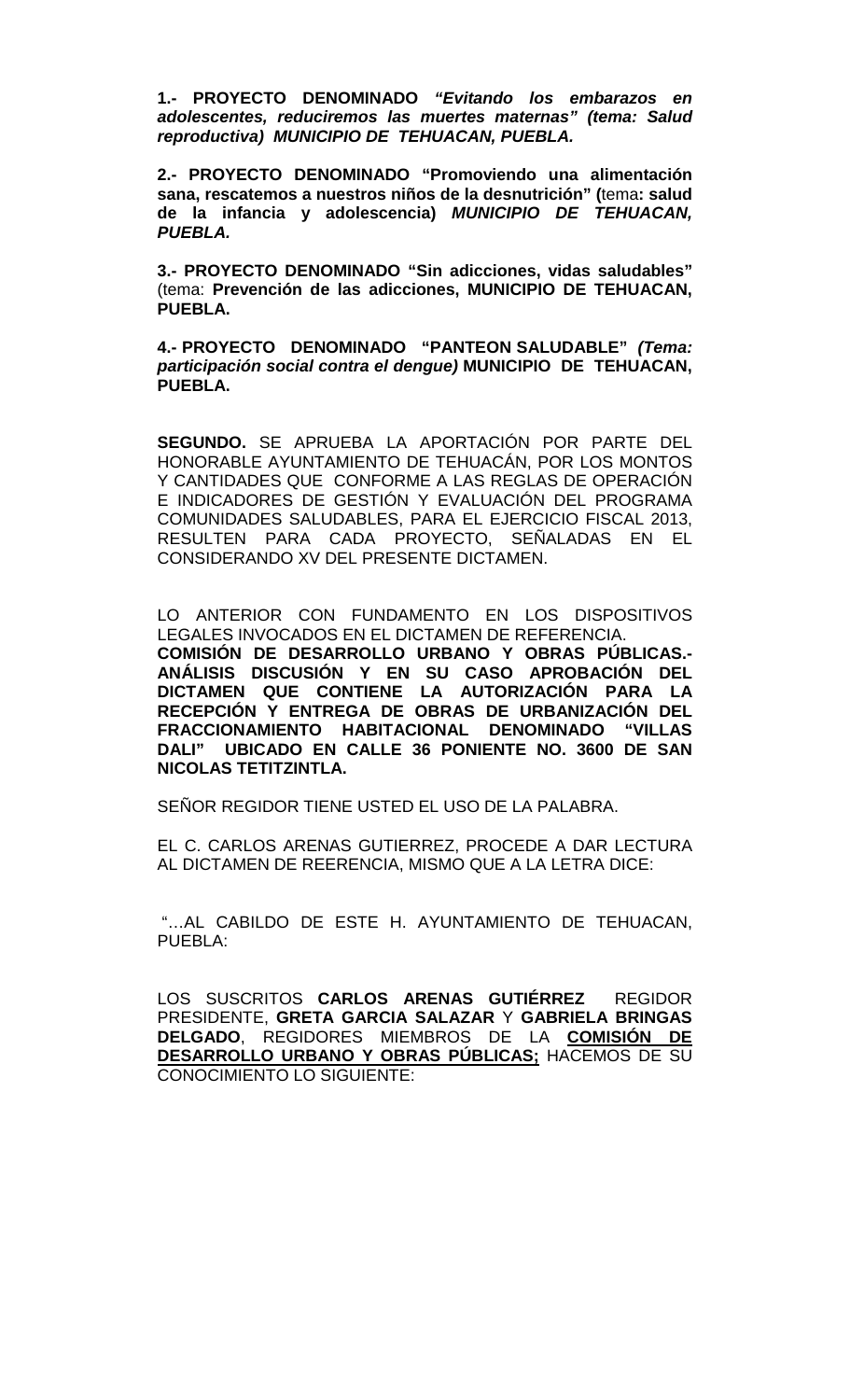QUE EN TERMINOS DE LO QUE DISPONEN LOS ARTICULOS 92 FRACCIONES I, IV, 94, 96 FRACCION III Y 98 DE LA LEY ORGANICA MUNICIPAL; Y TOMANDO EN CONSIDERACION LOS ARGUMENTOS DE FACTO ET DE JURE QUE EN EL PRESENTE SE VIERTEN SOMETEMOS A USTEDES EL PRESENTE DICTAMEN, BASANDONOS EN LOS SIGUIENTES:

### **A N T E C E D E N T E S**

**PRIMERO.-** QUE CON FECHA DIECISIETE DE FEBRERO DEL AÑO DOS MIL NUEVE, LA SECRETARIA DEL MEDIO AMBIENTE Y RECURSOS NATURALES DEL ESTADO DE PUEBLA EXPIDE MEDIANTE EL OFICIO NUMERO SMA 01-09/00138 RESOLUCION DE IMPACTO AMBIENTAL FAVORABLE DEL FRACCIONAMIENTO **"VILLAS DALI"**; UBICADO EN 36 PONIENTE, NUMERO TRES MIL SEISCIENTOS, SAN NICOLAS TETITZINTLA DE ESTA CIUDAD DE TEHUACAN, PUEBLA.

**SEGUNDO.-** QUE EN SESION ORDINARIA DE CABILDO, EFECTUADA EL DIA CUATRO DE MARZO DEL AÑO DOS MIL NUEVE, SE APROBO EL DICTAMEN QUE CONTIENE LA LOTIFICACION Y ERECCION DEL FRACCIONAMIENTO DENOMINADO **"VILLAS DALI"**, UBICADO EN CALLE 36 PONIENTE, NUMERO TRES MIL SEISCIENTOS, SAN NICOLAS TETITZINTLA DE ESTA CIUDAD DE TEHUACAN, PUEBLA.

**TERCERO.-** QUE CON FECHA SEIS DE MARZO DEL AÑO DOS MIL NUEVE, LA DIRECCION DE DESARROLLO URBANO EXPIDE LICENCIA DE CONSTRUCCION SIGNADA CON EL NUMERO DE FOLIO 29/09, PARA 21 VIVIENDAS; EN DOS NIVELES CON UNA SUPERFICIE DE 71.41 m2 CADA UNA, PARA LA ERECCION DEL FRACCIONAMIENTO DENOMINADO "**VILLAS DALI"**, UBICADO EN CALLE 36 PONIENTE, NUMERO TRES MIL SEISCIENTOS, DE SAN NICOLAS TETITZINTLA DE ESTA CIUDAD DE TEHUACAN, PUEBLA.

**CUARTO.-** Q U E CON FECHA VEINTIUNO DE MAYO DEL AÑO DOS MIL NUEVE, LA PERSONA MORAL DENOMINADA CASAS<br>HERRERO S.A. DE C.V.. REPRESENTADA POR SU S.A. DE C.V., REPRESENTADA POR SU ADMINISTRADOR UNICO, EL ING. JOSE MANUEL HERRERO ARANDIA, CEDE A TITULO DE DONACION GRATUITA A ESTE H. AYUNTAMIENTO MUNICIPAL DE TEHUACAN, PUEBLA, LAS<br>SUPERFICIES DE DONACION Y VIALIDADES QUE SUPERFICIES DE DONACION Y VIALIDADES QUE CORRESPONDEN POR LA ERECCION DEL FRACCIONAMIENTO AFECTO A LA CAUSA; REDACTANDOSE LA ESCRITURA DE DONACIÓN, QUE QUEDO INSCRITA BAJO EL VOLUMEN NUMERO DOSCIENTOS TREINTA Y CUATRO, INSTRUMENTO QUINCE MIL CIENTO SESENTA Y CUATRO, OTORGADA ANTE LA FE DEL LIC. RAMIRO RODRÍGUEZ MACLUB, NOTARIO PUBLICO NUMERO DOS, DE LOS DE ESTE DISTRITO JUDICIAL DE TEHUACAN, PUEBLA; RESPECTO DE DOS FRACCIONES DE TERRENO QUE SE SEGREGAN DEL FRACCIONAMIENTO "VILLAS DALI"; ASI COMO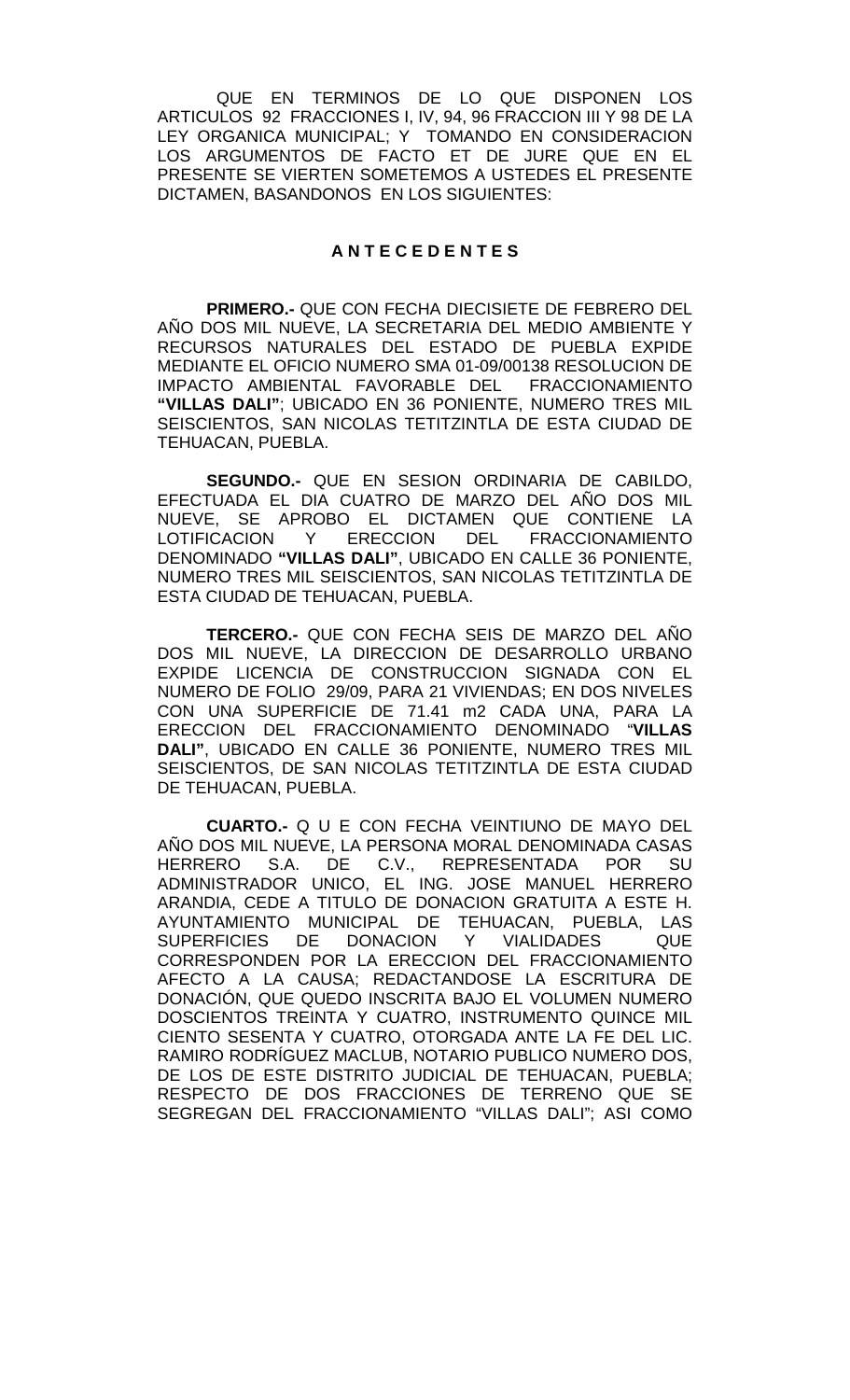CUATRO FRACCIONES QUE CORRESPONDEN AL AREA DE VIALIDADES DEL REFERIDO FRACCIONAMIENTO.

**QUINTO.-** QUE MEDIANTE ACTA DE ENTREGA-RECEPCION DE FECHA ONCE DE ENERO DEL AÑO DOS MIL DIEZ, EL C. LAE LUIS GERARDO ALONSO GRAF COMO REPRESENTANTE LEGAL DE CASAS HERRERO S.A. DE C.V., HACE ENTREGA FISICA DE LA RED DE MEDIA Y BAJA TENSION SUBTERRANEA PARA SUMINISTRAR ENERGIA ELECTRICA DEL FRACCIONAMIENTO **"VILLAS DALI"**, A LA COMISIÓN FEDERAL DE ELECTRICIDAD; QUIEN MEDIANTE EL INGENIERO MIGUEL ANGEL MORALES MARQUEZ EN SU CARÁCTER DE SUPERINTENDENTE GENERAL DE LA ZONA DE DISTRIBUCION TEHUACAN, RECIBE LA ANTES MENCIONADA RED DE DISTRIBUCION ELECTRICA, LA QUE PASARA A FORMAR PARTE DEL PATRIMONIO DE LA COMISIÓN FEDERAL DE ELECTRICIDAD Y SERA OPERADA CONFORME A LOS LINEAMIENTOS ESTABLECIDOS POR ESTA EMPRESA DESCENTRALIZADA.

**SEXTO.-** QUE CON FECHA TRECE DE SEPTIEMBRE DEL AÑO DOS MIL DOCE, MEDIANTE EL MEMORANDUM NUMERO 791, LA DIRECCIÓN DE OBRAS PÚBLICAS, INFORMA QUE REALIZO LA INSPECCIÓN DE LOS TRABAJOS DE URBANIZACIÓN, EN EL FRACCIONAMIENTO **"VILLAS DALI"**; ENCONTRANDO QUE SE CUMPLE CON TODO LO CONCERNIENTE A LA MATERIA POR LO QUE NO TIENE INCONVENIENTE EN APROBAR LA RECEPCIÓN DE LAS VIALIDADES, GUARNICIONES, BANQUETAS Y PAVIMENTOS, DEL FRACCIONAMIENTO PARA QUE SEAN RECIBIDOS POR ESTE H. AYUNTAMIENTO MUNICIPAL.

**SEPTIMO.-** QUE CON FECHA VEINTICUATRO DE SEPTIEMBRE DEL AÑO DOS MIL DOCE, FIANZAS MONTERREY S.A. EXPIDE LA FIANZA NUMERO 1376762 POR \$ 577,599.02 M.N. ( QUINIENTOS SETENTA Y SIETE MIL QUINIENTOS NOVENTA Y NUEVE MIL PESOS 02/100 ), CON UNA VIGENCIA DE UN AÑO, PARA QUE CASAS HERRERO S.A. DE C.V GARANTICE LA BUENA CALIDAD Y LA REPARACIÓN DE LOS VICIOS OCULTOS QUE PUDIERAN EXISTIR DE LAS OBRAS REALIZADAS EN CUANTO A<br>GUARNICIONES. BANQUETAS Y PAVIMENTOS DEL BANQUETAS Y PAVIMENTOS DEL FRACCIONAMIENTO **"VILLAS DALI"** DE ESTE MUNICIPIO.

**OCTAVO.-** QUE CON FECHA ONCE DE FEBRERO DEL AÑO DOS MIL TRECE, EL C. ING. JOSE MANUEL HERRERO ARANDIA COMO APODERADO LEGAL DE CASAS HERRERO S.A. DE C.V., SOLICITA AL ORGANISMO OPERADOR DE LOS SERVICIOS DE AGUA POTABLE Y ALCANTARILLADO DEL MUNICIPIO DE TEHUACAN, SE LLEVE A CABO LA DILIGENCIA RELATIVA A LA TERMINACIÓN DE OBRA, REDACTANDOSE POR EL OOSAPAT EL ACTA DE ENTREGA-RECEPCIÓN DE LOS TRABAJOS CONSISTENTES EN: RED DE AGUA POTABLE Y RED DE ALCANTARILLADO SANITARIO, TOMAS Y DESCARGAS DOMICILIARIAS PARA EL FRACCIONAMIENTO **"VILLAS DALI"**, UBICADO EN CALLE 36 PONIENTE, NUMERO TRES MIL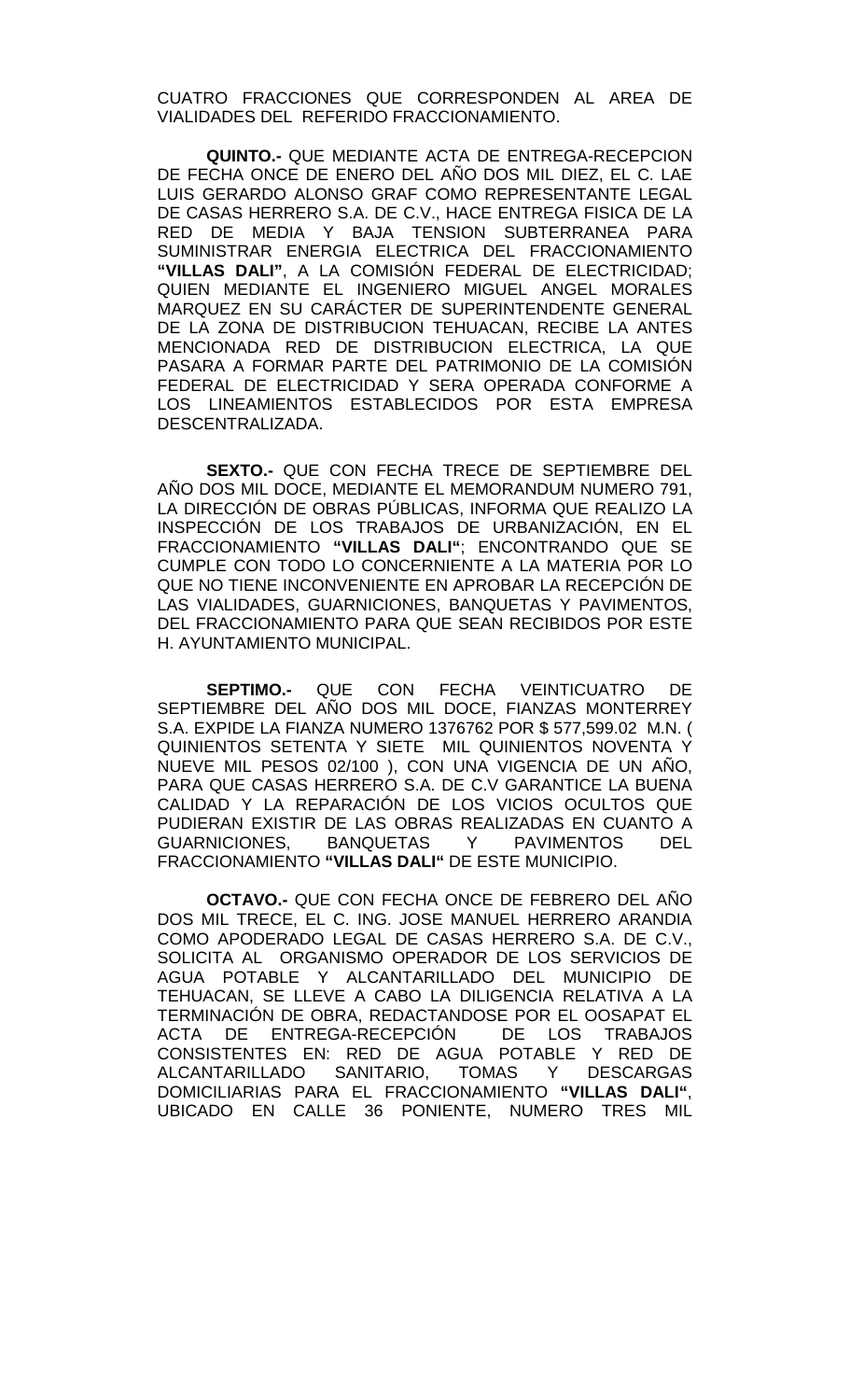SEISCIENTOS, DE SAN NICOLAS TETITZINTLA DE ESTA CIUDAD DE TEHUACAN, PUEBLA.

**NOVENO.-** QUE CON FECHA PRIMERO DE OCTUBRE DEL AÑO DOS MIL DOCE, MEDIANTE EL MEMORANDUM NUMERO 126, LA DIRECCIÓN DE SERVICIOS PUBLICOS MUNICIPALES, INFORMA QUE REALIZO LA INSPECCIÓN EN EL FRACCIONAMIENTO **"VILLAS DALI"**, ENCONTRANDO QUE LAS INSTALACIONES DE ALUMBRADO PUBLICO, CUMPLEN CON LAS NORMAS OFICIALES POR LO QUE NO TIENE INCONVENIENTE EN QUE SE RECEPCIONEN DICHAS OBRAS.

### **C O N S I D E R A N D O**

**1.-** Q U E ES OBLIGACIÓN DE ESTE HONORABLE AYUNTAMIENTO EN TÉRMINOS DE LO QUE DISPONEN LOS DIVERSOS 102,103 Y 105 DE LA CONSTITUCIÓN POLITICA DEL ESTADO LIBRE Y SOBERANO DE PUEBLA CUMPLIR Y HACER CUMPLIR LA CONSTITUCIÓN, LEYES Y REGLAMENTOS SECUNDARIOS QUE EMANEN DEL PACTO FEDERAL.

**2.-** Q U E EN TÉRMINOS DE LO DISPUESTO POR EL ARTICULO 9 FRACCIONES I, III Y XV DE LA LEY GENERAL DE ASENTAMIENTOS HUMANOS; CORRESPONDE A ESTE MUNICIPIO EN EL ÁMBITO DE SU JURISDICCIÓN ENTRE OTROS, EL ADMINISTRAR LOS PLANES O PROGRAMAS DE DESARROLLO URBANO, DE CENTROS URBANOS DE POBLACIÓN; ASI COMO EXPEDIR LAS AUTORIZACIONES, LICENCIAS O PERMISOS DE USO DE SUELO Y CONSTRUCCION, DE IGUAL FORMA DISPONE EL NUMERAL 40 FRACCIONES XXX Y XXXII DE LA LEY ORGÁNICA MUNICIPAL, COMO FACULTAD DE LOS AYUNTAMIENTOS, EL ADMINISTRAR SUS PROGRAMAS DE DESARROLLO URBANO, ASI COMO EL CONTROLAR Y REGULAR EL SUELO DENTRO DE SU JURISDICCIÓN TERRITORIAL, DESDE LUEGO RESPETANDO EL MARCO JURÍDICO ANTES CITADO, COMPRENDIENDOSE ACCIONES TENDIENTES A LA CONSERVACIÓN, MEJORAMIENTO Y CRECIMIENTO DE LOS CENTROS DE POBLACIÓN DEL MUNICIPIO, SIN DESCUIDAR DESDE LUEGO EL MANTENIMIENTO<br>DEL EQUILIBRIO ECOLÓGICO Y ADECUÁNDOSE A LOS DEL EQUILIBRIO ECOLÓGICO Y<br>PRINCIPIOS DE UN DESARF UN DESARROLLO EQUILIBRADO Y SUSTENTABLE; SITUACION QUE SE OBSERVO AL AUTORIZAR LA LICENCIA DE CONSTRUCCION PARA EL FRACCIONAMIENTO DENOMINADO **"VILLAS DALI"**, ELLO CLARO, UNA VEZ REUNIDOS TODOS LOS REQUISITOS SEÑALADOS POR LA NORMATIVA EN MATERIA URBANISTICA.

 **3.-** QUE DE CONFORMIDAD CON LO PRESCRITO POR EL NUMERAL 42 DEL REGLAMENTO DE CONSTRUCCIONES UNA VEZ RECIBIDOS ANTE LA DIRECCION DE DESARROLLO URBANO LOS OFICIOS MEDIANTE LOS CUALES SE SOLICITARON EN DIVERSAS ETAPAS LAS TERMINACIONES DE OBRA CORRESPONDIENTES, SE ORDENARON POR EL DIRECTOR DE DESARROLLO URBANO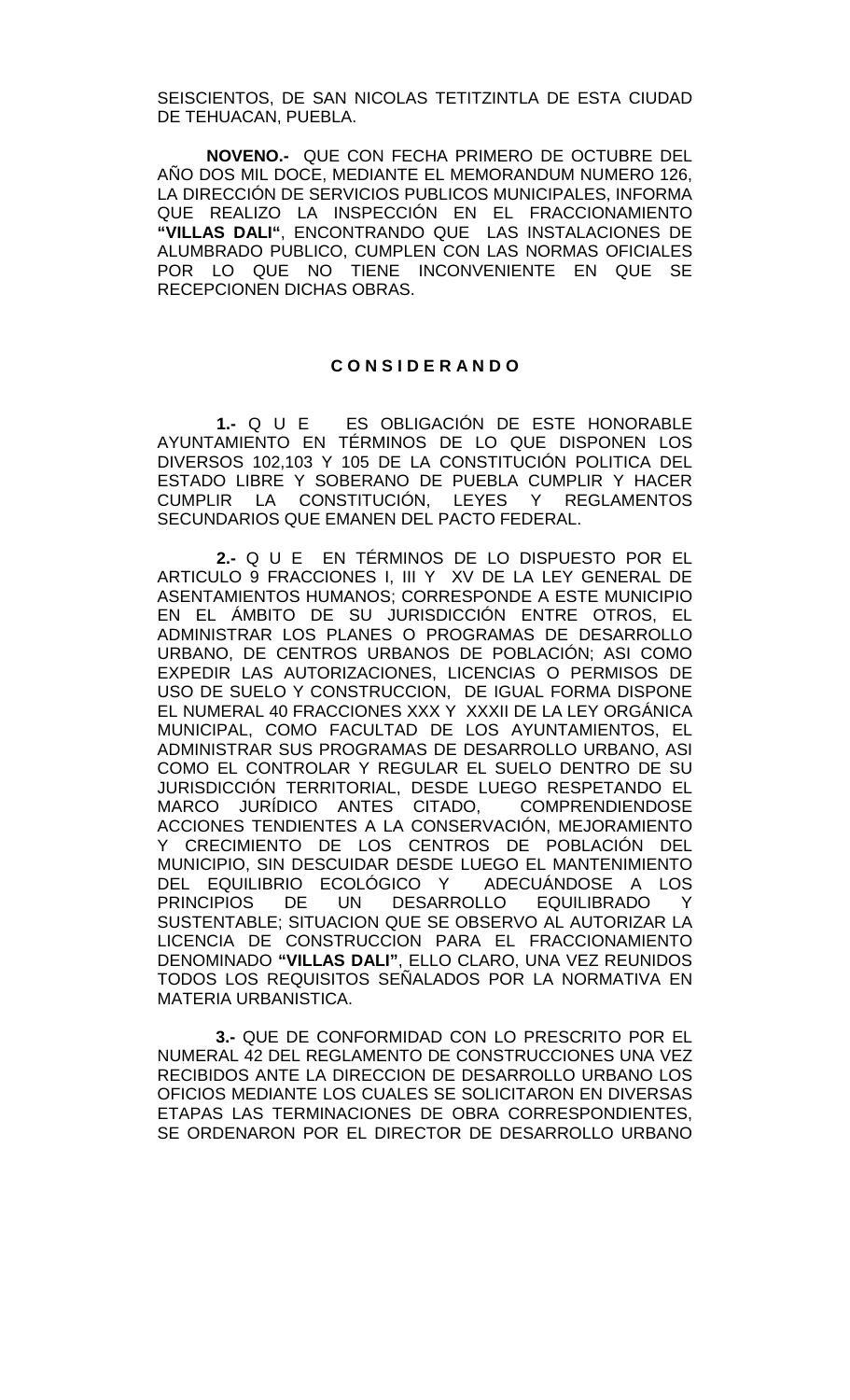LAS INSPECCIONES RESPECTIVAS A EFECTO DE VERIFICAR SI LAS CONSTRUCCIONES SE AJUSTARON A LOS REQUISITOS DE LA LICENCIA, A LOS PLANOS ARQUITECTONICOS AUTORIZADOS Y A LA REGLAMENTACION VIGENTE, DE TAL VIRTUD QUE AL AJUSTARSE EL FRACCIONAMIENTO DE MERITO A LO SEÑALADO SE OTORGARON LAS CONSTANCIAS DE TERMINACION DE OBRAS SOLICITADAS; RESULTANDO A LA FECHA QUE TAL FRACCIONAMIENTO CUENTA YA CON EL OFICIO CORRESPONDIENTE A LA TERMINACION DE OBRA DE TODAS LAS VIVIENDAS QUE FUERON AUTORIZADAS POR ESTE AYUNTAMIENTO EN LAS LICENCIAS DE CONSTRUCCION QUE LE FUERON OTORGADAS A LA PERSONA MORAL DENOMINADA CASAS HERRERO S.A DE C.V., PARA LA ERECCION DEL FRACCIONAMIENTO **"VILLAS DALI"**, UBICADO EN CALLE 36 PONIENTE, NUMERO TRES MIL SEISCIENTOS, SAN NICOLAS TETITZINTLA DE ESTA CIUDAD DE TEHUACAN, PUEBLA.

**4.-** QUE EL FRACCIONADOR HA CUMPLIDO CON TODAS LAS OBRAS DE URBANIZACION QUE DE CONFORMIDAD CON LO SEÑALADO POR EL ARTICULO 82 DE LA LEY DE FRACCIONAMIENTOS, DEBEN CONTAR LAS UNIDADES CONSTRUYAN; DANDO ASI CUMPLIMIENTO A LO PRECEPTUADO POR LOS NUMERALES 83 Y 84 DEL ORDENAMIENTO LEGAL REFERIDO YA QUE DICHAS OBRAS DE URBANIZACION QUEDARON TOTALMENTE CONCLUIDAS DENTRO DE LOS PLAZOS FIJADOS.

**5.-** QUE AL CONTAR EL FRACCIONAMIENTO DENOMINADO **"VILLAS DALI"**, CON LOS OFICIOS DE TERMINACION DE OBRA QUE LES CORRESPONDE POR DAR CUMPLIMIENTO A LOS ORDENAMIENTOS LEGALES EN MATERIA URBANISTICA Y EN ESE MISMO TENOR ESTAR PROVISTO YA DE LAS OBRAS DE URBANIZACION RESPECTIVAS, ASI COMO ESTAR ENAJENADAS A TERCEROS LA TOTALIDAD DE LAS AREAS DESTINADAS A VENTA EN TERMINOS DE LO SEÑALADO POR LA LEY DE FRACCIONAMIENTOS Y ACCIONES URBANISTICAS DEL ESTADO LIBRE Y SOBERANO DE PUEBLA, ES DABLE SOLICITAR A ESTE HONORABLE CUERPO DE REGIDORES LA AUTORIZACION PARA QUE SEAN RECIBIDAS LAS OBRAS DE URBANIZACION MEDIANTE ACTA AUTORIZADA ANTE NOTARIO PUBLICO, PARA QUE ESTE HONORABLE AYUNTAMIENTO SE HAGA CARGO EN LO SUCESIVO, DE LA PRESTACION DE LOS SERVICIOS MUNICIPALES QUE HASTA ESTA FECHA HAN SIDO PRESTADOS Y MANTENIDOS EN BUEN ESTADO POR CASAS HERRERO S.A. DE C.V.

## **POR LO ANTERIORMENTE EXPUESTO, FUNDADO Y MOTIVADO SE SOLICITA A ESTE HONORABLE CUERPO EDILICIO:**

UNICO.- SE AUTORICE LA RECEPCIÓN Y ENTREGA DE OBRAS DE URBANIZACION RELATIVAS AL FRACCIONAMIENTO HABITACIONAL DENOMINADO "VILLAS DALI", UBICADO EN CALLE 36 PONIENTE, NUMERO TRES MIL SEISCIENTOS, SAN NICOLAS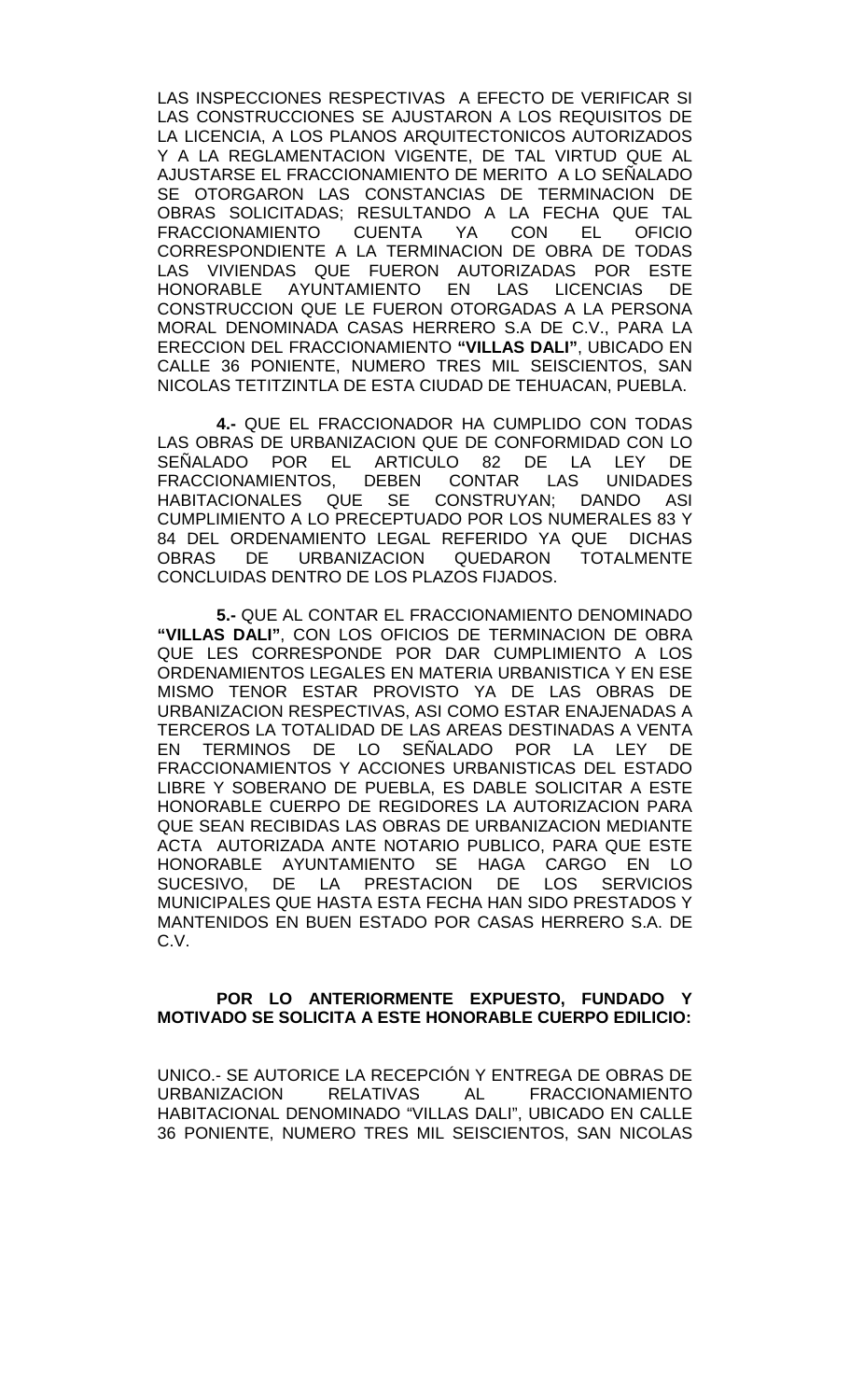TETITZINTLA DE ESTA CIUDAD DE TEHUACAN, PUEBLA, MISMAS QUE SERAN ENTREGADAS AL MUNICIPIO POR LA PERSONA<br>MORAL DENOMINADA CASAS HERRERO S.A. DE C.V. MORAL DENOMINADA CASAS HERRERO S.A. DE REPRESENTADA POR SU ADMINISTRADOR UNICO EL ING. JOSE MANUEL HERRERO ARANDIA; TODA VEZ QUE SE HAN SATISFECHO YA LOS REQUISITOS SEÑALADOS POR LAS NORMAS LEGALES EN MATERIA URBANISTICA.- ATENTAMENTE.- TEHUACAN, PUEBLA A QUINCE DE MARZO DEL AÑO 2013.- "COMISIÓN DE DESARROLLO URBANO Y OBRAS PUBLICAS ".- CARLOS ARENAS GUTIÉRREZ.- REGIDOR PRESIDENTE.- GRETA GARCÍA SALAZAR.- REGIDOR MIEMBRO.- GABRIELA BRINGAS DELGADO.- REGIDOR MIEMBRO.- FIRMAS ILEGIBLES....

SEÑOR PRESIDENTE MUNICIPAL, REGIDORES Y SINDICO MUNICIPAL, EN VOTACIÓN SE LES CONSULTA SI SE APRUEBA LA PROPUESTA PRESENTADA EN CUESTIÓN, LOS QUE ESTÉN POR LA AFIRMATIVA SÍRVANSE MANIFESTARLO LEVANTANDO LA MANO.

HABIÉNDOSE ANALIZADO AMPLIAMENTE EL CONTENIDO DEL DICTAMEN DE REFERENCIA, POR MAYORÍA CON 12 VOTOS A FAVOR, POR PARTE DE LOS INTEGRANTES DEL HONORABLE CABILDO, SE DETERMINA EL SIGUIENTE:

# **A C U E R D O**

**UNICO.-** SE AUTORIZA LA RECEPCIÓN Y ENTREGA DE OBRAS DE URBANIZACION RELATIVAS AL FRACCIONAMIENTO HABITACIONAL DENOMINADO "VILLAS DALI", UBICADO EN CALLE 36 PONIENTE, NUMERO TRES MIL SEISCIENTOS, SAN NICOLAS TETITZINTLA DE ESTA CIUDAD DE TEHUACAN, PUEBLA, MISMAS QUE SERAN ENTREGADAS AL MUNICIPIO POR LA PERSONA MORAL DENOMINADA CASAS HERRERO S.A. DE C.V. REPRESENTADA POR SU ADMINISTRADOR UNICO EL ING. JOSE MANUEL HERRERO ARANDIA; TODA VEZ QUE SE HAN SATISFECHO YA LOS REQUISITOS SEÑALADOS POR LAS NORMAS LEGALES EN MATERIA URBANISTICA.

LO ANTERIOR CON FUNDAMENTO EN LOS DISPOSITIVOS LEGALES INVOCADOS EN EL DICTAMEN DE REFERENCIA.

**COMISIÓN DE DESARROLLO URBANO Y OBRAS PUBLICAS.- ANÁLISIS, DISCUSIÓN Y EN SU CASO APROBACIÓN DEL DICTAMEN QUE CONTIENE LA AUTORIZACIÓN PARA LA RECEPCION Y ENTREGA DE OBRAS RELATIVA A LA ULTIMA ETAPA DE CONSTRUCCION DE 516 VIVIENDAS, DEL FRACCIONAMIENTO DENOMINADO "VILLAS LA CANTERA"**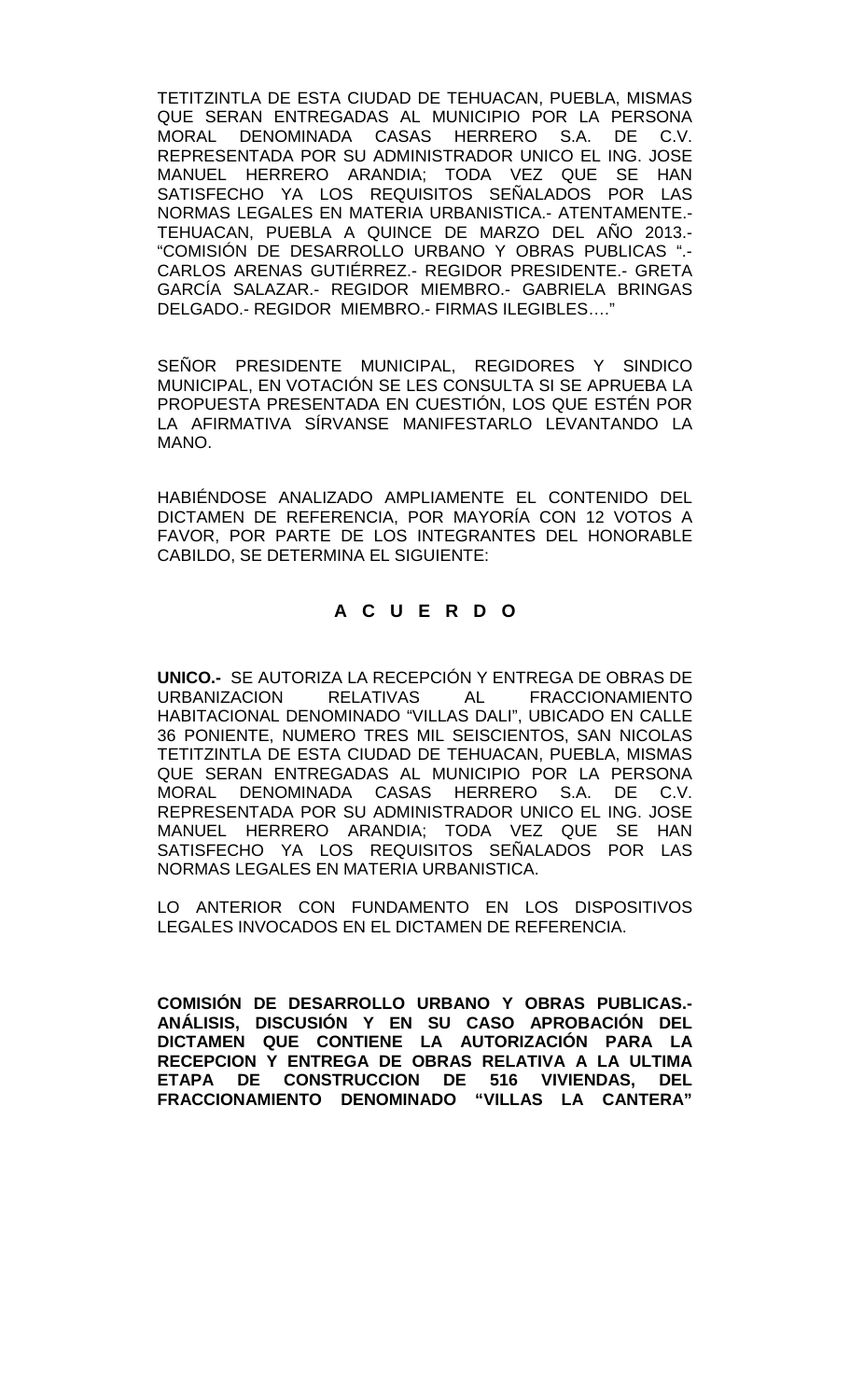### **UBICADO EN CALLE ITALIA NO. 5900 DE LA EXHACIENDA EL HUMILLADERO.**

SEÑOR REGIDOR TIENE USTED EL USO DE LA PALABRA.

EL C. CARLOS ARENAS GUTIERREZ, PROCEDE A DAR LECTURA AL DICTAMEN DE REERENCIA, MISMO QUE A LA LETRA DICE:

"…AL CABILDO DE ESTE H. AYUNTAMIENTO DE TEHUACAN, PUEBLA:

LOS SUSCRITOS **CARLOS ARENAS GUTIÉRREZ** REGIDOR PRESIDENTE, **GRETA GARCIA SALAZAR** Y **GABRIELA BRINGAS DELGADO**, REGIDORES MIEMBROS DE LA **COMISIÓN DE DESARROLLO URBANO Y OBRAS PÚBLICAS;** HACEMOS DE SU CONOCIMIENTO LO SIGUIENTE:

QUE EN TERMINOS DE LO QUE DISPONEN LOS ARTICULOS 92 FRACCIONES I, IV, 94, 96 FRACCION III Y 98 DE LA LEY ORGANICA MUNICIPAL; Y TOMANDO EN CONSIDERACION LOS ARGUMENTOS DE FACTO ET DE JURE QUE EN EL PRESENTE SE VIERTEN SOMETEMOS A USTEDES EL PRESENTE DICTAMEN, BASANDONOS EN LOS SIGUIENTES:

## **A N T E C E D E N T E S**

**PRIMERO.-** QUE EN SESION ORDINARIA DE CABILDO, EFECTUADA EL DIA VEINTISIETE DE NOVIEMBRE DEL AÑO DOS MIL OCHO, SE APROBO EL DICTAMEN QUE CONTIENE LA AUTORIZACION DE CAMBIO DE USO DE SUELO, LOTIFICACION Y LA ERECCION DEL FRACCIONAMIENTO DENOMINADO **"VILLAS LA CANTERA"**, UBICADO EN CALLE ITALIA NUMERO CINCO MIL NOVECIENTOS, DE LA EX - HDA. EL HUMILLADERO DE ESTA CIUDAD DE TEHUACAN, PUEBLA.

**SEGUNDO.-** QUE CON FECHA OCHO DE DICIEMBRE DEL AÑO DOS MIL OCHO, LA DIRECCION DE DESARROLLO URBANO EXPIDE LICENCIA DE CONSTRUCCION SIGNADA CON EL NUMERO DE FOLIO 282/08, PARA 1018 VIVIENDAS; EN UN NIVEL CON UNA SUPERFICIE DE 39.67 m2 CADA UNA, PARA LA ERECCION DEL FRACCIONAMIENTO DENOMINADO "**VILLAS LA CANTERA"**, UBICADO EN CALLE ITALIA NUMERO CINCO MIL NOVECIENTOS, DE LA EX - HDA. EL HUMILLADERO DE ESTA CIUDAD DE TEHUACAN, PUEBLA.

**TERCERO.-** QUE CON FECHA DIECISIETE DE FEBRERO DEL AÑO DOS MIL NUEVE, LA SECRETARIA DEL MEDIO AMBIENTE Y RECURSOS NATURALES DEL ESTADO DE PUEBLA EXPIDE MEDIANTE EL OFICIO NUMERO SMA 01-09/00137 RESOLUCION DE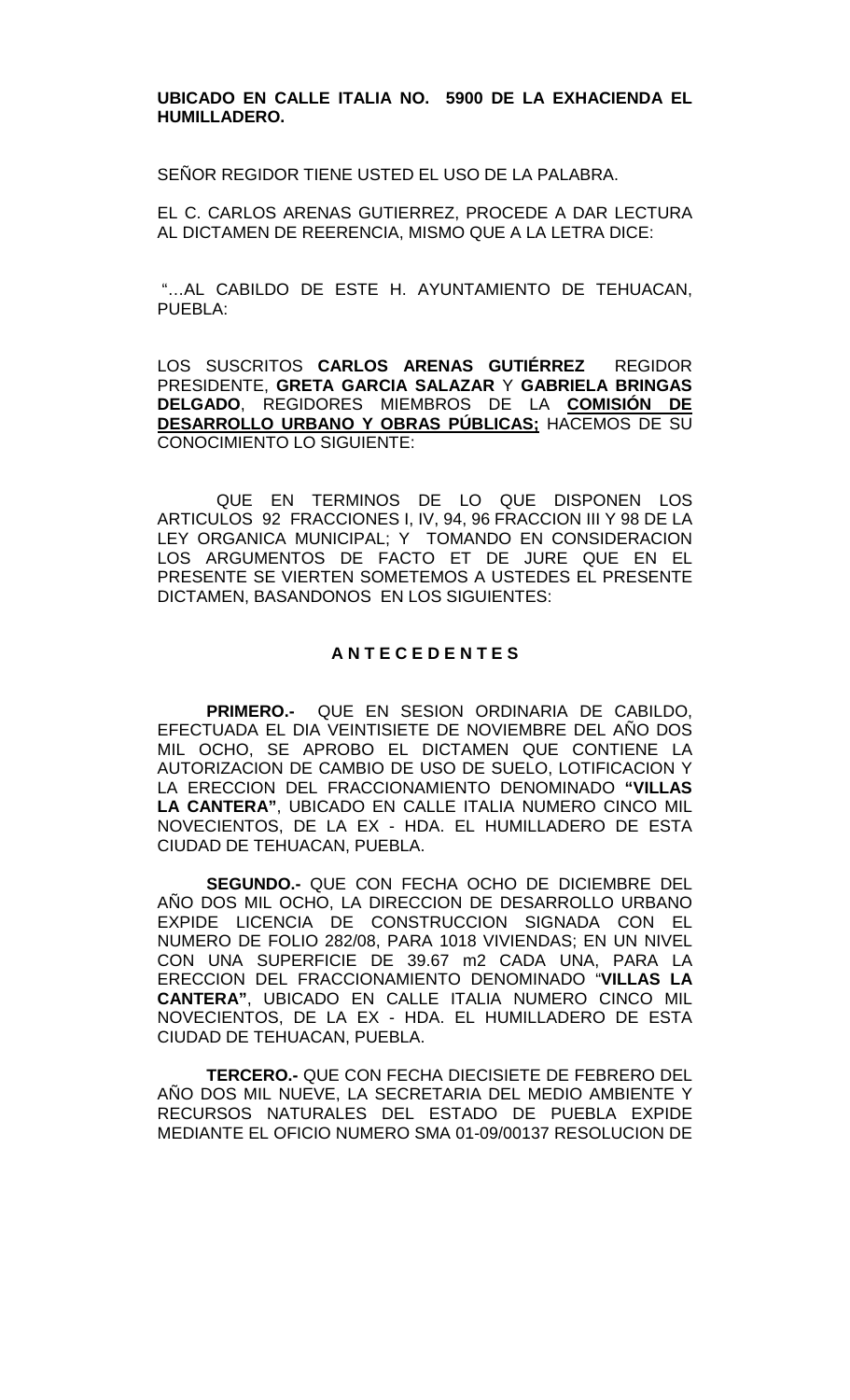IMPACTO AMBIENTAL FAVORABLE DEL FRACCIONAMIENTO **"VILLAS LA CANTERA"**; UBICADO EN CALLE ITALIA NUMERO CINCO MIL NOVECIENTOS, DE LA EX - HDA. EL HUMILLADERO DE ESTA CIUDAD DE TEHUACAN, PUEBLA.

**CUARTO.-** Q U E CON FECHA DIECINUEVE DE OCTUBRE DEL AÑO DOS MIL NUEVE, LA PERSONA MORAL DENOMINADA CASAS HERRERO S.A. DE C.V., REPRESENTADA POR SU ADMINISTRADOR GENERAL, EL ING. JOSE MANUEL HERRERO ARANDIA, CEDE A TITULO DE DONACION GRATUITA A ESTE H. AYUNTAMIENTO MUNICIPAL DE TEHUACAN, PUEBLA, LAS SUPERFICIES DE DONACION Y VIALIDADES QUE CORRESPONDEN POR LA ERECCION DEL FRACCIONAMIENTO AFECTO A LA CAUSA; REDACTANDOSE LA ESCRITURA DE DONACIÓN, QUE QUEDO INSCRITA BAJO EL VOLUMEN NUMERO DOSCIENTOS TREINTA Y CUATRO, INSTRUMENTO QUINCE MIL CIENTO SESENTA Y CUATRO, OTORGADA ANTE LA FE DEL LIC. RAMIRO RODRÍGUEZ MACLUB, NOTARIO PUBLICO NUMERO DOS, DE LOS DE ESTE DISTRITO JUDICIAL DE TEHUACAN, PUEBLA; RESPECTO DE DOCE FRACCIONES DE TERRENO QUE SE SEGREGAN DEL FRACCIONAMIENTO **"VILLAS LA CANTERA"**; ASI COMO VEINTICINCO FRACCIONES QUE CORRESPONDEN AL AREA DE VIALIDADES Y CUATRO FRACCIONES QUE CORRESPONDEN AL AREA DE RESTRICCION DEL REFERIDO FRACCIONAMIENTO.

 **QUINTO.-** QUE EN SESION ORDINARIA DE CABILDO, EFECTUADA EL DIA DOS DE FEBRERO DEL AÑO DOS MIL ONCE, SE APROBO EL DICTAMEN QUE CONTIENE LA AUTORIZACION DE RECEPCION DE OBRAS DE URBANIZACION RELATIVAS A LA PRIMERA Y SEGUNDA ETAPA DEL FRACCIONAMIENTO DENOMINADO **"VILLAS LA CANTERA"**, UBICADO EN CALLE ITALIA NUMERO CINCO MIL NOVECIENTOS, DE LA EX - HDA. EL HUMILLADERO DE ESTA CIUDAD DE TEHUACAN, PUEBLA.

**SEXTO.-** QUE MEDIANTE ACTA DE ENTREGA-RECEPCION DE FECHA NUEVE DE DICIEMBRE DEL AÑO DOS MIL ONCE, EL C. LAE LUIS GERARDO ALONSO GRAF COMO ADMINISTRADOR DE CASAS HERRERO S.A. DE C.V., HACE ENTREGA FISICA DE LA RED DE BAJA TENSION SUBTERRANEA PARA SUMINISTRAR ENERGIA ELECTRICA DEL FRACCIONAMIENTO **"VILLAS LA CANTERA"**, 6TA. ETAPA SEGUNDA ENTREGA A LA COMISIÓN FEDERAL DE ELECTRICIDAD; QUIEN MEDIANTE EL INGENIERO MIGUEL ANGEL MORALES MARQUEZ EN SU CARÁCTER DE SUPERINTENDENTE GENERAL DE LA ZONA DE DISTRIBUCION TEHUACAN, RECIBE LA ANTES MENCIONADA RED DE DISTRIBUCION ELECTRICA, LA QUE PASARA A FORMAR PARTE DEL PATRIMONIO DE LA COMISIÓN FEDERAL DE ELECTRICIDAD Y SERA OPERADA CONFORME A LOS LINEAMIENTOS ESTABLECIDOS POR ESTA EMPRESA DESCENTRALIZADA;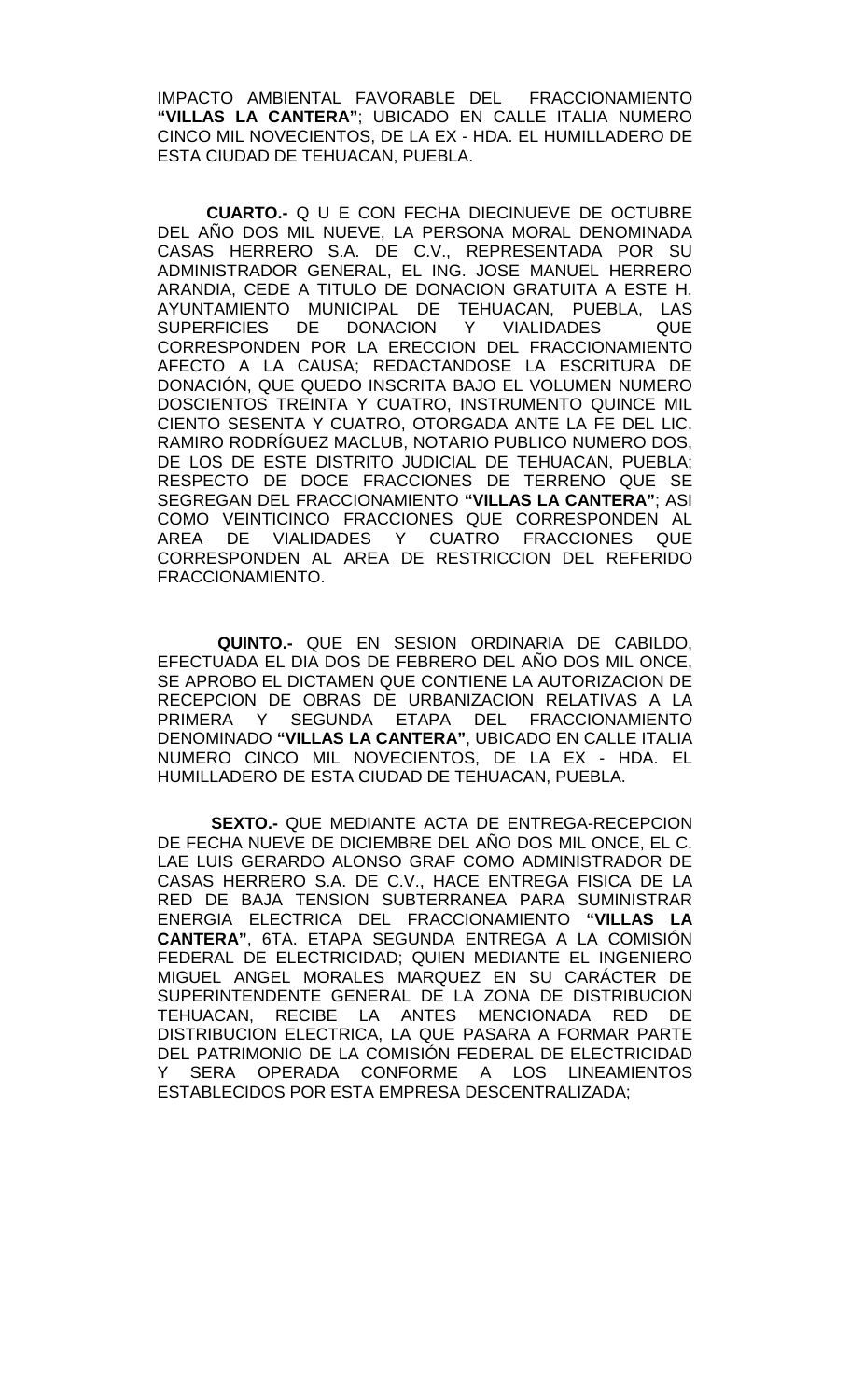**SEPTIMO.-** QUE CON FECHA DIECIOCHO DE ABRIL DEL AÑO DOS MIL DOCE, MEDIANTE EL MEMORANDUM NUMERO 258, LA DIRECCIÓN DE OBRAS PÚBLICAS, INFORMA QUE REALIZO LA INSPECCIÓN DE LOS TRABAJOS DE URBANIZACIÓN, EN EL FRACCIONAMIENTO **"VILLAS LA CANTERA"**; ENCONTRANDO QUE SE CUMPLE CON TODO LO CONCERNIENTE A LA MATERIA POR LO QUE NO TIENE INCONVENIENTE EN APROBAR LA RECEPCIÓN DE LAS VIALIDADES, GUARNICIONES, BANQUETAS Y PAVIMENTOS, DEL FRACCIONAMIENTO PARA QUE SEAN RECIBIDOS POR ESTE H. AYUNTAMIENTO MUNICIPAL.

**OCTAVO.-** QUE CON FECHA DOCE DE JUNIO DEL AÑO DOS MIL DOCE, FIANZAS MONTERREY S.A. EXPIDE LA FIANZA NUMERO 1347544 POR \$ 351,595.31 M.N. ( TRESCIENTOS CINCUENTA Y UN MIL QUINIENTOS NOVENTA Y CINCO PESOS 31/100 ), CON UNA VIGENCIA DE UN AÑO, PARA QUE CASAS HERRERO S.A. DE C.V GARANTICE LA BUENA CALIDAD Y LA REPARACIÓN DE LOS VICIOS OCULTOS QUE PUDIERAN EXISTIR DE LAS OBRAS REALIZADAS EN CUANTO A GUARNICIONES, BANQUETAS Y PAVIMENTOS DEL FRACCIONAMIENTO **"VILLAS LA CANTERA"** DE ESTE MUNICIPIO.

**NOVENO.-** QUE CON FECHA VEINTIDOS DE AGOSTO DEL AÑO DOS MIL DOCE, MEDIANTE EL MEMORANDUM NUMERO 110, LA DIRECCIÓN DE SERVICIOS PUBLICOS MUNICIPALES, INFORMA QUE REALIZO LA INSPECCIÓN EN EL FRACCIONAMIENTO<br>"VILLAS LA CANTERA", ENCONTRANDO QUE LAS LA CANTERA", ENCONTRANDO QUE LAS INSTALACIONES DE ALUMBRADO PUBLICO, CUMPLEN CON LAS NORMAS OFICIALES POR LO QUE NO TIENE INCONVENIENTE EN QUE SE RECEPCIONEN DICHAS OBRAS.

**DECIMO.-** QUE CON FECHA DIECIOCHO DE FEBRERO DEL AÑO DOS MIL TRECE, EL C. ING. JOSE MANUEL HERRERO ARANDIA COMO APODERADO LEGAL DE CASAS HERRERO S.A. DE C.V., SOLICITA AL ORGANISMO OPERADOR DE LOS SERVICIOS DE AGUA POTABLE Y ALCANTARILLADO DEL MUNICIPIO DE TEHUACAN, SE LLEVE A CABO LA DILIGENCIA RELATIVA A LA TERMINACIÓN DE OBRA, REDACTANDOSE POR EL OOSAPAT EL ACTA DE ENTREGA-RECEPCIÓN DE LOS TRABAJOS CONSISTENTES EN: RED DE AGUA POTABLE Y RED DE ALCANTARILLADO SANITARIO, TOMAS Y DESCARGAS DOMICILIARIAS PARA 516 VIVIENDAS DEL FRACCIONAMIENTO **"VILLAS LA CANTERA"**, UBICADO EN CALLE ITALIA NUMERO CINCO MIL NOVECIENTOS, DE LA EX - HDA. EL HUMILLADERO DE ESTA CIUDAD DE TEHUACAN, PUEBLA.

### **C O N S I D E R A N D O**

**1.-** Q U E ES OBLIGACIÓN DE ESTE HONORABLE AYUNTAMIENTO EN TÉRMINOS DE LO QUE DISPONEN LOS DIVERSOS 102,103 Y 105 DE LA CONSTITUCIÓN POLITICA DEL ESTADO LIBRE Y SOBERANO DE PUEBLA CUMPLIR Y HACER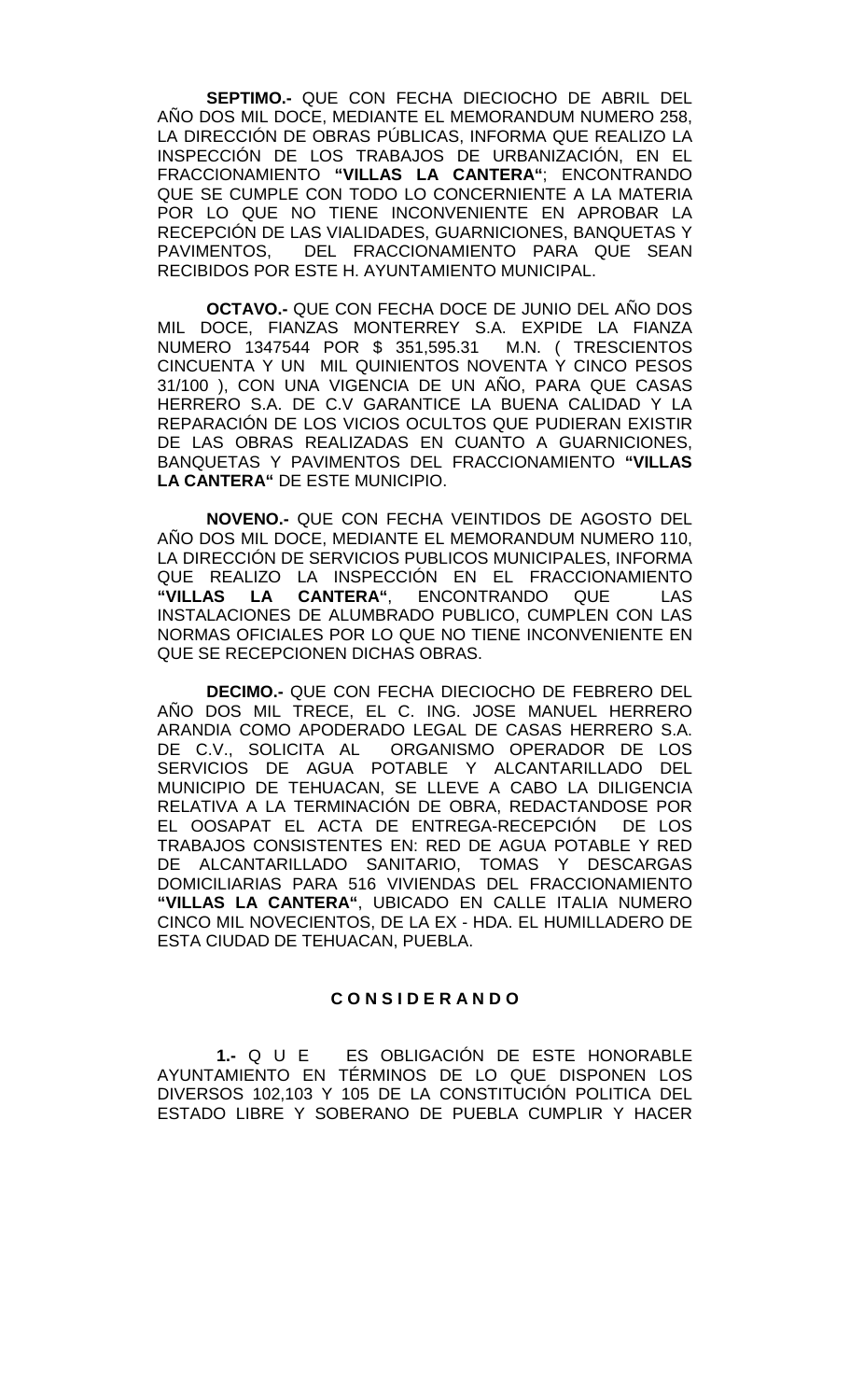CUMPLIR LA CONSTITUCIÓN, LEYES Y REGLAMENTOS SECUNDARIOS QUE EMANEN DEL PACTO FEDERAL.

**2.-** Q U E EN TÉRMINOS DE LO DISPUESTO POR EL ARTICULO 9 FRACCIONES I, III Y XV DE LA LEY GENERAL DE ASENTAMIENTOS HUMANOS; CORRESPONDE A ESTE MUNICIPIO EN EL ÁMBITO DE SU JURISDICCIÓN ENTRE OTROS, EL ADMINISTRAR LOS PLANES O PROGRAMAS DE DESARROLLO URBANO, DE CENTROS URBANOS DE POBLACIÓN; ASI COMO EXPEDIR LAS AUTORIZACIONES, LICENCIAS O PERMISOS DE USO DE SUELO Y CONSTRUCCION, DE IGUAL FORMA DISPONE EL NUMERAL 40 FRACCIONES XXX Y XXXII DE LA LEY ORGÁNICA MUNICIPAL, COMO FACULTAD DE LOS AYUNTAMIENTOS, EL ADMINISTRAR SUS PROGRAMAS DE DESARROLLO URBANO, ASI COMO EL CONTROLAR Y REGULAR EL SUELO DENTRO DE SU JURISDICCIÓN TERRITORIAL, DESDE LUEGO RESPETANDO EL MARCO JURÍDICO ANTES CITADO, COMPRENDIENDOSE ACCIONES TENDIENTES A LA CONSERVACIÓN, MEJORAMIENTO Y CRECIMIENTO DE LOS CENTROS DE POBLACIÓN DEL MUNICIPIO, SIN DESCUIDAR DESDE LUEGO EL MANTENIMIENTO DEL EQUILIBRIO ECOLÓGICO Y ADECUÁNDOSE A LOS PRINCIPIOS DE UN DESARROLLO EQUILIBRADO Y SUSTENTABLE; SITUACION QUE SE OBSERVO AL AUTORIZAR LA LICENCIA DE CONSTRUCCION PARA EL FRACCIONAMIENTO DENOMINADO **"VILLAS LA CANTERA"**, ELLO CLARO, UNA VEZ REUNIDOS TODOS LOS REQUISITOS SENALADOS POR LA NORMATIVA EN MATERIA URBANISTICA.

 **3.-** QUE DE CONFORMIDAD CON LO PRESCRITO POR EL NUMERAL 42 DEL REGLAMENTO DE CONSTRUCCIONES UNA VEZ RECIBIDOS ANTE LA DIRECCION DE DESARROLLO URBANO LOS OFICIOS MEDIANTE LOS CUALES SE SOLICITARON EN DIVERSAS ETAPAS LAS TERMINACIONES DE OBRA CORRESPONDIENTES, SE ORDENARON POR EL DIRECTOR DE DESARROLLO URBANO LAS INSPECCIONES RESPECTIVAS A EFECTO DE VERIFICAR SI LAS CONSTRUCCIONES SE AJUSTARON A LOS REQUISITOS DE LA LICENCIA, A LOS PLANOS ARQUITECTONICOS AUTORIZADOS Y A LA REGLAMENTACION VIGENTE, DE TAL VIRTUD QUE AL AJUSTARSE EL FRACCIONAMIENTO DE MERITO A LO SEÑALADO SE OTORGARON LAS CONSTANCIAS DE TERMINACION DE OBRAS SOLICITADAS; RESULTANDO A LA FECHA QUE TAL<br>FRACCIONAMIENTO CUENTA YA CON EL OFICIO FRACCIONAMIENTO CUENTA YA CON EL CORRESPONDIENTE A LA TERMINACION DE OBRA DE TODAS LAS VIVIENDAS QUE FUERON AUTORIZADAS POR ESTE HONORABLE AYUNTAMIENTO EN LAS LICENCIAS DE CONSTRUCCION QUE LE FUERON OTORGADAS A LA PERSONA MORAL DENOMINADA CASAS HERRERO S.A DE C.V., PARA LA ERECCION DEL FRACCIONAMIENTO **"VILLAS LA CANTERA"**, UBICADO EN CALLE ITALIA NUMERO CINCO MIL NOVECIENTOS, DE LA EX - HDA. EL HUMILLADERO DE ESTA CIUDAD DE TEHUACAN, PUEBLA.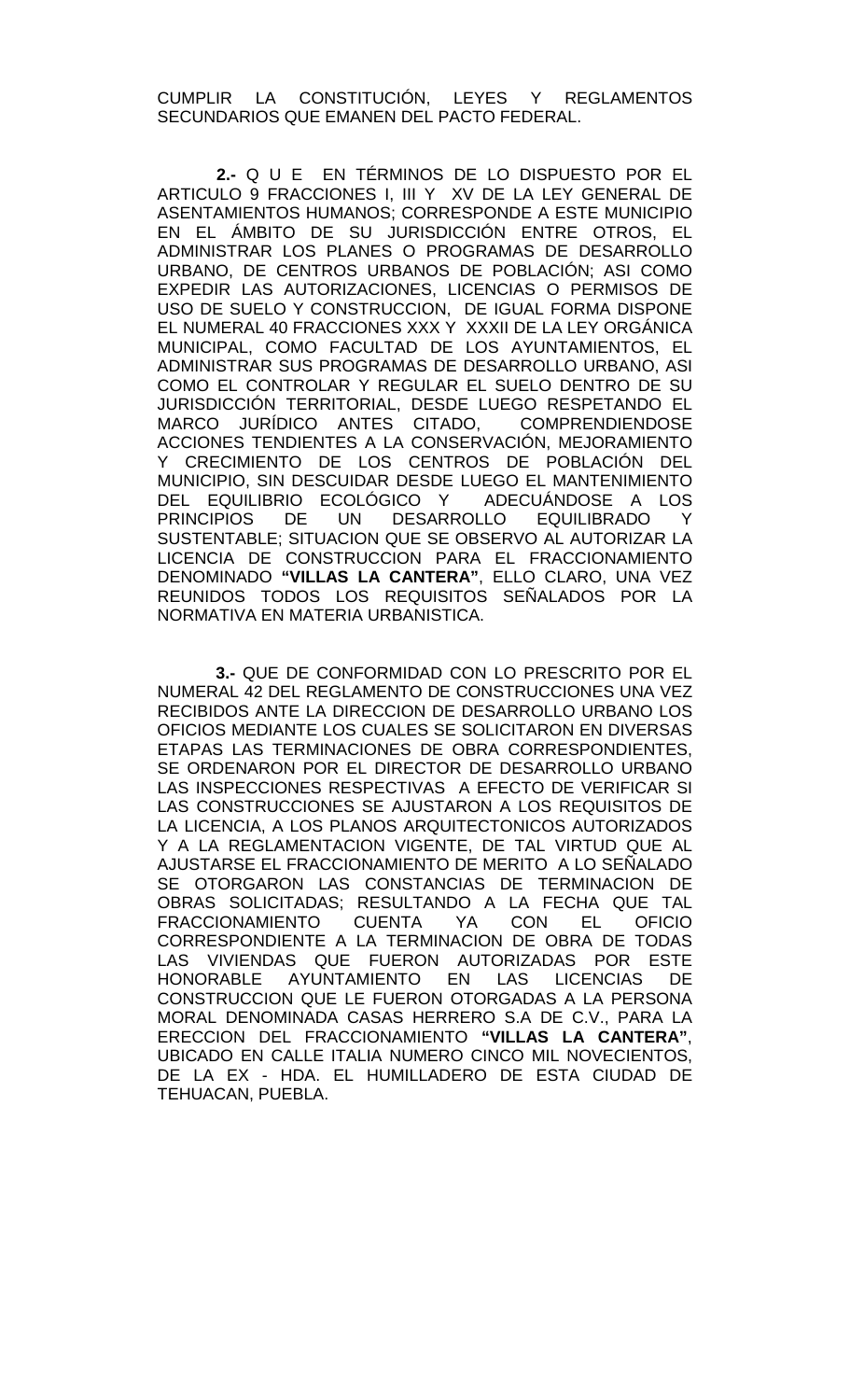**4.-** QUE EL FRACCIONADOR HA CUMPLIDO CON TODAS LAS OBRAS DE URBANIZACION QUE DE CONFORMIDAD CON LO<br>SEÑALADO POR EL ARTICULO 82 DE LA LEY DE EL ARTICULO 82 DE LA LEY DE<br>OS. DEBEN CONTAR LAS UNIDADES FRACCIONAMIENTOS,<br>HABITACIONALES QI QUE SE CONSTRUYAN; DANDO ASI CUMPLIMIENTO A LO PRECEPTUADO POR LOS NUMERALES 83 Y 84 DEL ORDENAMIENTO LEGAL REFERIDO YA QUE DICHAS OBRAS DE URBANIZACION QUEDARON TOTALMENTE CONCLUIDAS DENTRO DE LOS PLAZOS FIJADOS.

**5.-** QUE AL CONTAR EL FRACCIONAMIENTO DENOMINADO **"VILLAS LA CANTERA"**, CON LOS OFICIOS DE TERMINACION DE OBRA QUE LES CORRESPONDE POR DAR CUMPLIMIENTO A LOS ORDENAMIENTOS LEGALES EN MATERIA URBANISTICA Y EN ESE MISMO TENOR ESTAR PROVISTO YA DE LAS OBRAS DE URBANIZACION RESPECTIVAS, ASI COMO ESTAR ENAJENADAS A TERCEROS LA TOTALIDAD DE LAS AREAS DESTINADAS A VENTA EN TERMINOS DE LO SEÑALADO POR LA LEY DE FRACCIONAMIENTOS Y ACCIONES URBANISTICAS DEL ESTADO LIBRE Y SOBERANO DE PUEBLA, ES DABLE SOLICITAR A ESTE HONORABLE CUERPO DE REGIDORES LA AUTORIZACION PARA QUE SEAN RECIBIDAS LAS OBRAS DE URBANIZACION MEDIANTE ACTA AUTORIZADA ANTE NOTARIO PUBLICO, PARA QUE ESTE HONORABLE AYUNTAMIENTO SE HAGA CARGO EN LO SUCESIVO, DE LA PRESTACION DE MUNICIPALES QUE HASTA ESTA FECHA HAN SIDO PRESTADOS Y MANTENIDOS EN BUEN ESTADO POR CASAS HERRERO S.A. DE C.V.

## **POR LO ANTERIORMENTE EXPUESTO, FUNDADO Y MOTIVADO SE SOLICITA A ESTE HONORABLE CUERPO EDILICIO:**

**UNICO.-** SE AUTORICE LA RECEPCIÓN Y ENTREGA DE OBRAS DE URBANIZACION RELATIVAS A LA ULTIMA ETAPA CONSISTENTE EN 516 VIVIENDAS DEL FRACCIONAMIENTO HABITACIONAL DENOMINADO **"VILLAS LA CANTERA"**, UBICADO EN CALLE ITALIA NUMERO CINCO MIL NOVECIENTOS, DE LA EX - HDA. EL HUMILLADERO DE ESTA CIUDAD DE TEHUACAN, PUEBLA, MISMAS QUE SERAN ENTREGADAS AL MUNICIPIO POR LA PERSONA MORAL DENOMINADA CASAS HERRERO S.A. DE C.V. REPRESENTADA POR SU ADMINISTRADOR UNICO EL ING. JOSE MANUEL HERRERO ARANDIA; TODA VEZ QUE SE HAN SATISFECHO YA LOS REQUISITOS SEÑALADOS POR LAS NORMAS LEGALES EN MATERIA URBANISTICA.ATENTAMENTE.- TEHUACAN, PUEBLA A QUINCE DE MARZO DEL AÑO 2013.- COMISIÓN DE DESARROLLO URBANO Y OBRAS PUBLICAS.- CARLOS ARENAS GUTIÉRREZ.- REGIDOR PRESIDENTE.- GRETA GARCÍA SALAZAR.- REGIDOR MIEMBRO.- GABRIELA BRINGAS DELGADO.- REGIDOR MIEMBRO.- FIRMAS ILEGIBLES…."

SEÑOR PRESIDENTE MUNICIPAL, REGIDORES Y SINDICO MUNICIPAL, EN VOTACIÓN SE LES CONSULTA SI SE APRUEBA LA PROPUESTA PRESENTADA EN CUESTIÓN, LOS QUE ESTÉN POR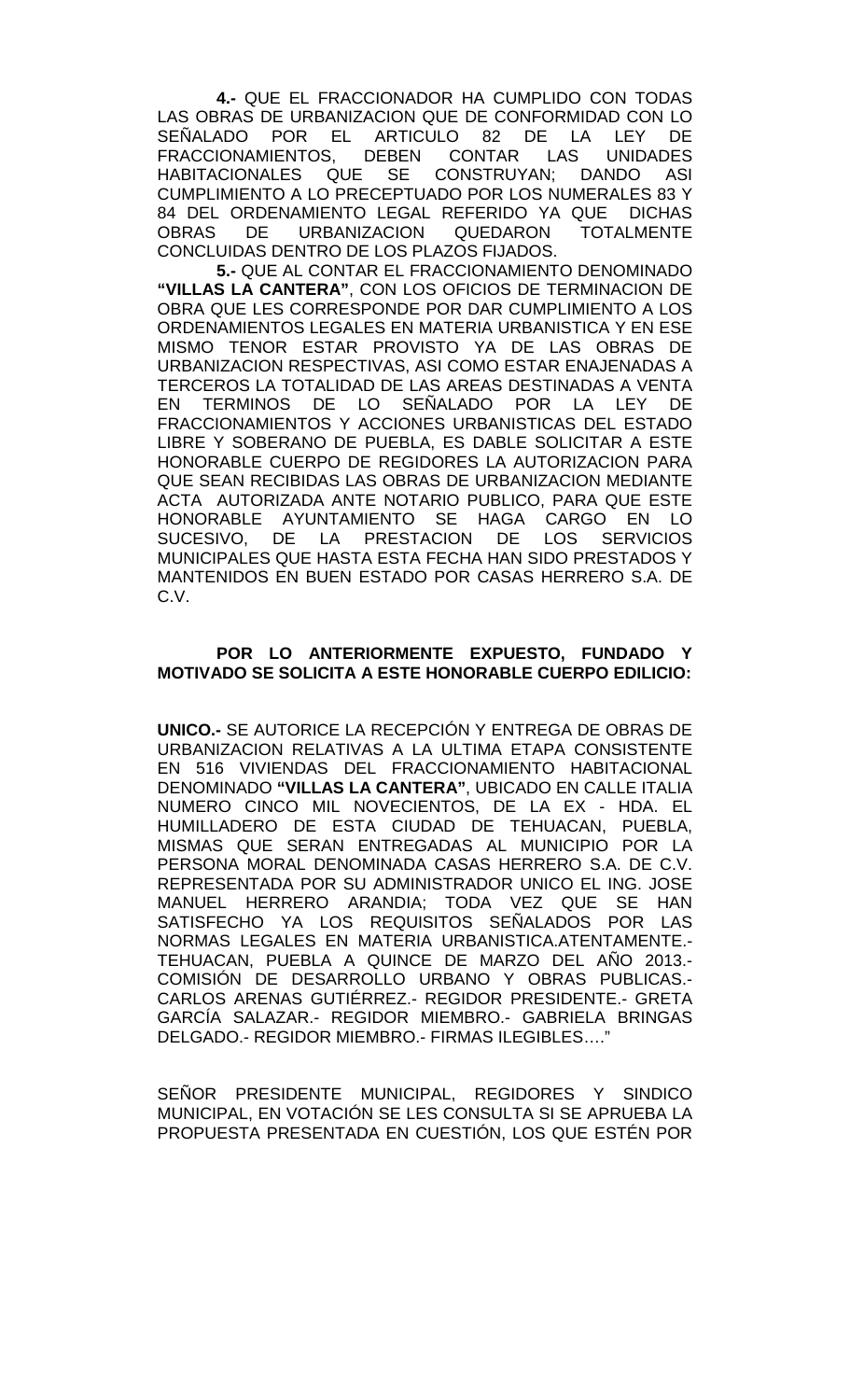LA AFIRMATIVA SÍRVANSE MANIFESTARLO LEVANTANDO LA MANO.

HABIÉNDOSE ANALIZADO AMPLIAMENTE EL CONTENIDO DEL DICTAMEN DE REFERENCIA, POR MAYORÍA CON 12 VOTOS A FAVOR, POR PARTE DE LOS INTEGRANTES DEL HONORABLE CABILDO, SE DETERMINA EL SIGUIENTE:

# **A C U E R D O**

**UNICO.-** SE AUTORIZA LA RECEPCIÓN Y ENTREGA DE OBRAS DE URBANIZACION RELATIVAS A LA ULTIMA ETAPA CONSISTENTE EN 516 VIVIENDAS DEL FRACCIONAMIENTO HABITACIONAL DENOMINADO **"VILLAS LA CANTERA"**, UBICADO EN CALLE ITALIA NUMERO CINCO MIL NOVECIENTOS, DE LA EX - HDA. EL HUMILLADERO DE ESTA CIUDAD DE TEHUACAN, PUEBLA, MISMAS QUE SERAN ENTREGADAS AL MUNICIPIO POR LA PERSONA MORAL DENOMINADA CASAS HERRERO S.A. DE C.V. REPRESENTADA POR SU ADMINISTRADOR UNICO EL ING. JOSE MANUEL HERRERO ARANDIA; TODA VEZ QUE SE HAN SATISFECHO YA LOS REQUISITOS SEÑALADOS POR LAS NORMAS LEGALES EN MATERIA URBANISTICA.

LO ANTERIOR CON FUNDAMENTO EN LOS DISPOSITIVOS LEGALES INVOCADOS EN EL DICTAMEN DE REFERENCIA.

**COMISIÓN DE INDUSTRIA Y COMERCIO, AGRICULTURA Y GANADERIA.-** ANÁLISIS, DISCUSIÓN Y EN SU CASO APROBACIÓN DEL DICTAMEN QUE CONTIENE LA APERTURA DEL ESTABLECIMIENTO COMERCIAL DENOMINADO **"LA CUCARACHA", UBICADO EN CALLE 6 ORIENTE NO. 106, DE LA COLONIA FRANCISCO SARABIA, PROPIEDAD DE MARCO ANTONIO LOPEZ GUEVARA**, QUE PRETENDE FUNCIONAR CON LA LICENCIA DE FUNCIONAMIENTO 780 A NOMBRE DE VICENTE AGUILAR GOMEZ.

EL C. REGIDOR MANUEL MARCELINO JIMENEZ LÓPEZ, MANIFIESTA AL CABILDO QUE RETIRA DEL ORDEN DEL DIA EL PRESENTE PUNTO PARA SER TRATADO EN UNA PRÓXIMA SESIÓN DE CABILDO.

# **EL CABILDO APRUBA LA PROPUESTA Y NO PASA A SER TRATADO DICHO PUNTO.**

NO HABIÉNDO ASUNTO QUE TRATAR SE DA POR TERMINADA LA PRESENTE SESION DE CABILDO, SIENDO LAS ONCE HORAS DEL DÍA QUINCE DE MARZO DEL AÑO DOS MIL TRECE, PROCEDIENDOSE A LEVANTAR LA PRESENTE ACTA QUE FIRMAN LOS QUE EN ELLA INTERVINIERON.- DOR FE.------------------------------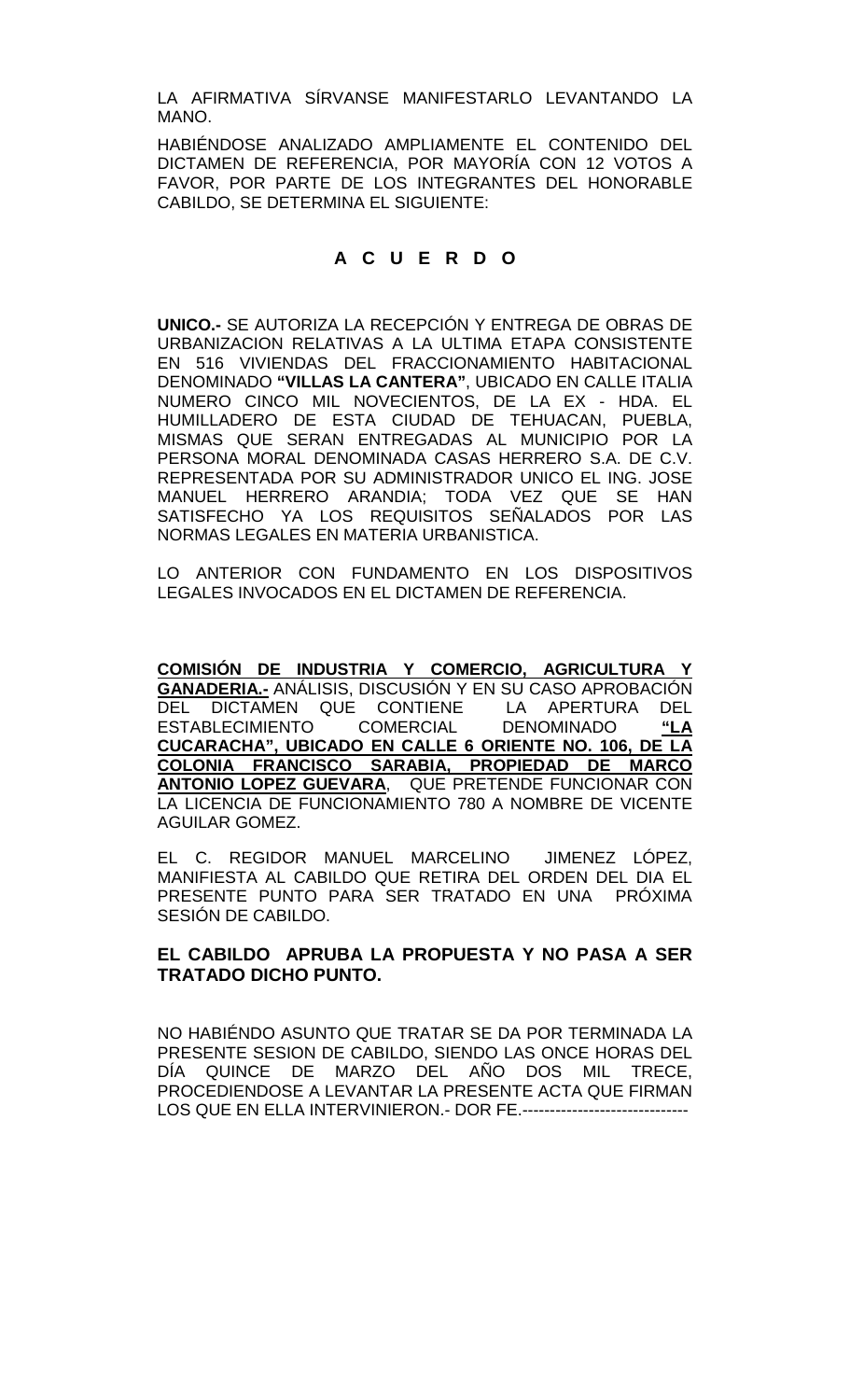# **SECRETARIO DEL H. AYUNTAMIENTO**

**C. JOSÉ ORLANDO CUALLO CINTA.**

| <b>C. ELISEO LEZAMA PRIETO</b>             |  |
|--------------------------------------------|--|
| <b>C. HUGO RUBEN BOLAÑOS CABRERA</b>       |  |
| <b>C. GABRIELA BRINGAS DELGADO</b>         |  |
| <b>C. CARLOS ARENAS GUTIERREZ</b>          |  |
| <b>C. GRETA GARCIA SALAZAR</b>             |  |
| <b>C. CLOTILDE EFREN JUVENCIO PASTRANA</b> |  |
| <b>C. MANUEL MARCELINO JIMENEZ LOPEZ</b>   |  |
| C. LAURA DEL ROSARIO WUOTTO DIAZ CEBALLOS  |  |
|                                            |  |

**C. ARNULFO HERNANDEZ JUAREZ \_\_\_\_\_\_\_\_\_\_\_\_\_\_\_\_\_\_\_\_\_\_**